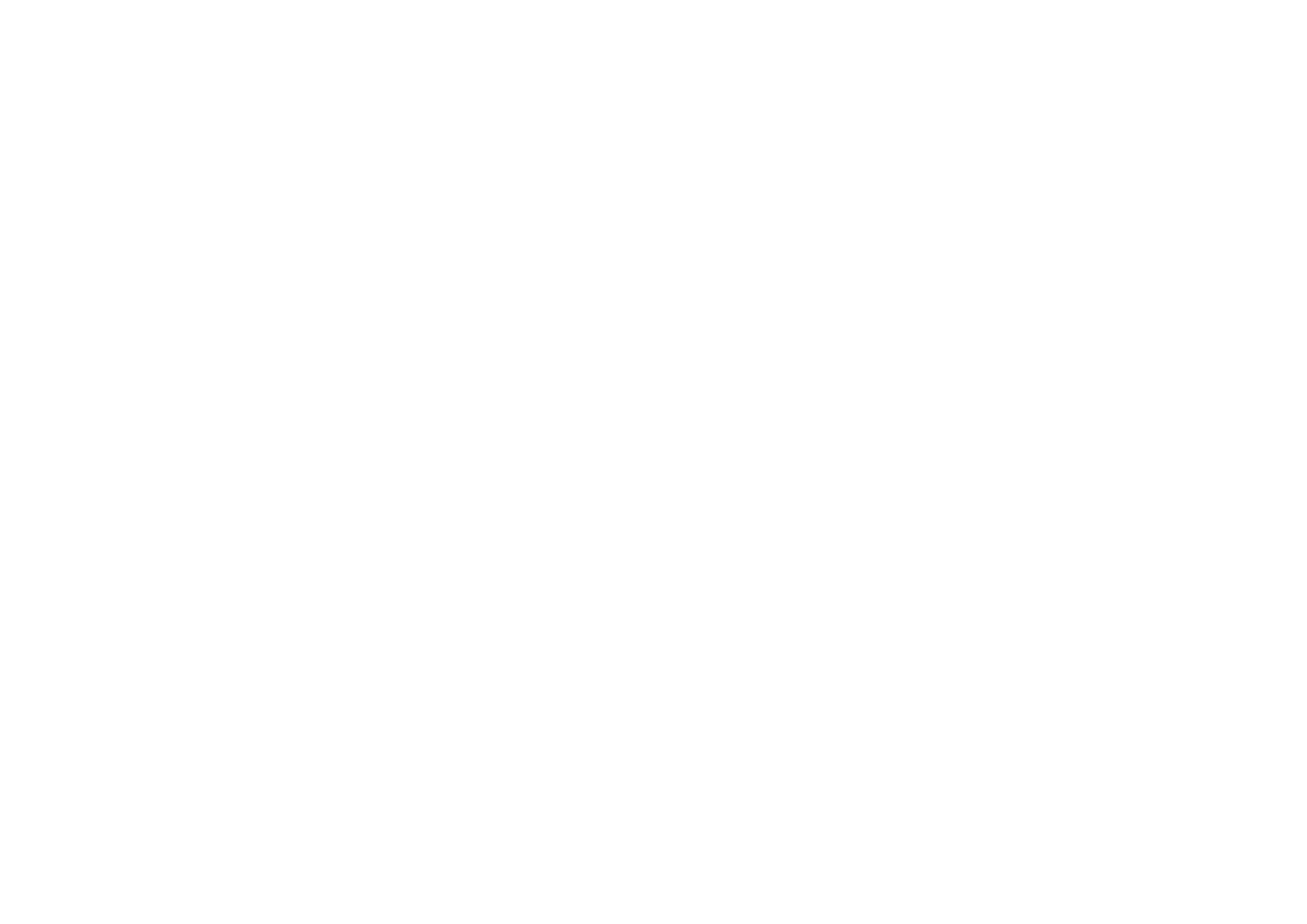**THE CARE INTERNATIONAL ADVOCACY HANDBOOK**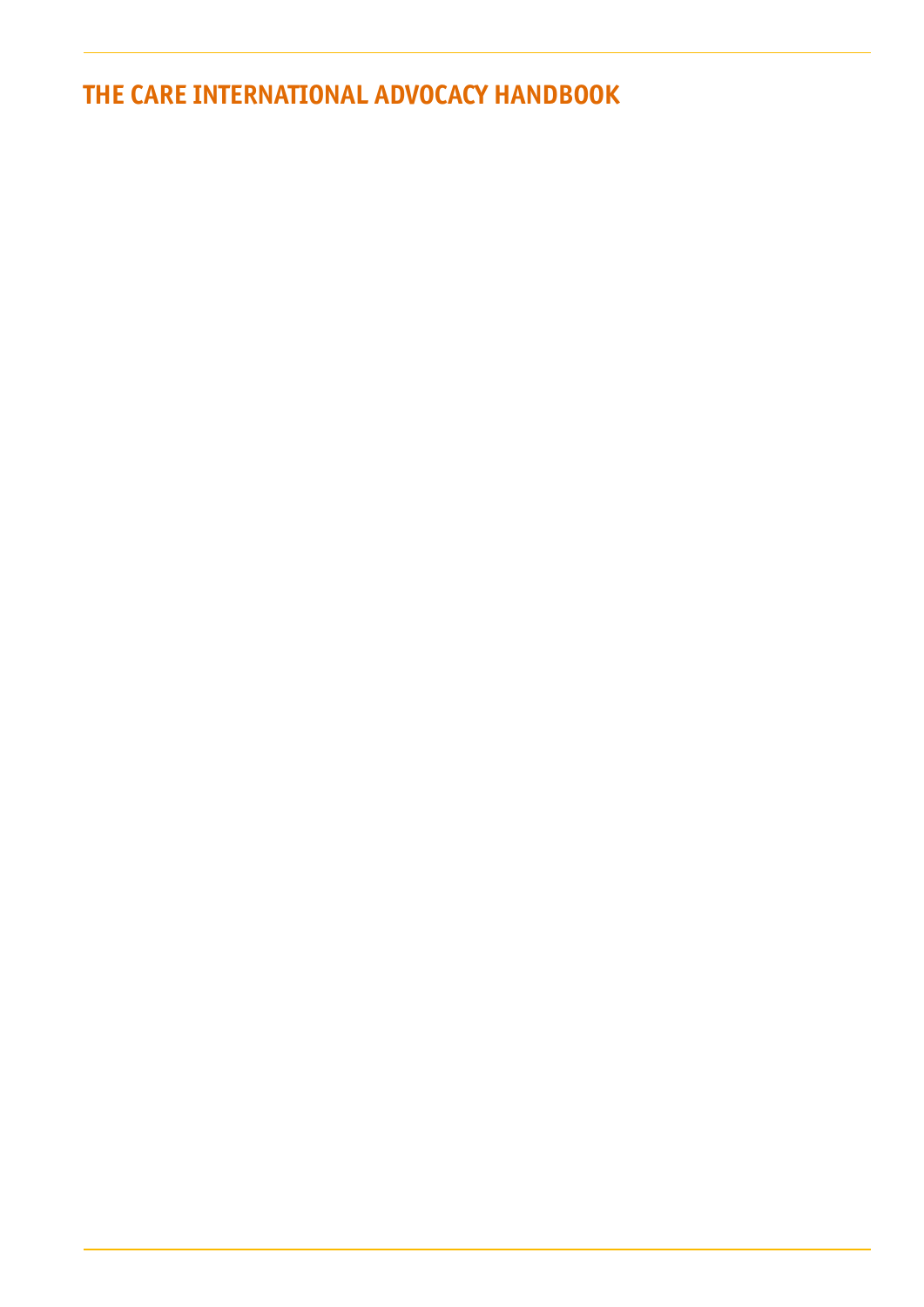Published by CARE International May 2014 © CARE International 2014

CARE International Secretariat Chemin de Balexert 7-9 1219 Chatelaine Geneva Switzerland Tel: +41 22 795 10 20 www.careinternational.org

This manual has been written with the help of Alice Allan CIUK, Martha Chouchena Rojas CI Secretariat, Margie Lauter CARE USA, Sarah Lynch CARE USA , Celine Mias CARE Brussels, Aisha Rahamatali CI Secretariat and Sofia Sprechman CI Secretariat. It has been reviewed by CARE's Advocacy and Media Committee and colleagues with expertise on gender and governance. It has been piloted in a variety of trainings with colleagues from 13 different country offices.

Cover illustration: Dilhan Attanayake. Design: Richard Reeve. Printing: Solopress.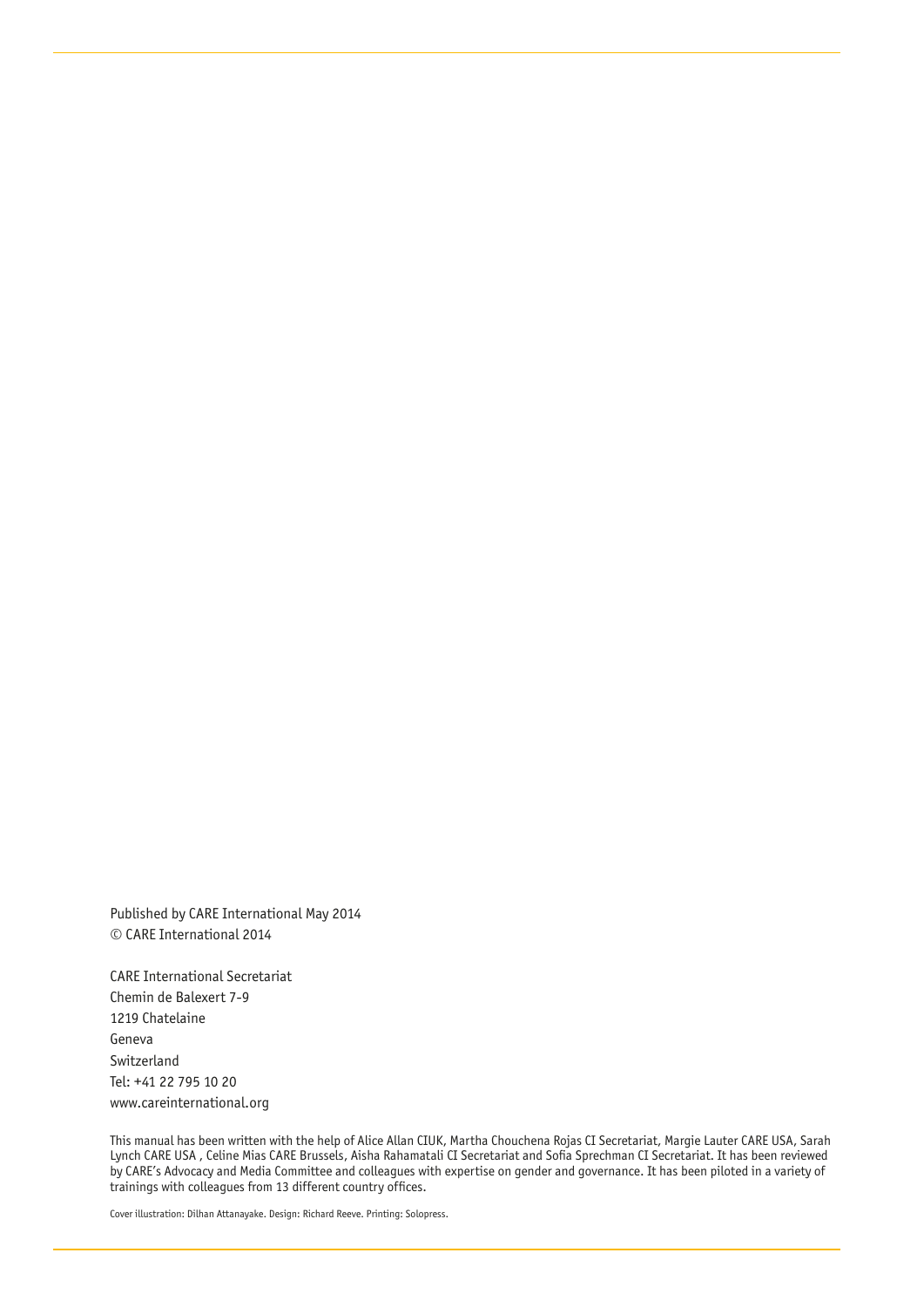# **Contents**

| 1. Introduction<br>1                                          |                                                             |    |  |
|---------------------------------------------------------------|-------------------------------------------------------------|----|--|
| What is advocacy?                                             |                                                             |    |  |
| Why advocate at CARE?<br>$\overline{c}$                       |                                                             |    |  |
| How advocacy fits into CARE's theory of<br>4<br>social change |                                                             |    |  |
|                                                               | 2. The advocacy planning and<br><b>implementation cycle</b> | 6  |  |
|                                                               | STEP 1 The problem                                          | 8  |  |
|                                                               | STEP 2 The external context                                 | 10 |  |
|                                                               | STEP 3 Defining the goal                                    | 12 |  |
|                                                               | STEP 4 Who can make the change?                             | 16 |  |
|                                                               | STEP 5 Policy asks and core messages                        | 24 |  |
|                                                               | STEP 6 Resources                                            | 26 |  |
|                                                               | STEP 7 Action plan and<br>implementation                    | 29 |  |
|                                                               | STEP 8 Monitoring and evaluation                            | 35 |  |
| 3. Managing risk, ensuring<br>39<br>consistency               |                                                             |    |  |

Appendix: Online resources 43

# **Case Studies**

| 1. SWASH+ Sustaining and Scaling School Water,<br>Sanitation and Hygiene Plus Community Impact | 6  |
|------------------------------------------------------------------------------------------------|----|
| <b>STEP 1</b>                                                                                  |    |
| 2. SWASH + How the Problem Tree helped                                                         | 9  |
| 3. Working with the women's rights movement in<br>Latin America                                | 9  |
| <b>STEP 2</b>                                                                                  |    |
| 4. SWASH+ Why SWASH+ maintained an<br>external focus                                           | 11 |
| 5. International politics and women's rights                                                   | 11 |
| <b>STEP 3</b>                                                                                  |    |
| 6. Food aid reform                                                                             | 12 |
| 7. Shaping a G8 agenda                                                                         | 15 |
| 8. Linking savings groups to banks                                                             | 15 |
| 9. SWASH+ goals                                                                                | 15 |
| <b>STEP 4</b>                                                                                  |    |
| 10. National to Global Advocacy in<br>Afghanistan                                              | 18 |
| 11. Working with secondary targets                                                             | 18 |
| 12. Advocacy in an insecure environment -<br>taking a back seat                                | 18 |
| 13. Taking the lead: the Child Nutrition<br>Initiative in Peru                                 | 18 |
| 14. SWASH+ Taking the insider track                                                            | 18 |
| 15. Shaping the next set of UN<br>Development Goals                                            | 20 |
| 16. Shaping Climate Change Adaptation Funds                                                    | 21 |
| 17. Influencing the EU on emergencies                                                          | 22 |
| 18. The International Conference of the<br><b>Great Lakes Region</b>                           | 23 |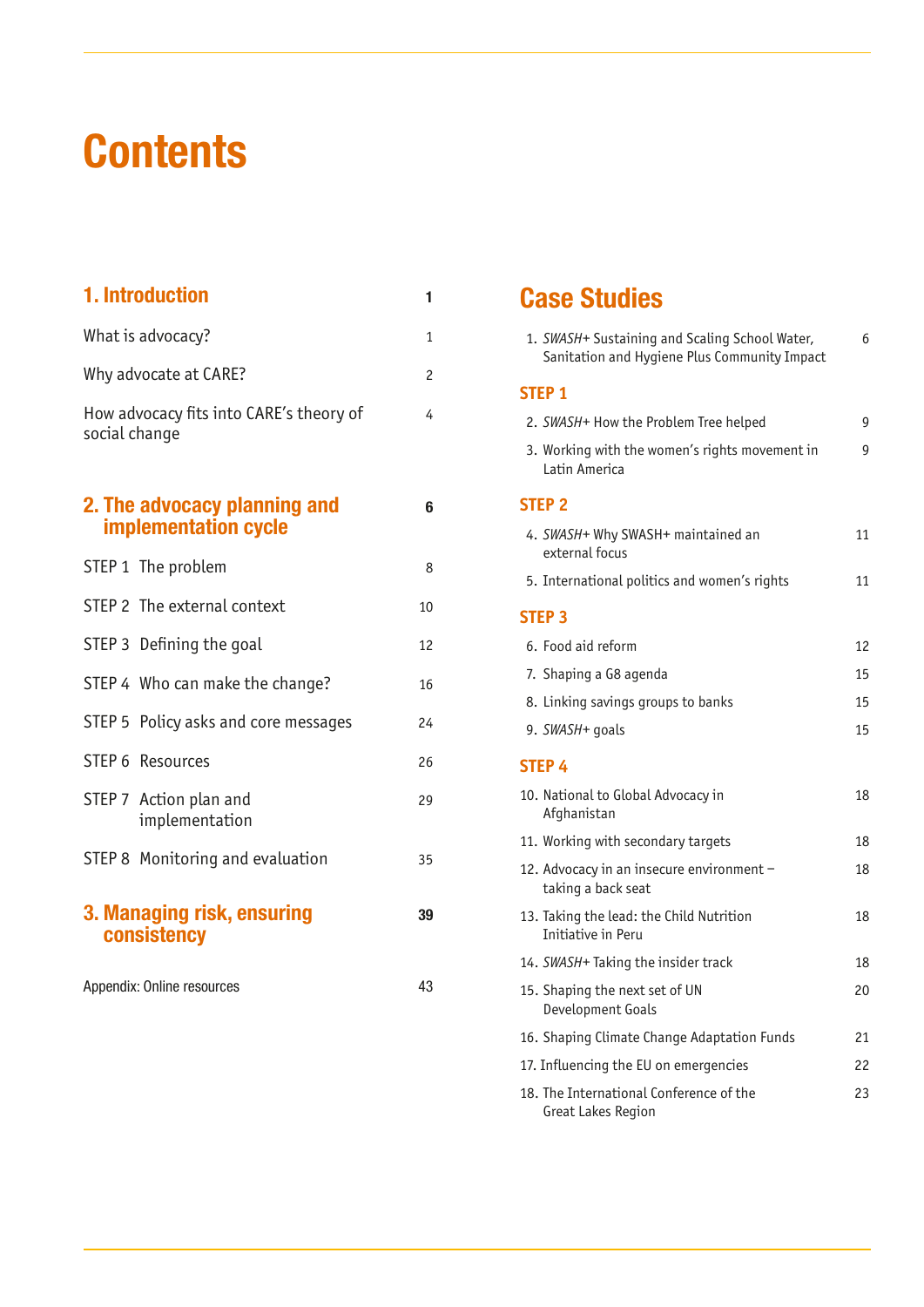# **STEP 5**

| 19. CARE counts the cost of violence<br>against women in Bangladesh   | 25 |
|-----------------------------------------------------------------------|----|
| 20. Establishing new banking principles with<br>the private sector    | 26 |
| 21. SWASH+ How policy objectives led to<br>concrete change            | 26 |
| <b>STEP 6</b>                                                         |    |
| 22. GLAI: funding for a regional initiative                           | 28 |
| 23. Seeking national government funds<br>in Bangladesh                | 28 |
| <b>STEP 7</b>                                                         |    |
| 24. Women, peace and security strategy:<br>outcomes and activities    | 29 |
| 25. SRMH advocacy strategy: outcomes<br>and activities                | 29 |
| 26. Syria advocacy strategy                                           | 29 |
| 27. Generating evidence from CARE Bangladesh's<br>SHOUHARDO programme | 31 |
| 28. Using social accountability to build evidence<br>in Peru          | 31 |
| 29. Using data to change how rape is reported<br>in Uganda            | 32 |
| 30. Securing a climate change loss and<br>damage mechanism            | 32 |
| 31. High profile visits to CARE programmes                            | 33 |
| 32. CARE USA's Action Networks (CAN)                                  | 33 |
| 33. Supporting other CAREs to build their<br>supporter network        | 33 |
| 34. Supporting southern voices for<br>climate change                  | 34 |
| 35. Social media: campaigning to end<br>child marriage                | 35 |
| <b>STEP 8</b>                                                         |    |
| 36. SWASH+ How SWASH+ used flexible<br>learning to aid M&E            | 38 |
| 37. The learning tour scorecard                                       | 38 |
| 38. Peru scorecards                                                   | 38 |

# **Tools**

| 1. Problem Tree                                                | 9  |
|----------------------------------------------------------------|----|
| 2. PESTLE analysis                                             | 10 |
| 3. Objectives Tree                                             | 13 |
| 4. Testing the rationale: Theories of Change                   | 14 |
| 5. Helping to prioritise $-$ criteria analysis                 | 15 |
| 6. Stakeholder mapping                                         | 17 |
| 7. Communicating for influence                                 | 24 |
| 8. Planning effective research for advocacy<br>and campaigning | 30 |
| 9. CI advocacy M&E framework                                   | 36 |
| 10. Revised advocacy logic model                               | 37 |

# **Illustrations**

| The Three Key Elements Of Effective Advocacy                               | 3  |
|----------------------------------------------------------------------------|----|
| <b>CARE's Inclusive Governance Model</b>                                   | 5  |
| The Advocacy Planning And Implementation Cycle                             | 7  |
| Tool 1: The Problem Tree                                                   | 8  |
| Tool 2: Pestle Analysis                                                    | 10 |
| Tool 3: The Objectives Tree                                                | 13 |
| Tool 6: Stakeholder Mapping                                                | 17 |
| How CARE Can Link Its Local-National-Global<br>Advocacy                    | 19 |
| Tool 7: Communicating For Influence                                        | 24 |
| Tool 8: Planning Effective Research For<br><b>Advocacy And Campaigning</b> | 30 |
| Tool 9: CI Advocacy Monitoring And<br><b>Evaluation Framework</b>          | 39 |
| Tool 10: CARE USA Learning Tours: Revisited<br>Advocacy Logic Model        | 37 |
| Lynn Woolsey's Champion-ness over time                                     | 38 |

# **Tables**

| Tool 5: Criteria analysis | 14 |
|---------------------------|----|
| Killer facts              | 25 |
| Approval processes        | 41 |
| Risk mitigation           | 42 |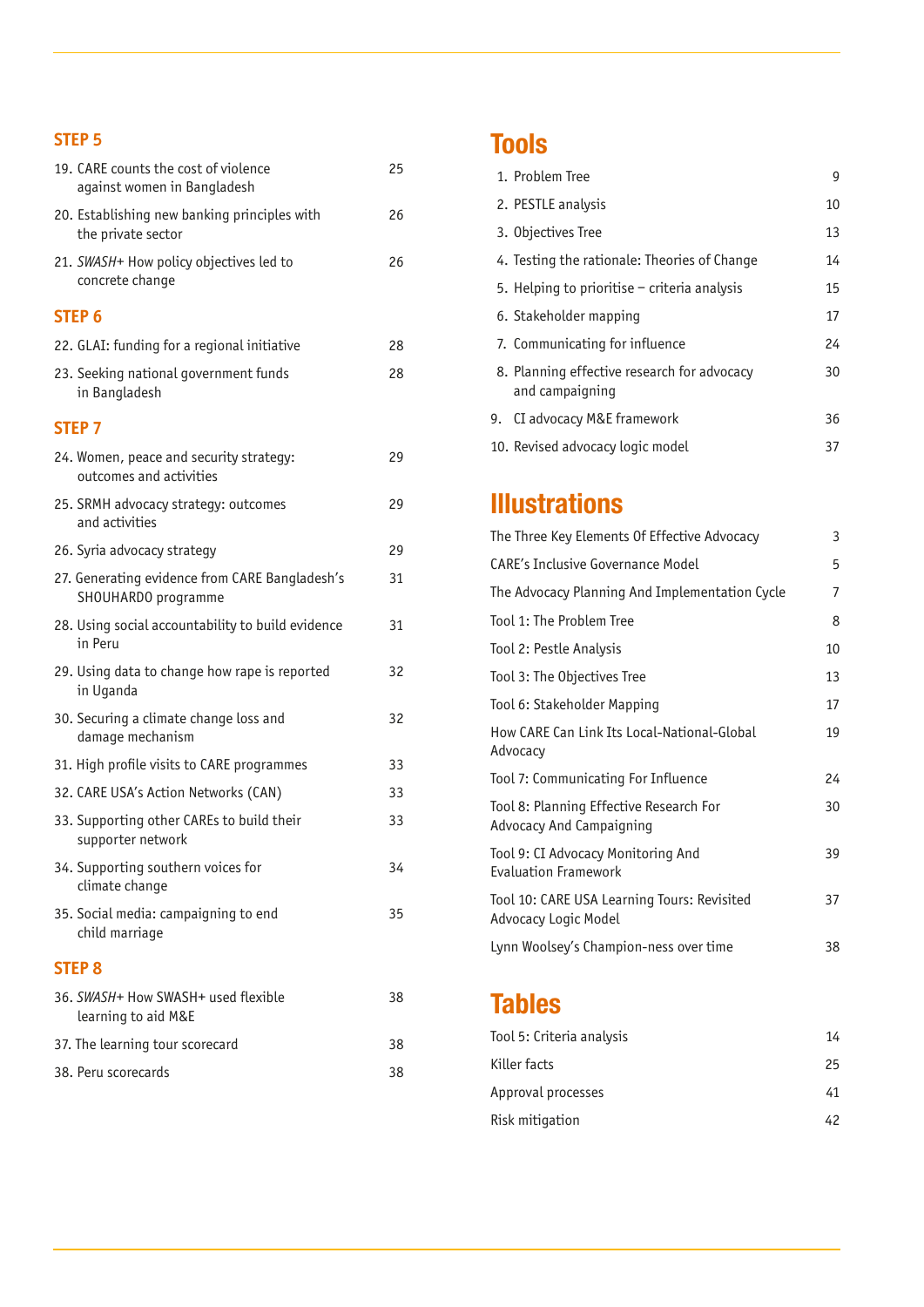# **1. Introduction**

*"CARE's primary asset in the fight against poverty is the knowledge, ideas, and experience gained through its implementation of coherent programs that draw on rights-based perspectives and gender analysis; the strong connections within and across CARE and poor and marginalised communities, social movements, governments, civil society, academia, the private sector, foundations, and individuals (both activists and donors), and its strong capacity for 'local-to-global' advocacy." CARE 2020.*

Advocacy is integral to delivering CARE's vision. This manual is a toolkit of approaches, techniques and additional resources to help CARE staff think about how to integrate advocacy into their work. It has been updated from its original 2001 version to take into account various developments in CARE, such as the programme approach and the focus on women and girls. It also recognises that CARE now works in a range of contexts, from fragile to middle income states, and with new actors. The manual is structured around an eight-step advocacy planning cycle and could be used to plan an initiative from start to finish or dipped into at any point during the process. It is key to remember that advocacy is not a linear process but a more complex one where plans have to be adapted when contexts change.

# **What is advocacy?**

Often national and international policies to protect poor and marginalised communities are absent, ineffective or not implemented. CARE's definition of advocacy recognises this and is as follows:

## **Advocacy is the** *deliberate* **process of** *influencing* **those who make** *decisions* **about** *developing, changing and implementing policies* **[in CARE's case: to reduce poverty and achieve social justice].**

• CARE's advocacy might be focused on issues in the public (e.g. public service provision) or private (e.g. the rights of domestic workers in the home, or garment workers in factories) sphere. CARE and many other organisations have long argued for 'private' issues, such as female genital cutting, to become issues of public concern.

- Often the people we are working with interact mostly in the 'informal' sector or space. Part of our role as CARE is to facilitate or build bridges between people living in poverty and 'formal' institutions (e.g. local authorities and national government, parliaments, donors). The role of being a convener is, in fact, a central one for promoting dialogue resulting in pro-poor policies.
- At CARE, advocacy is the means by which we choose to influence decision-makers, or the tactics, while policy is the content, or the ask, the 'what we want to change'. One cannot be done without the other.
- Advocacy and policy at CARE are targeted at powerholders above the household level.

## **Advocacy at CARE: key terms**

#### *What does 'influencing' look like?*

Advocacy is about influencing those who make policy decisions. Decision-makers are generally those who have the ability to legislate, negotiate or set budgets relating to formal public policies (e.g. district and municipal officers, national civil servants, parliamentarians, ministers in national governments and international institutions such as the United Nations (UN)). Decisionmakers are not necessarily always the 'power holders.' Their decisions can often be heavily influenced by those who hold formal and informal power in society including business, the media, religious leaders, and social movements amongst others. There are many ways to influence decision-makers and power holders, including outsider tactics of confrontation and public mobilisation, to insider tactics of lobbying behind the scenes. Advocacy can be done alone or in coalition. There is no one size fits all approach; each context will require different tactics.

#### *What does 'deliberate process' mean?*

Advocacy is a deliberate process, involving intentional actions. Therefore, before implementing advocacy strategies, it is important to be clear who the strategy is trying to influence and which policy it is attempting to change.

#### *What does 'developing, changing and implementing policies' mean?*

Often policies are outdated or non-existent, or deliberately block what we want to achieve, so legislative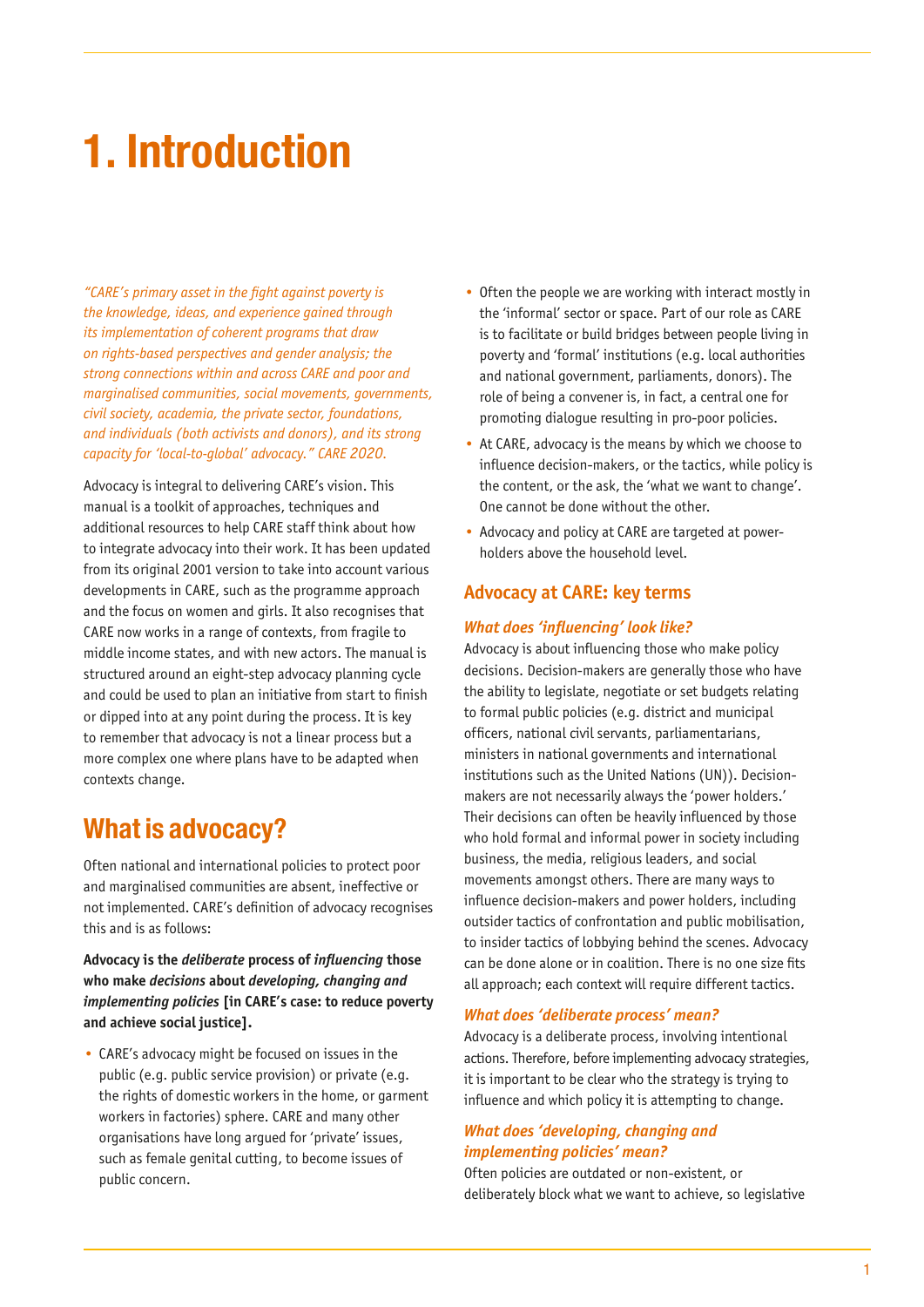changes are required. In other cases policies are perfect on paper but are not being implemented. In this instance advocacy might focus more on trying to get policies enacted. For example, in many countries there are now various provisions for gender equality under the law; however this does not necessarily mean that access to land titles for women is becoming easier. In this case, an intervention might mean partnering with a legal NGO to force implementation of the legislation through the courts. It could also involve partnering with a national radio station to raise awareness of non-implementation and encourage national debate.

## **What advocacy is not**

#### *Extension work*

Encouraging households to change their agricultural or health practices is an important programming strategy used in many CARE programmes. However, extension work is designed to influence individual decisions made at the household level, not the behaviour or decisions of policymakers that affect many households.

#### *Information and communication*

Advocacy intends to change or implement a policy issue. It will always need to be supported by tactical communications (e.g. strong key messages and relationships with influential journalists that power holders take notice of). Advocacy messages can have the beneficial effect of raising public awareness of CARE's work. However, general communications, e.g. case studies and photographs of projects, do not count as advocacy.

#### *Informing the government about CARE*

Building good relationships with decision-makers is an important way to lay the foundation for advocacy and build credibility. However, advocacy is not just about informing the government about CARE's programmes. In advocacy, information-sharing is used as a deliberate strategy to influence specific decisions of policy-makers.

#### *Fundraising*

The primary purpose of advocacy is not to increase CARE's funds. Some advocacy may involve asking policy-makers to allocate more resources for relief and development priorities, and sometimes this may benefit CARE. Additionally strong insider advocacy can position CARE to shape donor priorities. More often, however, it involves trying to influence a governmental agenda, corporate behaviour, a specific public policy, or the implementation of a policy.

# **Why advocate at CARE?**

Our vision and mission acknowledge that innovative solutions will be needed to end poverty, and that influencing policy decisions should be part of our efforts to achieve lasting change. As set out in the programme approach, advocacy can be a powerful, complementary tool to other strategies, including service delivery, capacity-building, and technical assistance.

- As a rights-based organisation that seeks to focus on the underlying causes of poverty (which are frequently related to an absence or poor implementation of policies), advocacy can help us achieve more sustainable outcomes. Advocacy can shape future national, international, donor and private sector priorities, e.g. gender standards for emergency response.
- Advocacy helps us to respond to development threats and opportunities (e.g. cuts to national aid budgets, restrictive NGO laws, or supporting a new UN development goal on gender).
- Advocacy with multilateral organisations like the UN and the European Union (EU) can help set standards or targets which can then be used to hold governments across the globe to account, e.g. the Convention on the Elimination of Discrimination Against Women, or the Millennium Development Goals (MDGs).
- Advocacy can amplify the voices of women and other poor and marginalised communities by ensuring their voices are heard by power holders.
- Advocacy is about accountability. Those who have power, including governments should deliver on commitments made to their citizens, and business should deliver on their commitments to customers and the communities in which they operate. When this doesn't happen citizens can use advocacy to ensure power holders are accountable.

#### **What change can advocacy bring about?**

This manual captures a number of CARE's national and international advocacy efforts including:

- Scaling up water and sanitation in schools across Kenya to reach 20,000 children and a doubling of annual budgets for water and sanitation in schools.
- Lobbying for an International Mechanism for Loss and Damage to address the pace and severity of the impacts of climate change that can no longer be addressed by adaptation and mitigation.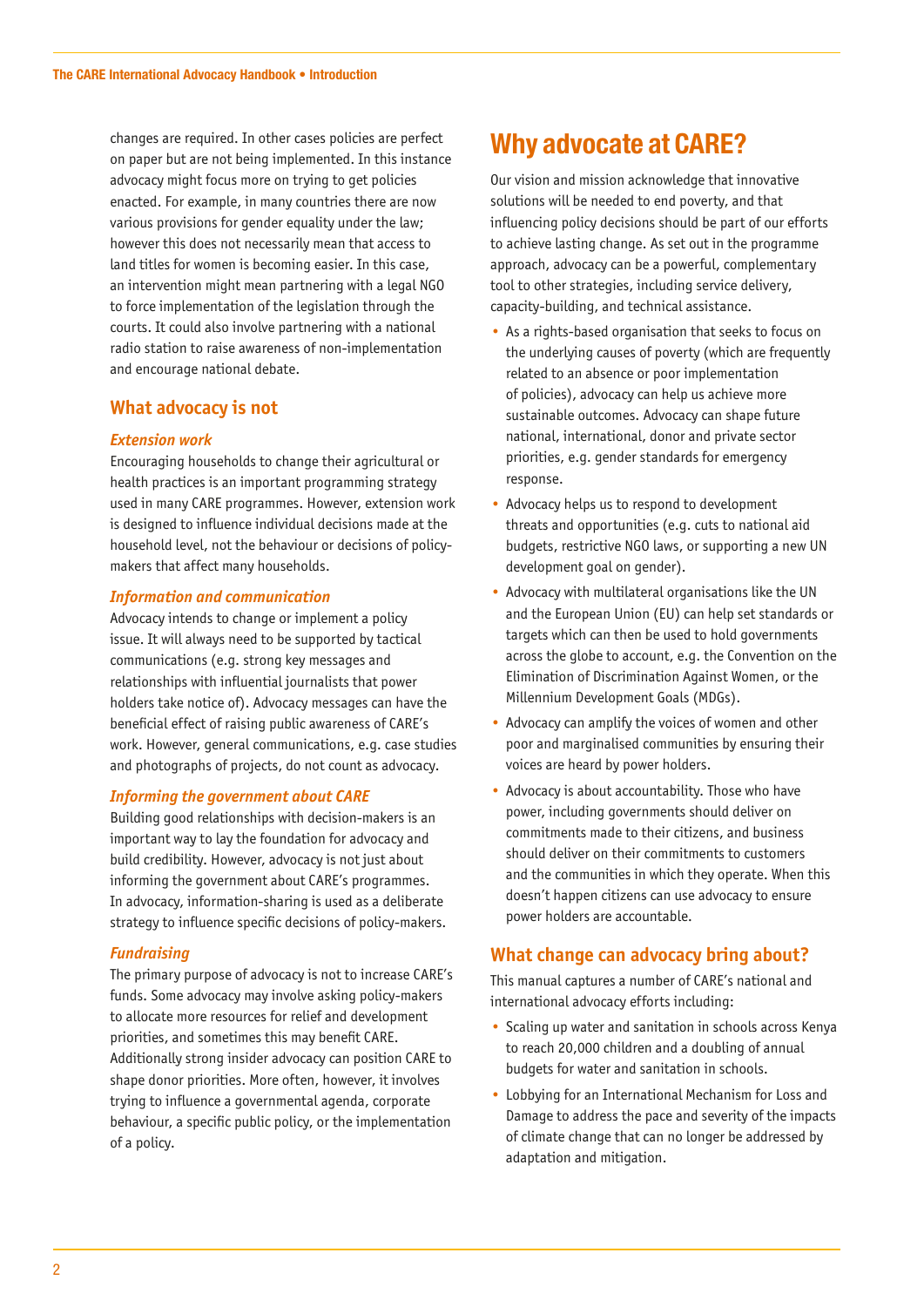for, when, who with, and how.



• Helping to bring about national legislation to combat violence against women in Bangladesh, by quantifying its cost to the national economy.

<span id="page-8-0"></span>• Policy influencing helps us to respond to

In recent years there have also been a number of international advocacy campaigns led by others that have  $\frac{1}{2}$  policy making policy making international Putting Policy making international Putting Putting Putting Putting Putting Putting Putting Putting Putting Putt sought to tackle some of the underlying causes of poverty, which are worth considering. They include:

#### **The International Campaign to Ban Landmines (ICBL)**

began in 1991. Initiated by a small group of like-minded organisations (first by Medico and Vietnam Veterans of America Foundation, then quickly joined by Handicap International and Mine Action Group, and later Human Rights Watch the campaign quickly grew into a diverse coalition across almost 100 countries. The campaign continued to ensure monitoring and implementation until 2010, by which time there were more than 150 state parties to the treaty.

**Jubilee 2000** was an international campaign to abolish the debts of poor countries by the year 2000. Emerging in 1997 from the UK Debt Crisis Network, it quickly gained momentum. The UK coalition was organised by a strong secretariat, which also facilitated the loose global coalition. Focusing on the G8s in 1998 (Birmingham) and 1999 (Cologne,) the campaign mobilised faith activists but also a wider audience. The campaign culminated in the 1999 debt relief deal in Cologne, which saw the clearance of an extra \$27bn of developing country debt.

**The Treatment Action Campaign (TAC)**, which works toward universal access to treatment for HIV/AIDS, was

launched in Cape Town on December 10, 1998. It built a grassroots movement that went on to support and oppose the South African government, harass drug companies, educate the population, and challenge international policy. Once President Jacob Zuma came to power, the South African government ultimately transformed its policies toward HIV/AIDS treatment, and now 1.2 million South Africans are on anti-retrovirals (ARVs).

#### *EXTERNAL TOOL*

*These examples are adapted from Brendan Cox, ['Campaigning for](http://www.bond.org.uk/data/files/Campaigning_for_International_Justice_Brendan_Cox_May_2011.pdf)  [International Justice' 1991–2011](http://www.bond.org.uk/data/files/Campaigning_for_International_Justice_Brendan_Cox_May_2011.pdf), May 2011*

## **What makes advocacy effective?**

The three key ingredients of advocacy and policy-making are the politics, the evidence and the 'do-ability'. CARE's expertise is in pulling together a strong evidence base to underpin our advocacy. However evidence on its own does not achieve advocacy impacts (nor does the evidence have to come from CARE). The evidence needs to signpost policy-makers towards achievable policy solutions – i.e. be clear about the 'do-ability' of what CARE is advocating for. Finally, the political context is key. For example, there is no point lobbying a government for an increase in spending for a particular service near to a general election, as they will not be in a position to commit new funds; instead, consider how to incorporate the ask into a manifesto commitment of the main political parties.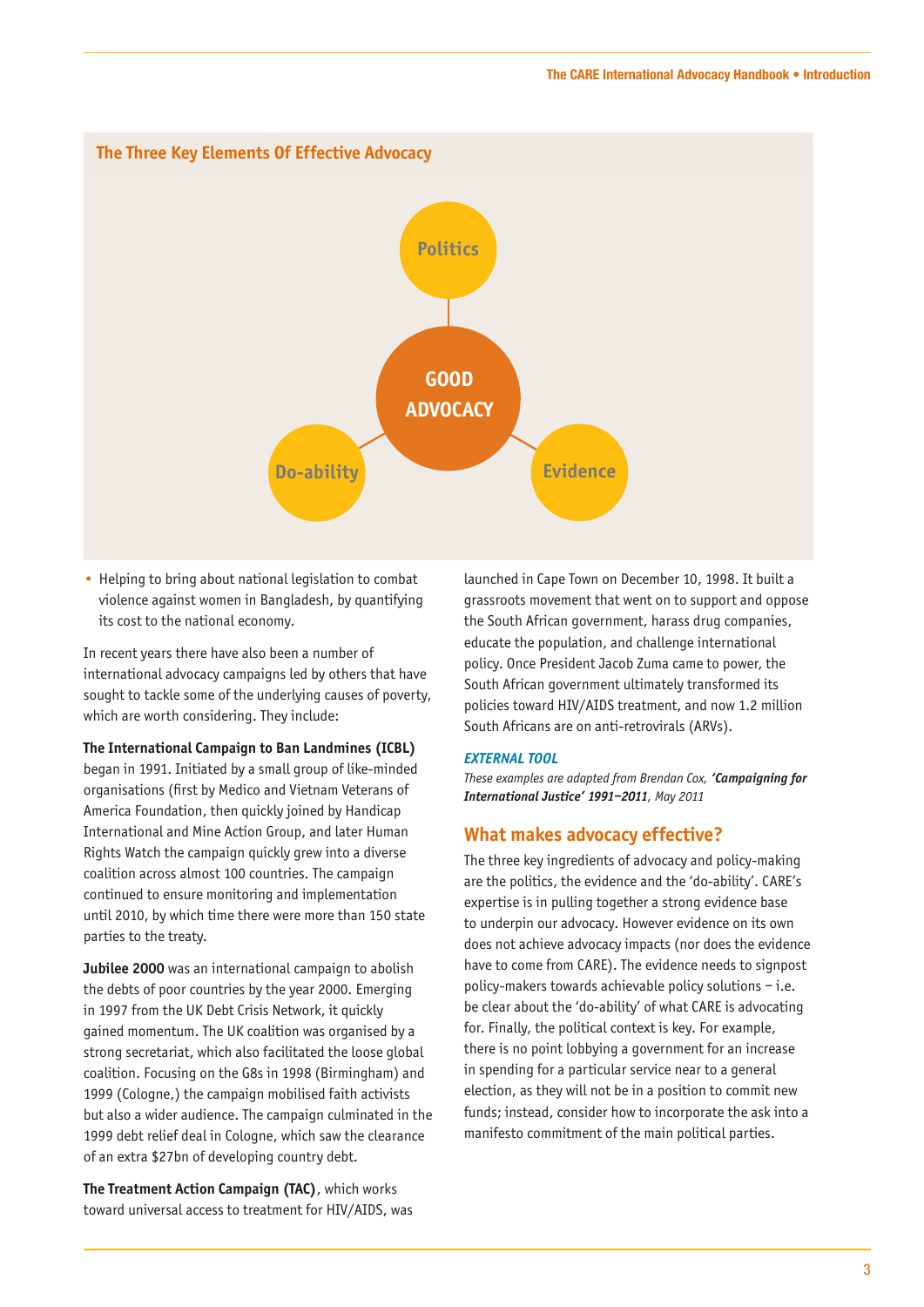#### <span id="page-9-0"></span>**Key conditions for a successful advocacy campaign**

- **Functioning venue(s) for adoption: the relevant legislative, legal, and regulatory institutions are functioning sufficiently for advocacy to be effective.**
- **Open policy window: external events or trends spur demand for the solution.**
- **Feasible solution: a feasible solution has been developed and shown to produce the intended benefits.**
- **Dynamic master plan: a pragmatic and flexible advocacy strategy and communications plan is ready for execution.**
- **Strong campaign leader(s): central advocates can assemble and lead the resources to execute the strategy and communications plan.**
- **Influential support coalition: allies can sway needed decision-makers and help the campaign leader to pursue the solution.**
- **Mobilised public: relevant public audiences actively support the solution and its underlying social principles.**
- **Powerful inside champions: decision-makers who can overcome the opposition support the solution and its underlying principles.**
- **Clear implementation path: the implementing institution has the commitment and the ability to execute the solution.**

*(From www.redstonestrategy.com)*

# **How advocacy fits into CARE's theory of social change**

Advocacy is well integrated in our CARE 2020 Program Strategy. The Strategy is based on CARE's wealth of experience gathered from 70 years of poverty-fighting work, our analysis of the strategies that drive positive social change, and our full commitment to addressing the most important factors inhibiting the fulfillment of rights – especially those of women and girls.

CARE's draft program strategy clearly states that at its root, poverty is caused by unequal power relations that result in the inequitable distribution of resources and opportunities between women and men, between powerholders and marginalized communities, and between countries. CARE believes that poverty cannot be overcome without addressing those underlying power imbalances. Advocacy plays a key role in addressing this injustice.

More specifically, the draft CARE 2020 program strategy<sup>1</sup> proposes three central roles for catalysing social change:

- **Humanitarian action**. In emergencies, we respond to save lives, with special attention to the needs of women and the most marginalized. Our humanitarian action includes preparedness and early action, emergency response and recovery, and encourages future resilience and equitable development. Action to reduce impacts and risks and to secure gains in development and equality must be increasingly CARE's focus given the growing magnitude, severity and number of disasters
- **Promoting innovative solutions for sustainable development.** Our programs trigger innovative solutions through essential service delivery, building capacities, building resilience for reducing risk, and empowering the most vulnerable, particularly women and girls. They are based on a deep, historical understanding of the drivers of poverty and social injustice in a particular context and tailored to the needs of the most marginalized. We have a special focus in the areas of sexual, reproductive and maternal health (SRMH) and freedom from violence; food and nutrition security; and women's economic empowerment. The evidence and learning from these programs is essential for our third role, which amplifies our impact.
- **Multiplying impact.** All our work seeks to impact in and beyond the communities in which we directly work. We use the evidence and learning from our humanitarian action and long-term development programs to influence broader social change. It is through this role that CARE can contribute to deeper and sustainable impact by documenting successful models, leveraging knowledge, advocating for replication and expansion of proven approaches, promoting pro-poor solutions, influencing power holders at all levels to change their policies and practices, and convening and brokering linkages between actors.

**Advocacy is one of the most important strategies for multiplying CARE's impact beyond the communities in which we directly work.** It is an essential strategy that complements others.

Also if power imbalances are at the root of poverty, then it is key to consider how advocacy can support more inclusive governance. **What does inclusive governance mean?** Governance is about the exercise of power in the management of public affairs. We believe that **if** citizens are empowered, **if** power holders are effective, accountable

<sup>1.</sup> The draft program strategy will be presented to the CI Board for approval in June 2014.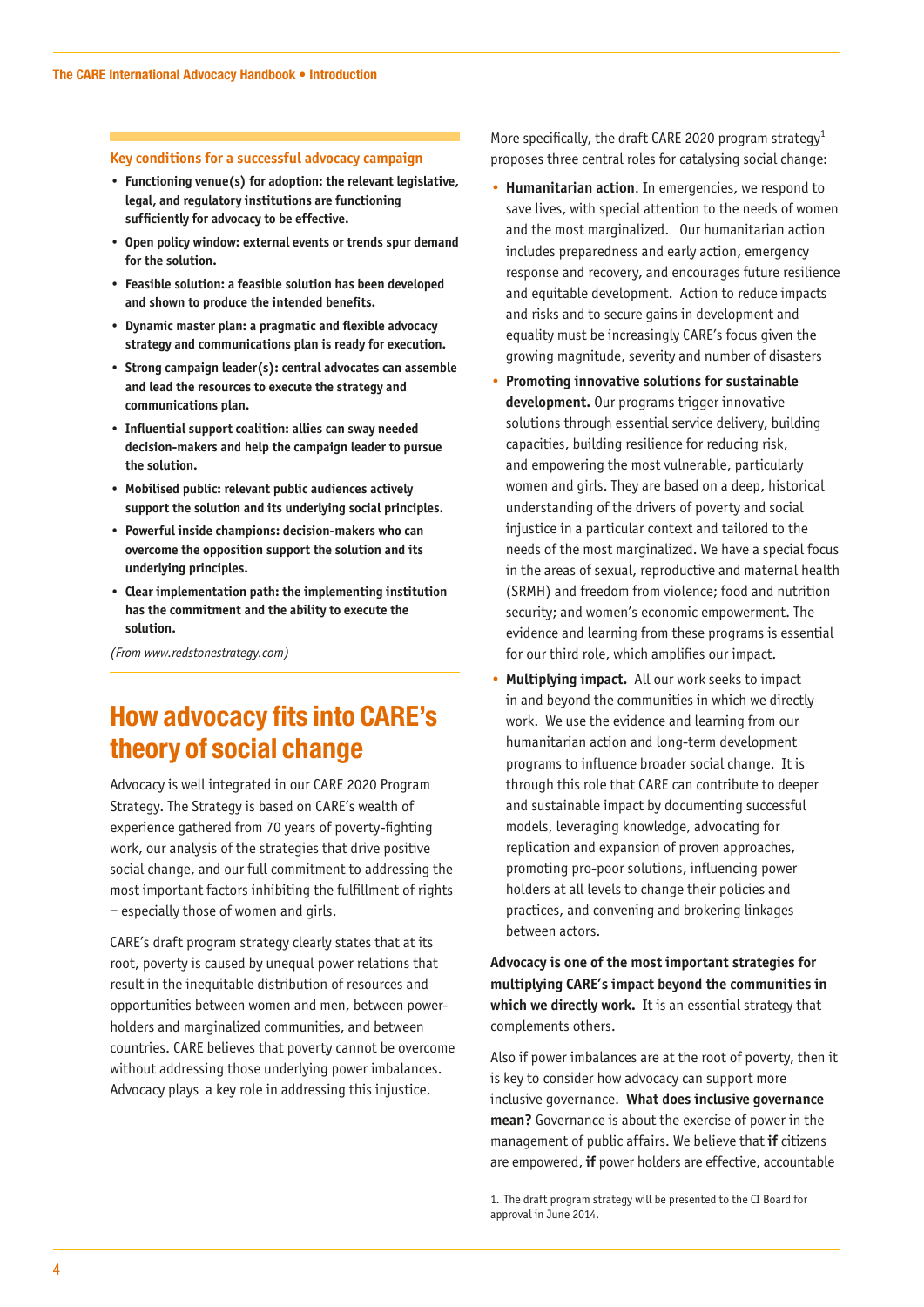

and responsive, and **if** spaces for negotiation are expanded, effective and inclusive, **then** sustainable and equitable development can be achieved. Significant change is needed in all three areas to achieve sustainable impact.

Advocacy is central to delivering each of the three components of social change.

- 1. In supporting the **empowerment of citizens**,
- especially of marginalised women and girls, the aim is to enable them to become active and demand their rights. This can be achieved through working in coalition with and strengthening the advocacy capacities of organisations and movements representing marginalised women and girls. CARE aims to be a supportive and empowering partner of such movements, learning from them as well as sharing our global capacity, experience and ability to work at global, regional, national and local levels. CARE might also support advocacy campaigns that tackle the structures and relations that can inhibit women's ability to actively participate in demanding rights, e.g. campaigning for better wages and flexible working conditions for women.
- 2. Advocacy is central to **making power holders more effective, accountable and responsive** to citizens living in poverty, and in particular to excluded women and girls. If public authorities and other power holders (such as the private sector) are accountable then people living in poverty will have access to better quality services and other public goods (and sometimes private sector goods such as decent wages).
- 3. Finally, advocacy can help to **promote the interaction between empowered citizens and decision-makers** by expanding formal and informal spaces for dialogue

served and that resources are allocated on a more transparent, accountable and equitable basis. This interaction needs to happen at local, national and international levels. In CARE our programmes often address the interaction between poor and marginalised communities and local authorities. CARE also works with communities and informal leaders, including religious leaders, to begin to transform social norms or practices that harm women. Advocacy can help to bridge the interaction at national and international levels, for example by facilitating dialogue between national coalitions and government ministers, or by supporting activists to attend international conferences to voice their concerns at the UN.

Whilst advocacy and inclusive governance efforts are targeted above household levels, CARE's overall approach to social change recognises that significant changes in power relations are also required at household levels. As an organisation that is committed to achieving gender equality and women's empowerment CARE seeks to increase women's individual agency AND change structural barriers in order to shift social and cultural norms, policies and key relationships in ways that allow women and men to step into new roles. CARE's advocacy can often contribute to addressing the structures, relations and agency of women above household levels.

This manual encourages the use of gender analysis throughout – both when developing advocacy goals and strategies and as part of risk mitigation.

Furthermore, gender equality movements and impact groups should be considered core stakeholders and wherever possible be engaged in defining advocacy goals and strategies. This will help make sure CARE's work adds to, rather than detracts from or duplicates existing movements.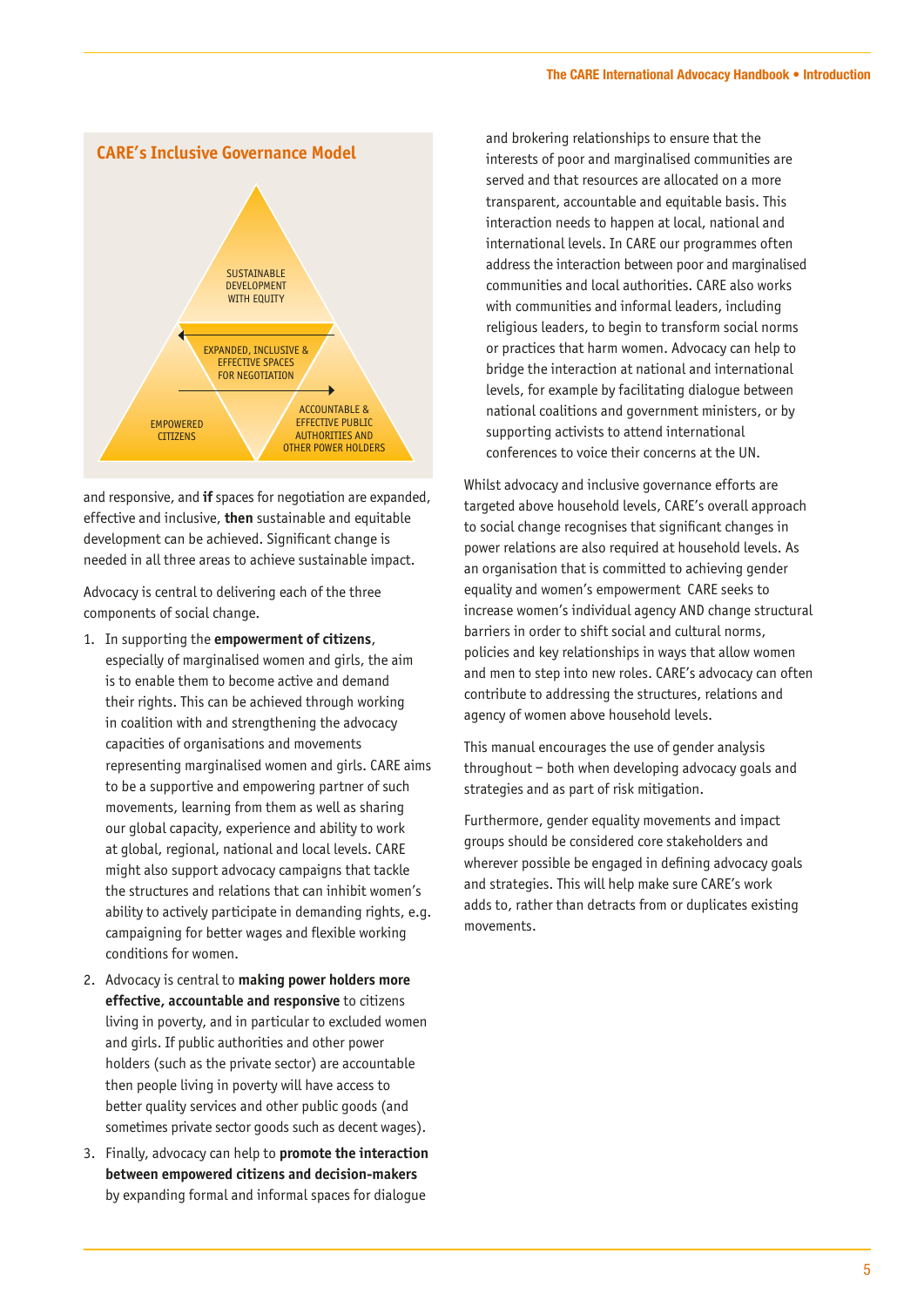# **2. The advocacy planning and implementation cycle**

The diagram opposite represents the eight-step planning cycle which should be applied when designing and implementing an advocacy strategy.

It represents an ideal process where a programme or campaign integrates advocacy from the start (as the SWASH+ example we have included throughout this manual shows).

Often CARE undertakes advocacy to react to opportunities and challenges – e.g. advocating for stand-alone gender goals in the post-2015 MDG process, defending national aid budgets in the UK or US, or protecting remittance flows to Somalia. In these instances the cycle is still appropriate but needs to be accelerated. Less time might be spent on identifying the problem but more on defining policy asks and messages, or undertaking research to build up the evidence.

Time and resource constraints – such as the difficulty of getting key actors together to plan effectively – mean it is sometimes tempting to start at Step 7: Action plan and implementation. However, skipping key steps such as understanding the context and defining policy asks can seriously undermine the effectiveness of the whole strategy.

Finally, the steps are all clearly interlinked. Indeed, Steps 3 and 5 may appear to be the same thing. However the 'goal' (Step 3) should be the ambitious vision for change while the policy ask (Step 5) needs to be the practical policy change that the power holders and the context will allow at a particular moment in time.

The cycle should be consistently reviewed based on regular monitoring and evaluation of results, and of the political context.

This manual includes multiple CARE examples of advocacy to help illustrate different steps of the cycle. It also includes a case study on SWASH+, a water and sanitation programme that was scaled up across Kenya. This case study followed the entire advocacy planning cycle and is used throughout the manual to illustrate all eight steps.

#### **CASE STUDY 1: SWASH+ Sustaining and scaling school water, sanitation and hygiene plus community impact**

Inadequate water and access to sanitation in schools is part of the larger global water and sanitation crisis. The SWASH+ programme has worked to achieve sustainable and national-scale school water, sanitation and hygiene (WASH) in Kenya through applied research and advocacy. A learning pilot in 200 primary schools has since contributed to change in 20,000 schools nationally and the Kenyan Ministry of Education has doubled the yearly budget for water and sanitation in primary schools.

SWASH+ is a five-year programme funded by the Bill and Melinda Gates Foundation and includes CARE, Emory University's Center for Global Safe Water, and Water.org. The research and advocacy efforts focused on improving budgeting for operations and maintenance costs, improving accountability systems with a focus on monitoring and evaluation, and more effectively promoting knowledge of WASH through teacher training and the national curriculum.

Advocacy objectives were developed through Problem Tree and stakeholder analyses. SWASH+ used outcome mapping to track progress against these objectives. Specific advocacy goals were to identify important policy intervention areas, work with policy-makers to update knowledge and identify learning gaps and then act as learning advisers to the relevant ministries.

Lessons learned include:

- 1. Having a rigorous evidence base creates credibility with policy-makers.
- 2. Significant time and follow-up are needed as well as having staff with appropriate skills.
- 3. The 'ripeness' of the external policy environment is crucial and can make or break efforts to affect nationalscale change. Successful advocacy initiatives avoid being insular, focus on the external policy environment at the outset, assess data needs and stakeholder roles and responsibilities, and set reasonable objectives.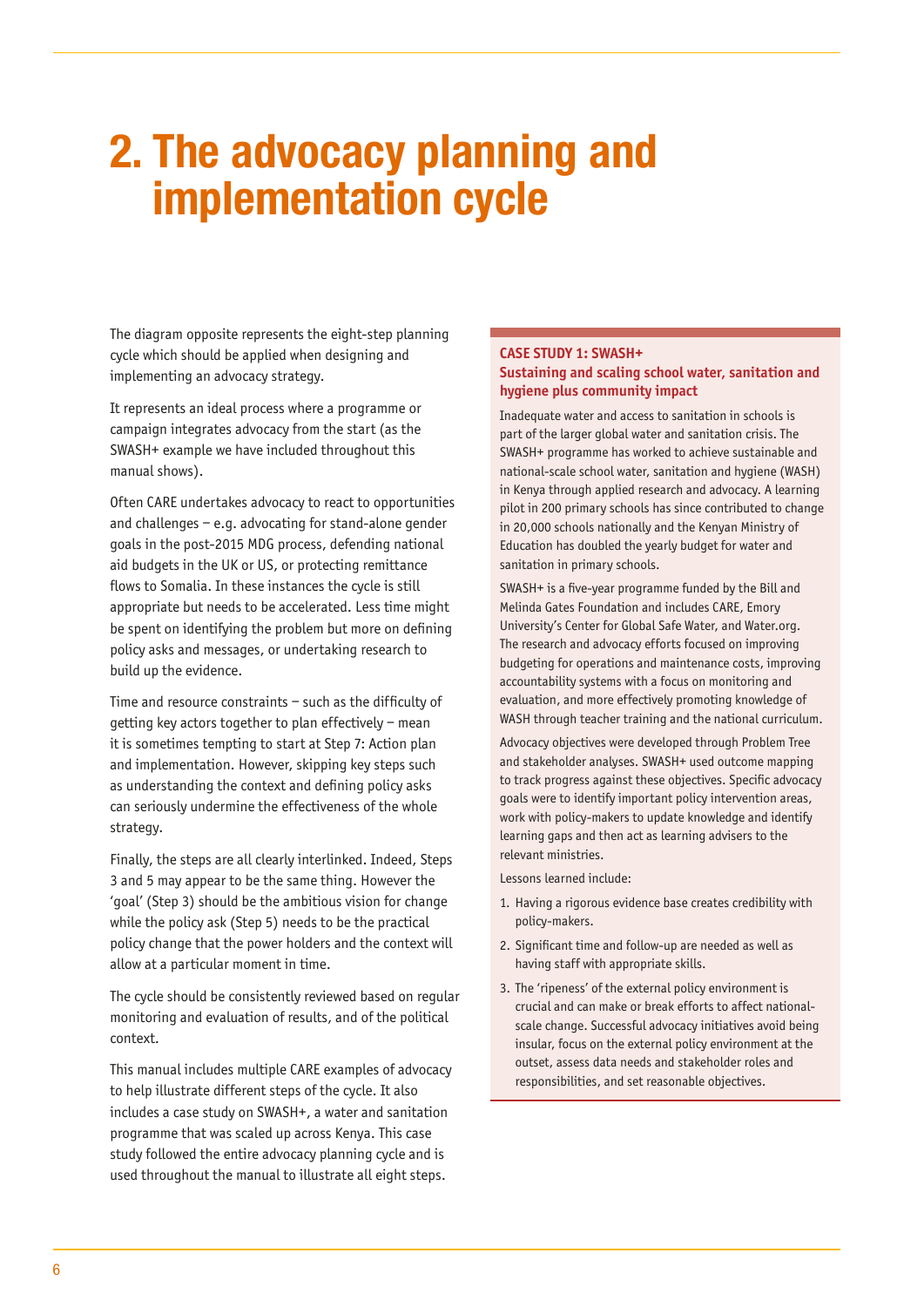<span id="page-12-0"></span>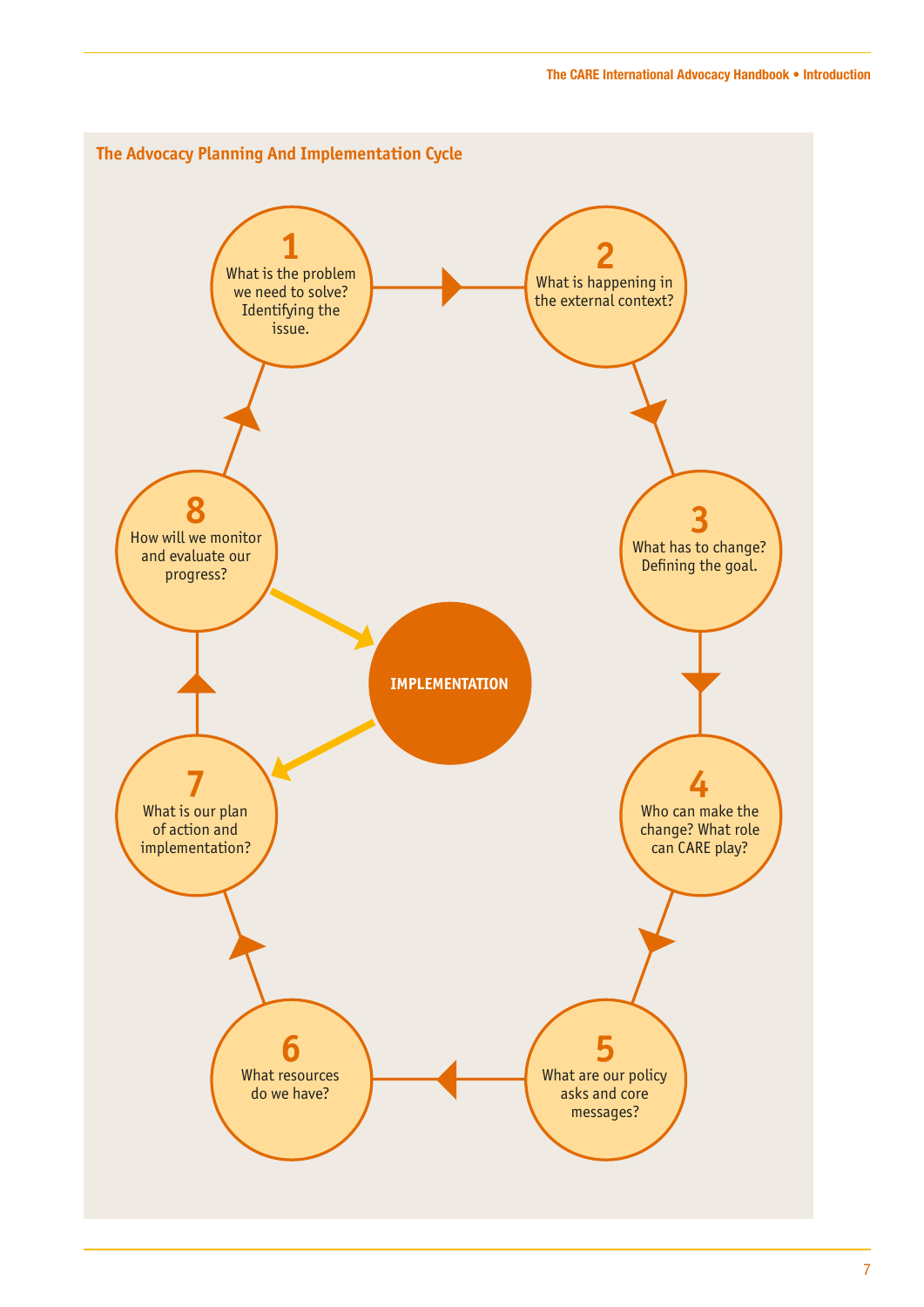# <span id="page-13-0"></span>**STEP 1 The problem**

The first step is to identify the policy-related problem that needs to be solved and its underlying causes – for example, policies might be absent, ineffective or not enforced.

Sometimes policy issues can be identified easily based on programme experience, e.g. a community scorecard process about a particular local service might highlight wider national budgeting problems. In other cases local civil society might be calling for changes to national legislation on domestic violence and request CARE support. CARE might also take proactive steps to identify problems and understand our added value (as happened when CARE supported the domestic workers movement

in Latin America – see case study. During an emergency, impediments to humanitarian access or lack of donor funding present themselves as immediate problems.

However it is best not to assume complete understanding of a problem as this can lead to ineffective advocacy. Using tools like the Problem Tree (see below) or Theories of Change will save time in the long run.

# **TOOL 1: The Problem Tree**

Problem Trees help find solutions by mapping out the anatomy of cause and effect around an issue in a similar way to a Mind Map, but with more structure. This brings several advantages:

• There is more understanding of the problem and its sometimes interconnected and even contradictory causes. This is often the first step in finding win-win solutions.

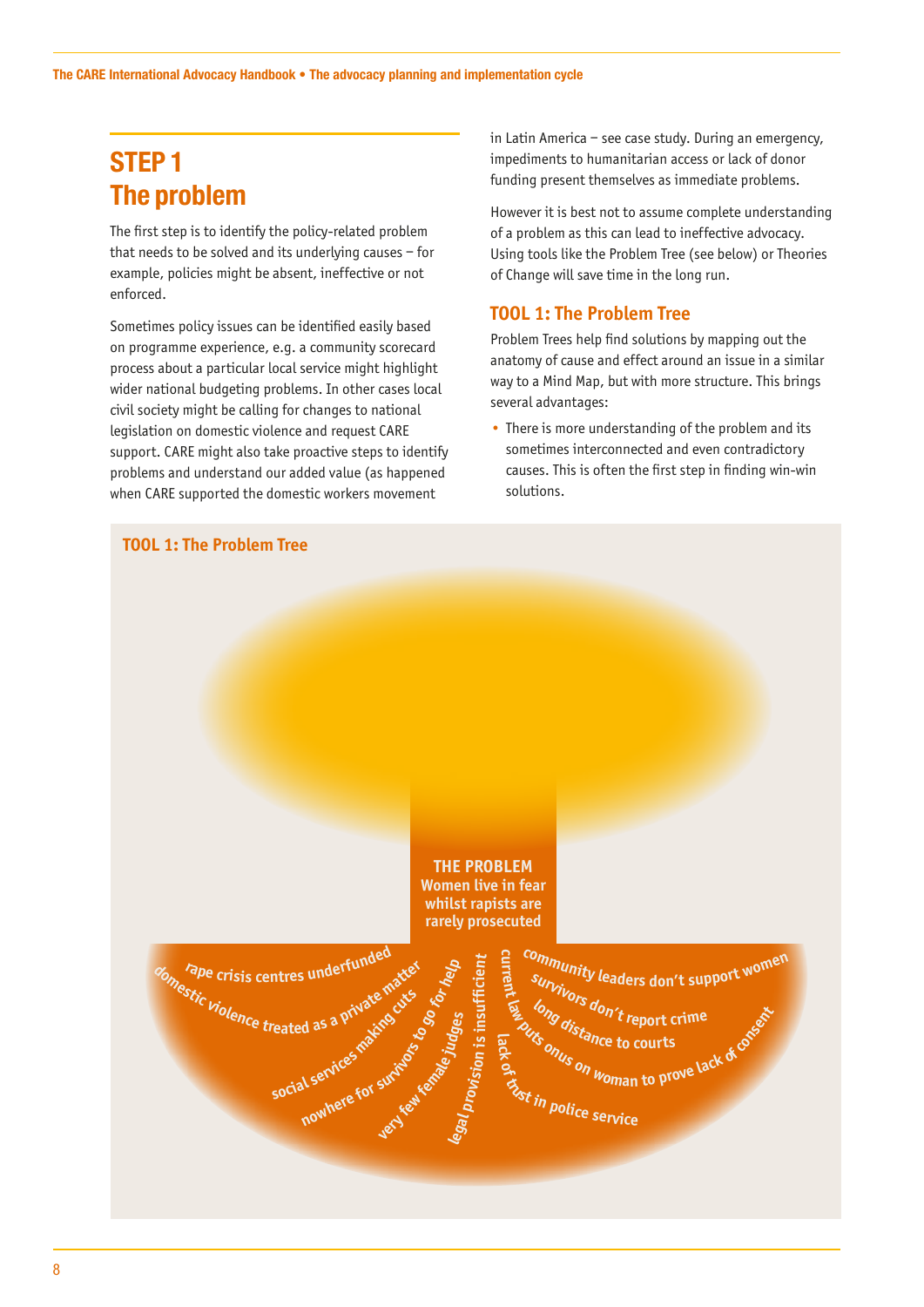- It can help establish whether further information, evidence or resources are needed to make a strong case, or build a convincing solution.
- Present issues rather than apparent, future or past issues – are dealt with and identified.
- The process of analysis often helps build a shared sense of understanding, purpose and action.

The policy-related problem or issue is written in the centre of the flip chart and becomes the trunk of the tree. The causes and consequences of the focal problem become the roots. The question of 'why' an issue is a problem needs to be repeatedly asked to find the root causes.

Discussion questions might include:

- Which causes and consequences are improving, which are getting worse and which are staying the same?
- What are the gendered nature of the problems identified?
- What are the most serious consequences? Which are of most concern? What criteria are important to us in thinking about a way forward?
- Which causes are easiest/most difficult to address? What possible solutions or options might there be?
- Where could a policy change help address a cause or consequence, or create a solution?

Once the problem, its causes and consequences have been identified, a context analysis is the next step. This will help to determine which causes or consequences to focus advocacy efforts on. After this, the Problem Tree can be used to develop an Objectives Tree, in order to help set the goals (see step 3).

#### **CASE STUDY 2: SWASH+ How the Problem Tree helped SWASH+**

In the developing world, a healthy school environment is often a second priority to learning, and school WASH is impaired by inadequate local government resources and accountability for WASH provision. While three policy objectives for SWASH+ were designed as a direct result of analysis of research findings – for example the need to increase maintenance budgets – the two other focus issues emerged from a Problem Tree analysis. This exercise helped to reveal the high level of variability in how effectively schools implement water and sanitation. To encourage performance, SWASH+ has advocated for improved monitoring and accountability systems, standardised monitoring systems, simplified monitoring tools, and an umbrella sustainability charter that will map progress against the National School Health Strategy.

SWASH+ also launched pilots on improving accountability and service-delivery models within the school to potentially identify on-the-ground solutions such as parent-led monitoring that can be brought to scale.

#### **CASE STUDY 3**

#### **Working with the women's rights movement in Latin America**

In Latin Americ a, CARE decided to take the proactive step of asking women's rights organisations what they thought were the issues on which an INGO like CARE should focus its attention. Their answer was the rights of domestic workers, a gender and labour rights issue largely hidden from view in private homes. Nascent and resource-scarce domestic workers' organisations welcomed support from an experienced organisation such as CARE. CARE supported partners in Peru, Ecuador and Bolivia to advocate for ratification of an International Labour Organisation (ILO) Convention, to guarantee domestic workers better pay and conditions. The ILO has since passed Convention 189, the first international standard to protect the world's 100 million domestic workers.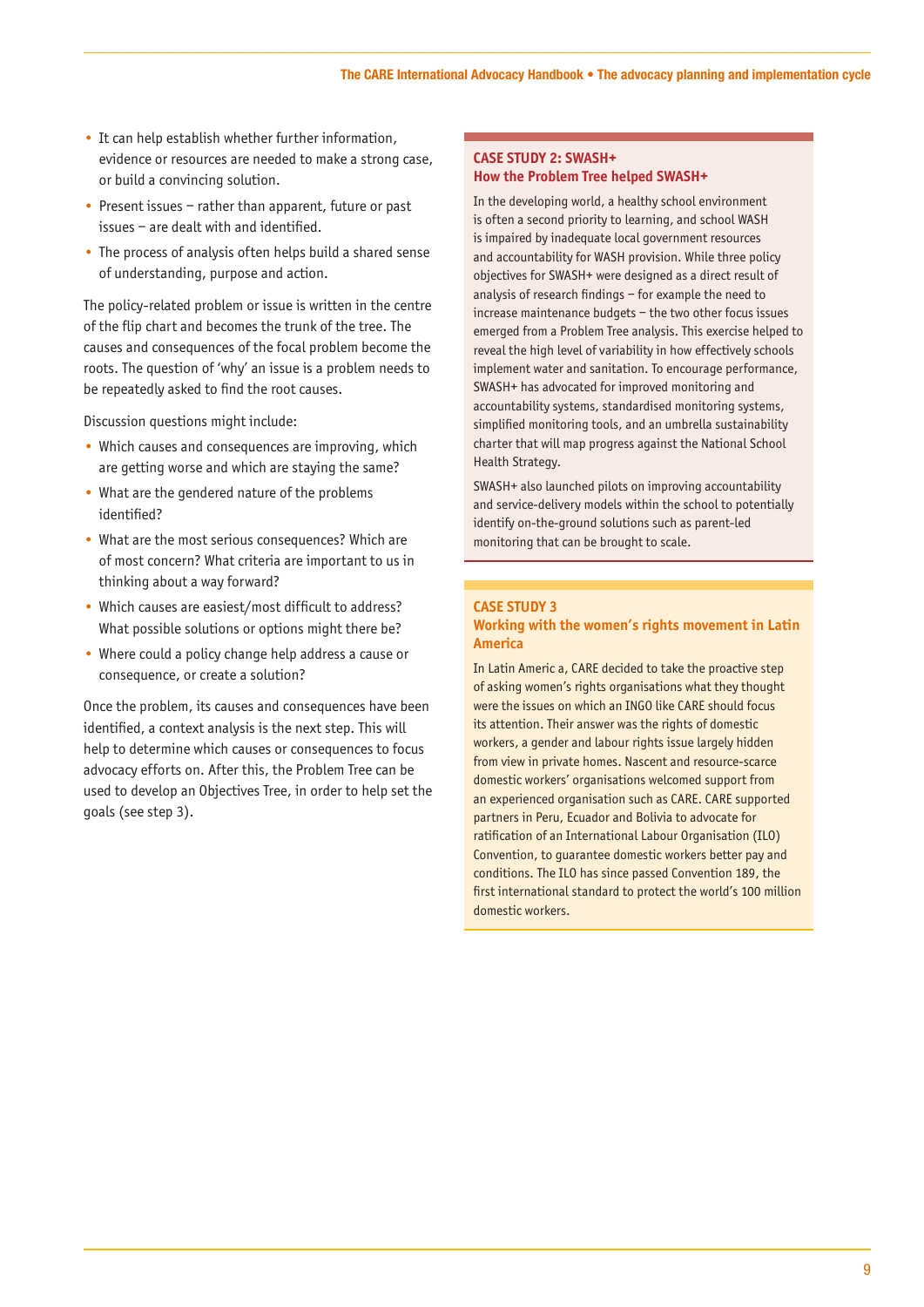# **STEP 2 The context**

The Oxford English Dictionary defines context as 'the circumstances that form the setting for an event, statement, or idea, and in terms of which it can be fully understood'.

It is difficult to decide which cause or consequence of a problem to advocate on without considering what is realistic and achievable within the circumstances. The context comprises both the political, economic and cultural landscape and the incentives for and relationships with and between decision-makers. Policy-making has to respond to crises and opportunities, to new actors and information, to the media, to citizens' concerns and needs or to international legislation and global development agendas (e.g. new treaties or targets). Policy-making cannot happen in a vacuum. Others may have already started to engage with similar problems and it is important to learn from their experience.

For example, scientific evidence demonstrates that climate change is a reality, yet there is a global political deadlock when it comes to agreeing how to tackle it. The context – including the financial cost of tackling the issue, rising energy prices, an economic model that prioritises growth over environmental sustainability, and the protection of national interests – all contribute to a failure to resolve the issue. However, ever more extreme weather events, technological advances and litigation could be factors that start to shift the context in which change could happen.

CARE's role in a given context also needs to be considered. For example, it may not be appropriate for CARE to front an advocacy initiative in a state that is threatening to expel CARE operations. The safety of CARE staff and partners must always be considered when undertaking any initiative. CARE also needs to consider how its role in any given context can impact upon our beneficiaries, and any advocacy initiatives should ensure that we 'Do No Harm' and that we fully consider the potential gender impacts. There are tools and staff across CARE that can help to undertake these analyses (see also Section 3: Managing risk, ensuring consistency, in this manual).

#### *INTERNAL TOOL: GENDER ANALYSIS/'DO NO HARM'*

*See CARE International's Gender Analysis [toolkit](http://gendertoolkit.care.org/Pages/core.aspx) and also the [Good Practices on Gender Analysis](http://gendertoolkit.care.org/Pages/core.aspx). Visit the CARE Conflict wikispace for more information on [conflict](http://conflict.care2share.wikispaces.net/Conflict+Sensitivity)  [sensitivity](http://conflict.care2share.wikispaces.net/Conflict+Sensitivity) or Do No Harm.*

All these contextual factors need to be weighed up against each other before deciding on any action.

# **TOOL 2: PESTLE analysis**

It is helpful to break down the process of undertaking a context analysis into manageable chunks using a PESTLE analysis. This tool promotes a systematic understanding of the wider environment. It can also help to identify new issues and opportunities on the horizon; to create scenarios; and to develop a coherent vision.

PESTLE stands for: Political, Economic, Social Technological, Legal and Environmental factors or trends.



**Political:** What are the relevant political factors and trends in the country (including the government, legislature, control/lack of control over the judiciary, as well as other political movements and pressure groups)? Consider also how they are responding to relevant international standards (e.g. treaty commitments, membership of regional bodies).

Research what ministers and prime ministers/presidents are saying. Review their recent speeches and monitor whether they have made relevant commitments in electoral manifestos or government plans and whether they have delivered on these commitments. It is also worth reviewing relevant ministry publications such as policy papers to see what targets have been set, whether they are in line with CARE's agenda and whether they are being met.

Party politics may also have a bearing on decision-making. It's important to review relevant debates in Parliament to see whether there is agreement for the government's position.<sup>2</sup> It's also important to identify which political actors are likely to oppose CARE's proposed agenda and to consider CARE's response.

<sup>2.</sup>NGOs often subscribe to parliamentary monitoring services, e.g. in the UK, CARE International (CIUK) uses De Havilland to monitor Parliament's coverage of development issues.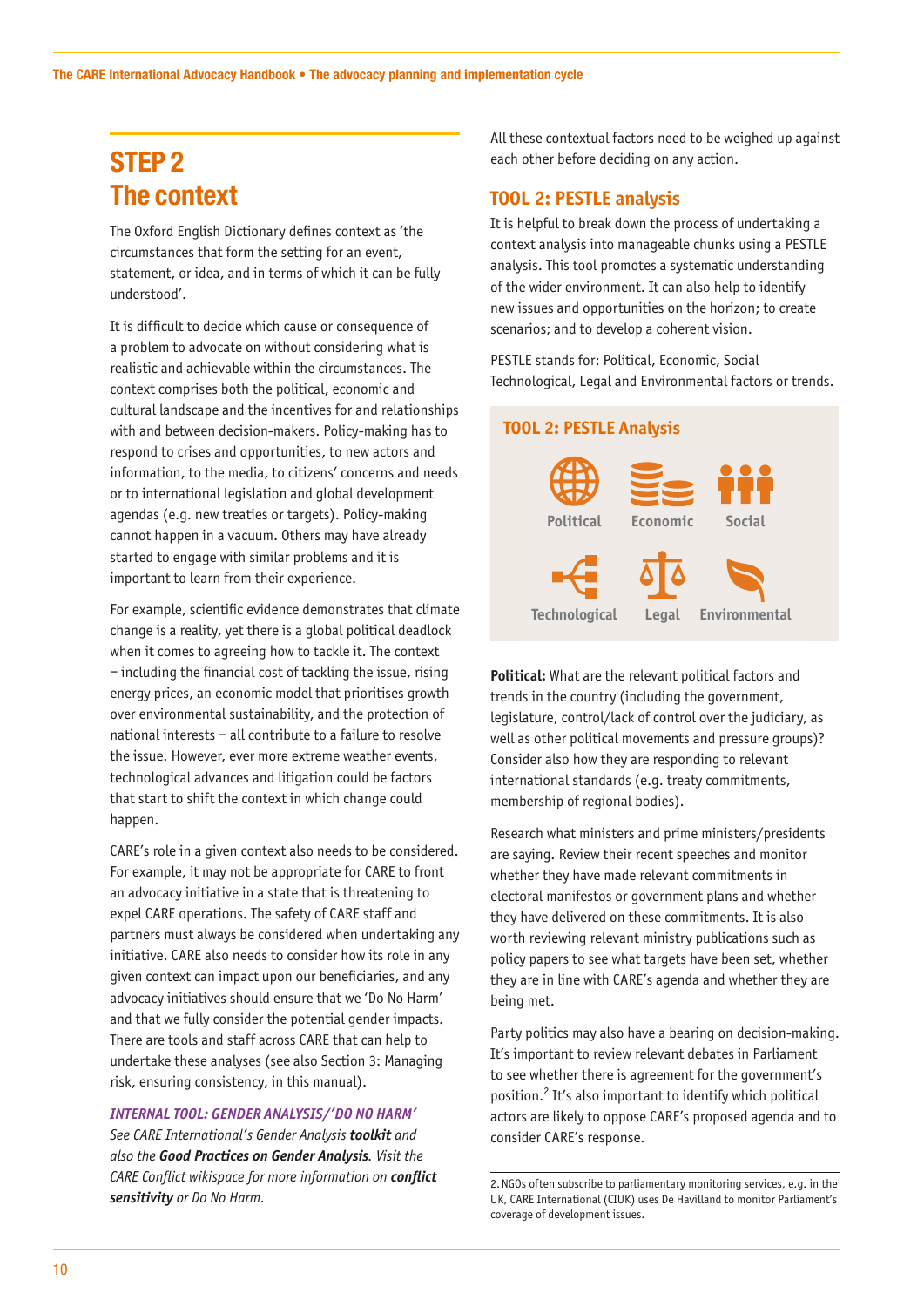**Economic:** What are the economic factors and trends in the country (including where the government gets its money, the main private sector employers, income distribution and levels of poverty)? Resources are often contested, so it's important to analyse the main sources and levels of revenue for the government or in the sector CARE is targeting to chart budget trends and ultimately what is economically feasible. It's also worth considering potential capacity constraints for civil servants of service providers, as it is they that will have to implement the proposed changes.

**Social:** What are the relevant social factors and trends in the country (including demographic information, education and health statistics, employment rates, land ownership, media freedom, religious affiliations of different parts of society)? Consider the key factors contributing to poverty and gender inequality.

**Technological:** What are the technological factors and trends in the country (including information technology, infrastructure, access to telecommunications and broadcast media, etc.)?

**Legal:** What are the legal factors and constraints that are relevant to the advocacy work? CARE's proposed agenda is likely to have some legislative precedent, so it's important to review articles in the constitution, laws, policies and plans relevant to the issue. Reforms may have already been attempted, so it's worth analysing the history of these reforms and identifying current bottlenecks. It's also important to identify whether oversight bodies such as Human Rights Commissions or Ombudsmen have a mandate to take action, and whether indeed they are actually taking up cases relating to the issue.

**Environmental:** What are the major environmental trends in the country (including deforestation, pollution, drought/flooding, agriculture, etc.)? How much does climate change affect the issue on which CARE is considering advocating? If it is a factor, how can CARE's response take it into account?

# **How to use the PESTLE**

- 1. List the external factors which could affect the cause or consequence of the problem identified in the above categories.
- 2. Identify which of these may be most significant either as opportunities or threats. Think about how they affect women and men differently.
- 3. Agree on the five key trends that are most important for the issue.
- 4. Undertake further research on these five if needed.

## **Research and intelligence gathering**

In addition to undertaking a one-off PESTLE or horizonscan, it is important to keep abreast of the issues CARE wishes to advocate on, in case the context or key people change. Consider what others are doing – whether it's publishing new research on the issue, or feedback from recent government meetings. It's also worth considering developing a bi-weekly round-up of policy and research on the issue – start tracking the players and the reporting to help build CARE's objectives.

#### **CASE STUDY 4: SWASH+ Why SWASH+ maintained an external focus**

At the start of the project, SWASH+ was too inward looking, placing more emphasis on internal learning than on the external environment. SWASH+ government engagement was initially focused at the district level, which was helpful in grounding the programme in the local context but isolated staff from national efforts. This led to a delay in determining how best SWASH+ could influence and support similar existing government practice and budgeting and effectively contribute to already vibrant efforts for school WASH, for example from the Kenyan Ministry of Education, the UK Department for International Development (DFID) and UNICEF. In addition, SWASH+ did not hire any policy staff until the third year of the project because the initial focus was on building infrastructure and completing behaviourchange activities and training associated with the research trial. This delay in focusing on policy-influencing meant a steeper learning curve in forming vital relationships and gaining a full understanding of relevant governance systems. However, a policy advisor is now in place, located in the capital and accessible to policy-makers and there is a dedicated budget and ring-fenced time for other SWASH+ team members to make regular advocacy trips to the capital.

#### **CASE STUDY 5 International politics and women's rights**

In 2012 the annual session of the UN Commission on the Status of Women 56 failed to reach an agreement. It signalled a worrying trend in which women's rights were used as pawns in wider geopolitical battles. A small number of states blocked negotiations because of their frustration with what they saw as western-dominated UN politics, and argued that women's reproductive rights were a matter of national sovereignty. At the next UN annual meeting CARE took a strategic decision to ensure that CARE staff and partners from the difficult or blocker states attended the New York session to lobby their respective governments directly. Because governments felt that their citizens were watching them, they were less able to vote for regressive statements. In 2013 an outcome document on violence against women and girls was successfully passed.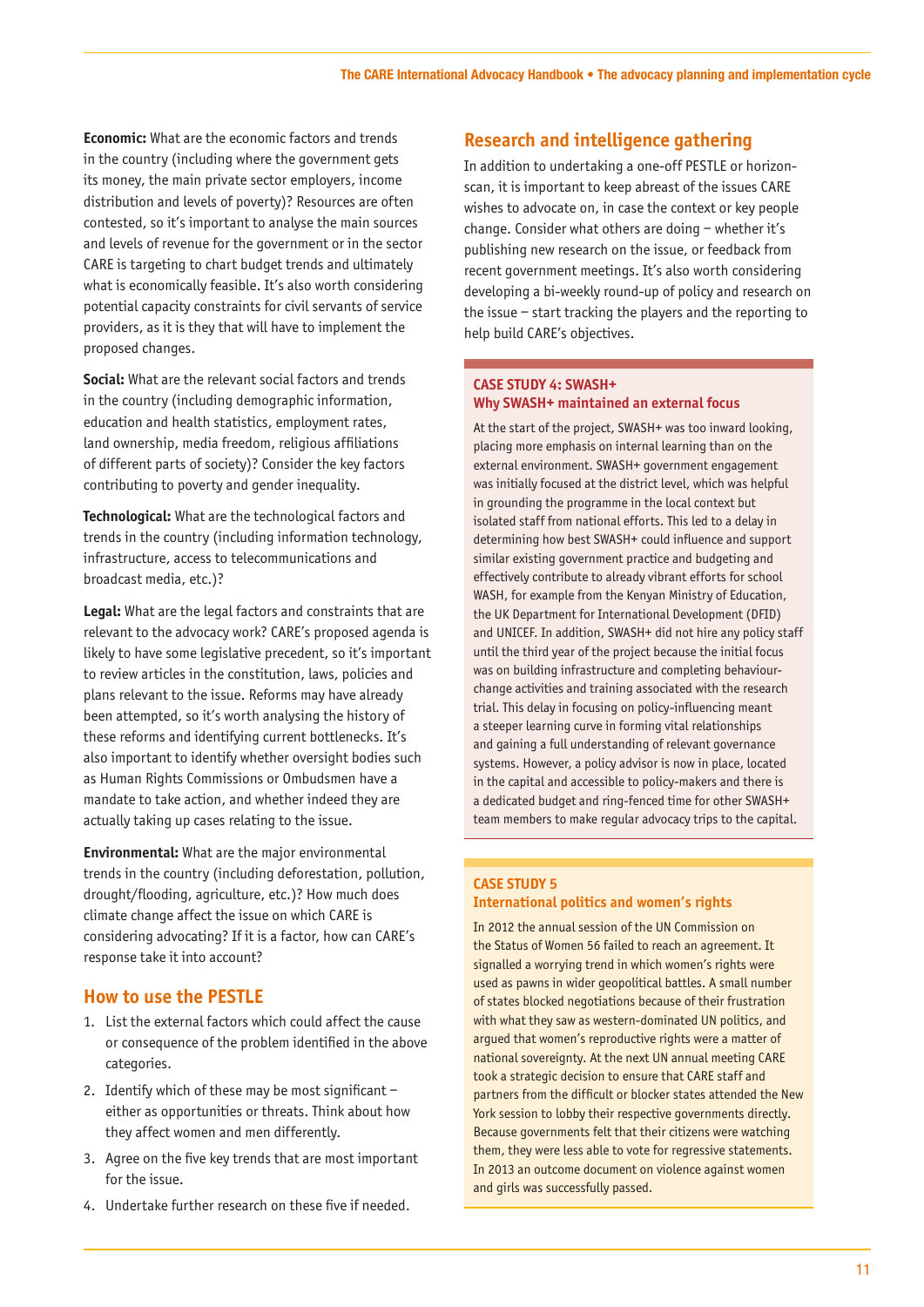#### **CASE STUDY 6**

#### **Food Aid Reform: how CARE's role can influence the context**

Since 1954, the US has relied on shipping US grain (in surplus at the time) on US ships in response to food crises around the world. In the 1980s, the US began selling its grain on the open market in developing countries to fund non-emergency programmes (a process called monetization). European countries stopped this practice a number of years ago. In 2006, CARE decided to phase out (by 2009) of selling US grain in open markets in developing countries to fund programmes (monetization) and walked away from \$45 million in US federal food aid. (CARE continues to participate in US emergency response programmes.) We did this because of the inefficiency of the practice (as much as a third of funding can go to transportation and administrative costs) and because we saw how selling US grain on the open market to fund long-term food security programmes can undermine the very small-scale farmers who hold the long-term solution to hunger in developing countries.

While this has meant a substantial loss in funding for CARE in the US, we believe it ultimately is of greater benefit to the people we exist to serve that we get the system right. CARE USA continues to lobby for reforms to the US Food Aid System, specifically calling for flexibility in our emergency response to ship US grain when necessary and to use local and regional procurement when appropriate and calling for an end to monetization. However, the farming and shipping lobbies are very powerful and have fought against these reforms. In recent years, however, policy-makers have begun to show stronger support for food aid reform. In 2013 President Obama's administration proposed significant reforms to the food aid system. While those reforms were not enacted, Congress recently passed five-year legislation that increases the resources that can be allocated for local purchase of food and increases the amount of resources available in cash, virtually eliminating the need to monetize US grain for non-emergency programme. CARE played a strong leadership role in advocating with partner NGOs for these reforms. Now, USAID is revising programmes to allow organisations applying for funding to use cash rather than US commodities – an extremely positive development that is the result of CARE's principled decision and persistent advocacy.

#### *INTERNAL TOOL: GOVERNANCE*

*In addition to these light touch tools, colleagues working on governance work with program teams to undertake in-depth analyses of context, power and gender, as well as political economy analysis to inform strategic plans, to evaluate a particular sector, e.g. health, or to assess how communities might better interact with service providers at local levels. See the full range of tools: http://governance.care2share.wikispaces.net/GPF.*

# **STEP 3 Defining the goal**

**Advocacy goals** should state what policy CARE and partners want to change [create, implement, adapt, or revise], who will make that change, by how much, and when.

Like any programme or strategy, advocacy initiatives require clear and specific goals. The same is true when undertaking advocacy as part of a wider programme. In simple terms, goals are the specification of what an advocacy initiative should accomplish. Goals need to be SMART: specific, measurable, achievable, realistic and time-bound. They should clearly state what will change, who will make that change, by how much, and when. When goals are poorly articulated or ambiguous, it can be difficult to understand what the advocacy initiative is trying to achieve, to maintain focus and to evaluate efforts.

#### **SMART advocacy goals**

**Advocacy goals** should state what policy CARE wants to change [create, implement, adapt, or revise], who will make that change, by how much, and when. In the real world, it may not be possible to meet all these criteria, but considering objectives in this way is a good discipline. It may be more realistic to see SMART goals as something to work towards rather than a hard and fast rule. Consider these SMART objectives:

- During the next budget round in December 2014 the Minister of Finance will agree to allocate five per cent of the Health Budget on increasing sanitation for girls in schools. This will result in 20 per cent more girls attending school by 2016.
- In six months the G8, under the presidency of the UK, will draft and agree a resolution on preventing sexual violence in conflict that explicitly mentions survivor services, to ensure UN emergency funds prioritise (with benchmarks) the needs of women in conflict affected states in two years' time, in order to reduce the impact of sexual violence on women's lives.

While goals are an ambitious vision of change, policy asks (Step 5) are the concrete and medium-term objectives that must be met in order to achieve the goals. For example, CARE wants to contribute to a wider international coalition call to action to achieve full financial inclusion for 2.5 billion people by 2020. CARE has set a goal of linking one million members of informal savings groups to banks. Whilst CARE programming can achieve much of this scale (by extending the number of Village Savings and Loan Associations or VSLAs it facilitates), advocacy can help to accelerate progress and ensure it happens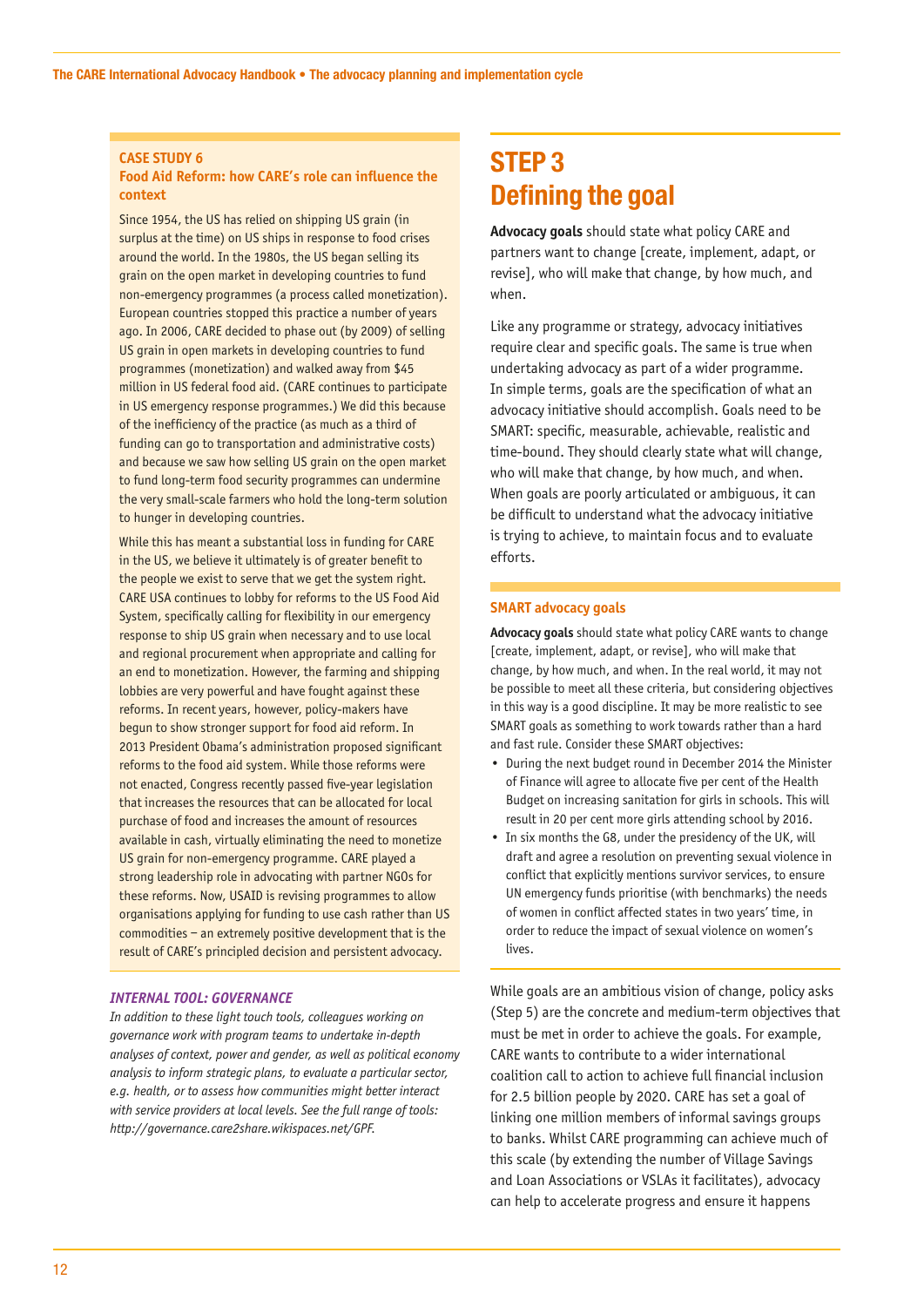<span id="page-18-0"></span>responsibly. So, the policy ask or the 'how' is an advocacy initiative, known as the 'Linking for Change Charter' which is urging 100 banks, technology companies and others to sign a set of principles for responsible linkage by 2015.

The final or **impact goal** of an advocacy initiative is no different from a goal for any other CARE programme. Ultimately, changes in policy should translate into positive changes in people's lives, reducing poverty and social injustice. Therefore a policy change is not the final goal of an advocacy initiative; it is a step that should lead to improvements in people's quality of life. Impact or final goals should always refer to the problem that is being addressed, and clearly state what changes in people's well-being are expected as a result of CARE's efforts. It can be hard to do this (especially when undertaking reactive global advocacy, e.g. to achieve a stand-alone gender goal in the next UN Development framework) but the clearer we are about the changes we expect as a result of CARE's efforts (even if it will only be realised at some point in the distant future), the better our ability to evaluate our actual impact.

Since advocacy goals should include the decision-makers who are expected to create, change or enact a policy, it is important to avoid goals that do not include the who. For example, a good advocacy goal would be the following: 'By December 2020, the Ministry of Health will approve the use of permanent family planning methods.' In contrast, the goal 'Approve a family planning policy by December 2004' does not include who is expected to take action, and should therefore be avoided.

The overarching goal and objectives should be considered once the causes and consequences of the problem that CARE is trying to address have been identified, and the context has been assessed.

The Problem Tree that has already been developed can be converted into an Objectives Tree (see below) by rephrasing each of the causes and consequences of the problem(s) into positive desirable outcomes – as if the problem had already been solved. In this way, root causes and consequences are turned into solutions, and key project or influencing entry points are quickly established. These objectives may be worded as objectives for change.

#### *INTERNAL TOOL: GENDER*

*It's worth considering a [gender analysis](http://gendertoolkit.care.org/Pages/core.aspx) of the selected objectives.*

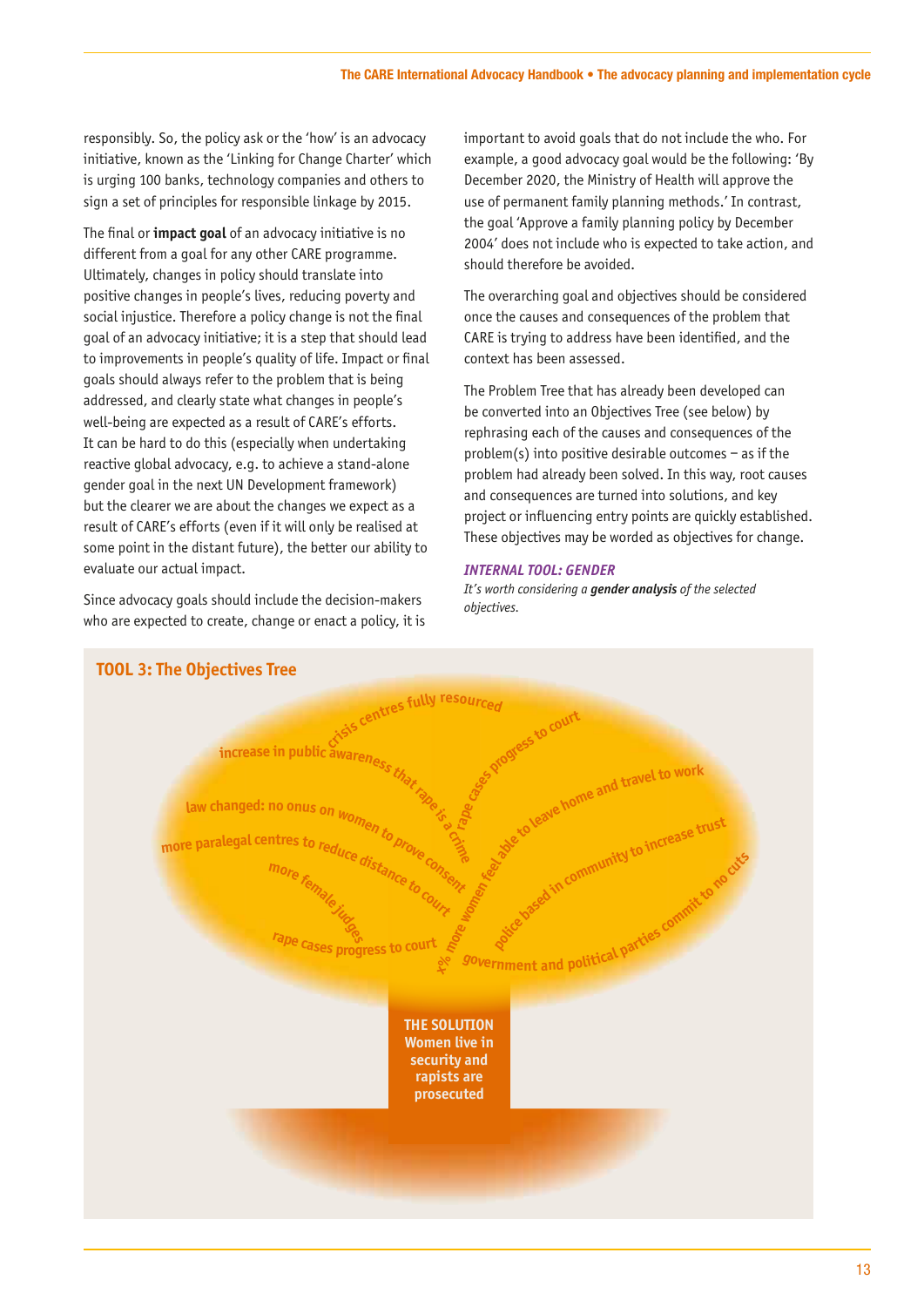In addition, the following questions, adapted from Oxfam, are designed to help craft advocacy goals and objectives. While there may be an overall advocacy goal, some intermediate objectives might be needed to help assess progress towards the advocacy goal.

- Define the **advocacy goal** clearly
- What policies need to be created, changed or enacted and what impact will they have on poverty reduction and the lives of people living in poverty?
- What needs to change in order to achieve this goal: what laws, policies or practices? **Develop more specific objectives for each of the changes identified.**
	- Is it an international, regional or national agreement or law, company or institutional practice or a mixture of these? Are all equally important to achieving the desired impact?
	- Are there several elements? How are they related? Could one either paralyse progress or act as a catalyst for change?
- What are the obstacles to change?
	- *Intellectual* Does the proposed change defy conventional wisdom or long-accepted truths? Is there a body of academic research going against this policy change? Are there valid counter-arguments? Is there uncertainty about the nature/impact of the proposed change?
	- *Political* Are there negative side-effects linked to this policy change? Are there clear losers, are they organised, do they have political clout? Who would gain from the reform, who are their allies, what clout do they have? What credit/reward will politicians get if they act on this?
	- *Financial* What is the cost/benefit analysis of the policy change? If it costs money, who will pay, are funds available or can they be raised? What are the costs of inaction?
	- *Practical* Is the policy change feasible? Under what conditions? How long will it take and is this length of time compatible with the needs of people living in poverty? Are interim solutions required for their protection?
- What are the political opportunities for change related to CARE's advocacy goal?
	- Are there any imperatives for reform, such as the renewal of international agreements, budgetary restrictions, or other?
	- Are there any existing reform processes that are relevant to this goal? What is their timeframe and who is pushing for or against?
	- Are there any major events, meetings at which this is on the agenda? If not, who can get it on the agenda?
- Are there new players that may lead to a change in direction? Are there any champions of reform who can lead others?
- What is the window of opportunity for securing change, for example a parliamentary session, budgetary process, international reform process, or other?

## **Five questions to ask when setting a goal**

- **Important:** How important is this goal to the people that CARE is working with and have they identified it as a priority? Does it meet the strategic and practical interests of the people CARE is working with?
- **Achievable:** Is there a feasible solution to the goal that has been set and do people have the power to make the changes? Is there a process where key decisions could be made? Is the time right? Is the solution a long-term prospect that is ultimately possible?
- **Sellable:** Can CARE communicate this issue? Are influential people interested in it, and does CARE have evidence to back it up?
- **Added value:** Is CARE well placed to take on this issue? Are other partners already working on the issue, and does CARE have something to add? Would CARE have an impact working on the issue alone? Does CARE have a good reputation in this field already?
- **Organisational fit:** Does the goal fit within CARE's organisational objectives, vision and mission?

# **TOOL 4: Testing the rationale – 'Theories of Change'**

Once the goal and objectives have been identified, it is worth testing the rationale, which will help focus on the causal links and intended impacts. A Theory of Change (TOC) explains the process of change by outlining causal linkages in an initiative. It is a specific and measurable description of a change initiative that forms the basis for planning, implementation and evaluation. It helps test assumptions, break down actions and evaluate outcomes. A traditional representation of TOC is 'If X … then Y … because …'

For example, if district government officials and trained civil society groups could meet in regular fora to discuss progress in implementing electoral manifesto commitments, then democracy would be slowly strengthened at the local level, because it would demonstrate government acceptance of oversight.

#### *INTERNAL TOOL: THEORIES OF CHANGE*

*Click [here](http://conflict.care2share.wikispaces.net/Theories+of+Change) for more information on Theories of Change.*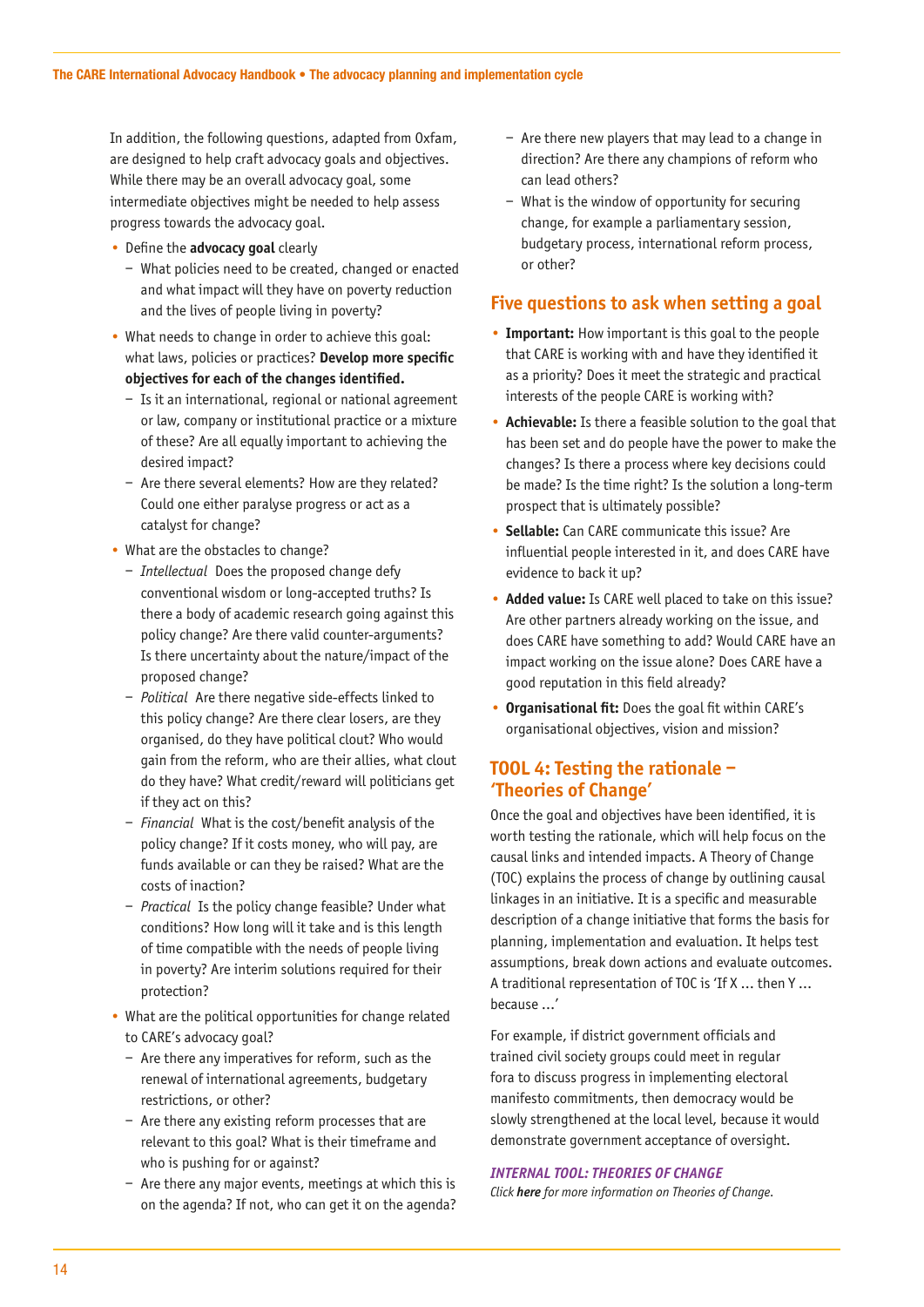# **TOOL 5: Helping to prioritise – criteria analysis**

Choices may have to be made when considering goals. If several possible policy options have been generated, they must be prioritised and the best option identified. One way to do this is by using criteria analysis, a simple mechanism similar to the decision-making processes we use intuitively when making choices between different options on a day-to-day basis.

Draw up a matrix which scores policy options against a list of agreed criteria. Then weight each criterion for levels of importance in the eyes of the decision-maker and calculate the 'top' policy. Think carefully about scoring decisions. Could the scores be evidenced if necessary? This is not about numbers or science – it is about judgement and qualitative debate.

| <b>Advocacy Goal</b>            | Goal<br>1 | Goal<br>$\overline{2}$ | Goal<br>3 |
|---------------------------------|-----------|------------------------|-----------|
| Likelihood of success           | 5         | 3                      | 3         |
| Achievable in timeframe         | 4         | 3                      | 4         |
| Cost                            | 5         | 4                      | 4         |
| Our knowledge                   | 5         | 4                      | 3         |
| Links to wider govt.<br>agendas | 4         | 4                      | 3         |
| Total (out of 25)               | 23        | 18                     | 17        |

#### **CASE STUDY 7 Shaping a G8 agenda**

During the UK Presidency of the G8 in 2013, CIUK's advocacy team worked closely with the UK government on its Preventing Sexual Violence Initiative. The initiative initially sought only to end impunity for crimes. CIUK felt this did not go far enough and aimed to broaden the focus of the G8 effort during a six-month consultation process. CARE lobbied for improved services for survivors and financial support for women's activists working for gender equality. CARE also hosted a visit to a refugee camp so that decision-makers could see the challenges faced by survivors. The resulting G8 Declaration took these points on board and provides a more comprehensive international blueprint for tackling the issue.

## **CASE STUDY 8 Linking savings groups to banks**

CARE has worked for many years facilitating Village Savings and Loans Groups (VSLAs). Through our extensive programming we have learned about the challenges and opportunities of the model, as well as the potential opportunities provided by new technologies and the private sector. To address the challenge of insecurity that VSLAs face when they save large amounts of money in the community we set ourselves the goal of trying to link mature savings groups to formal banks including Barclays and Equity banks. Working in partnership we have trialled new products and services for people living in poverty, such as group savings accounts and group pin codes on mobile phones, bringing social and business benefits.

## **CASE STUDY 9: SWASH+ SWASH+ goals**

The SWASH goal was to scale up water and sanitation in 20,000 schools in a sustainable way. Applied research in three geographic clusters in western Kenya was used to gather evidence and identify policy priorities. Randomised control trials captured outcome, impact and sustainability data over three years. Additional quantitative and qualitative studies were also conducted: for example, it was found that diarrhoea decreased by 60 per cent in all children in schools that received a comprehensive package of WASH interventions. Research also identified gaps: for example that the prevalence of E. coli bacteria actually increased after new latrines were fitted because there was insufficient attention paid to latrine cleanliness and hand washing – things that need daily attention and more operations budgets. As a result of the research three major policy priorities were identified:

- Improve school-level budgets for operations and maintenance
- Establish monitoring and accountability systems for WASH services
- Improve the sharing of knowledge among all participants from parents, students, teachers and school administrators to government, community, and other development-sector participants.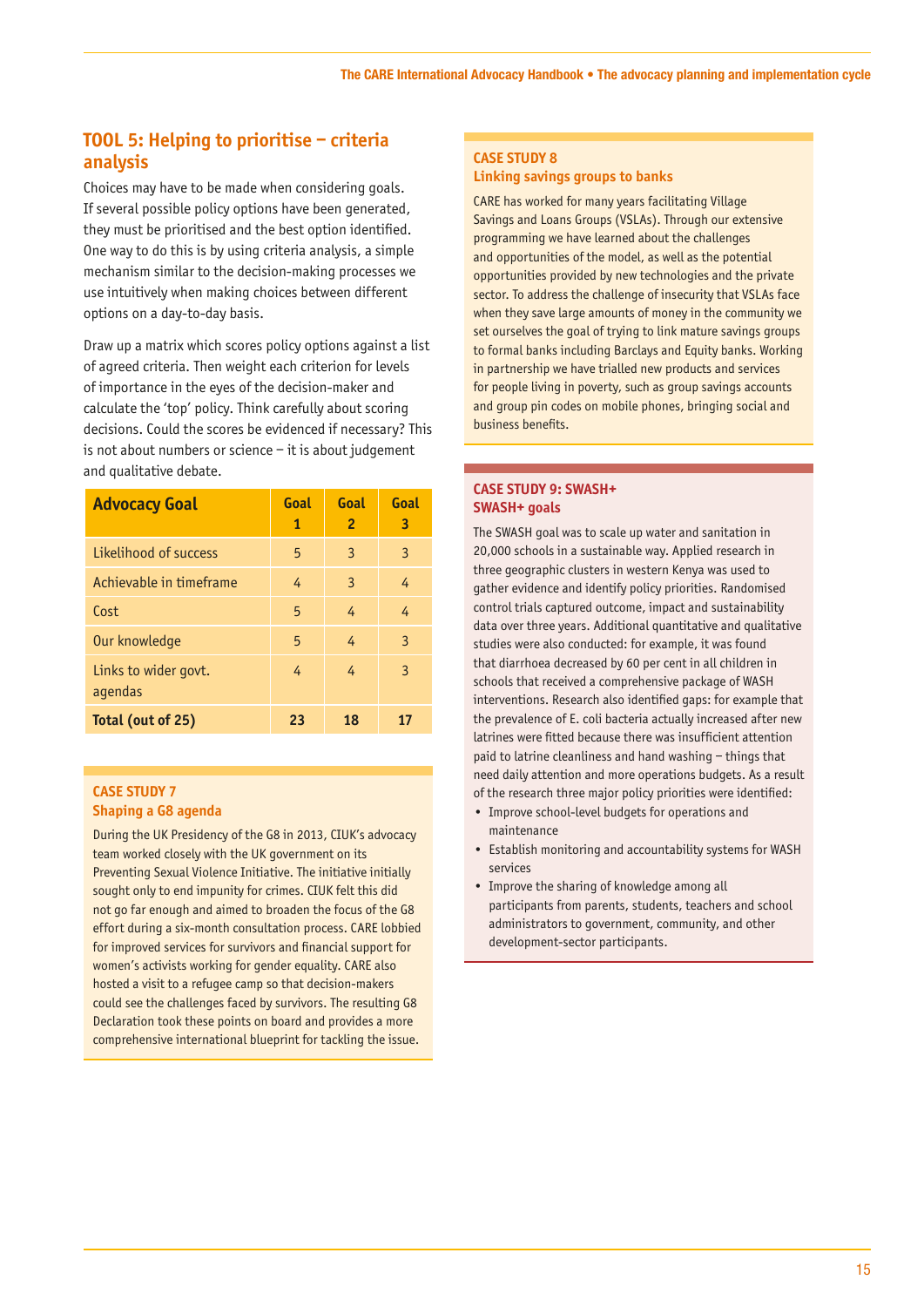# **STEP 4 Who can make the change?**

# **Primary targets3**

Primary targets are the people who have the power to make the changes needed to achieve the advocacy objectives. They are often known as decision-makers. It is vital to know who makes the decisions so as not to waste time or resources targeting the wrong people. For example, a gender focal point in a ministry is not generally the person who will have the power to decide how much money is spent on violence against women; this decision will lie with the treasury.

Primary targets are people not just institutions. Sometimes authority lies with a particular post, but it can also sit with particular individuals. The election of individuals who are sympathetic to a particular issue can often provide a major political window of opportunity.

It is important to look at what's really happening, not just who has the power on paper and to think beyond the usual contacts or targets.

Where objectives relate to formal policy processes, politicians and officials are likely to be the target. If they relate to social norms or customary law, then informal leaders such as religious figures or community leaders may be targets. Targets could also include the private sector or commercial companies.

# **Secondary targets or influencers**

Where primary targets are difficult to persuade or even reach, it may be possible to access them through those who influence them. These people are the secondary targets.

It's worth being creative, as many politicians admit to having their minds changed by their families or a religious leader. For senior politicians, find out which advisors they trust. Influencers include: people to whom the primary target is accountable; advisors; local government or councillors; media; public opinion (think about how this is expressed – voter protest/media as a proxy etc.); personal contacts; celebrities; academics.

In thinking about which influencers to use, consider whether the methods are contributing to the aim. To build women's empowerment it may be better to focus resources

3.Much of the text on targets is adapted from Womankind's 'Women's Rights Advocacy Toolkit' http://www.womankind.org.uk/policy-andresources/womens-rights-advocacy-toolkit/.

on women's groups rather than building relations with celebrities – or at least consider carefully which celebrities to work with.

Think about:

- How can this target help achieve the goal or objectives identified
- What resources or information would they need?
- When would their opportunity be?
- What motivates the target to act?
- Why would they listen to me?

**Allies** share our goals and have some power to influence our targets. It is possible to have more impact working through a coalition or network and galvanising wider civil society support for change. The easiest place to start is with organisations that are similar to CARE but it is vital to look more widely than this. It is worth seeking out 'unusual suspects' – people who also want to achieve CARE's objectives but for different reasons. However, they may cause problems too; if they do not share CARE's ultimate aim then they may accept compromises that CARE would not and might ultimately undermine what we are trying to achieve.

**Opponents:** Who stands to lose, and has the power to stop us achieving our objectives? Though it's very difficult to stop opponents, it's worth investing time in understanding their arguments and having counterarguments ready. Understanding their strengths also provides some insight into the feasibility of achieving an objective or influencing a target, and the opportunity to re-prioritise if necessary.

Examining our opponents' obstacles to change can also help to refine or strengthen our objectives. It's worth considering why something might be opposed – it helps to build the case, or identify new research that might be needed to convince the unconvinced.

- Intellectual (e.g. anti-abortion)
- Political (contrary to official party policies)
- Financial (too costly for the government )
- Practical (the suggestion isn't achievable)

# **TOOL 6: Stakeholder mapping**

This three-step exercise will help: 1) map potential targets, their level of interest versus their influence; 2) consider the amount of influence that CARE might have over them; and 3) evaluate whether they are supportive or opposed to CARE's goal and objectives. Start to prioritise once the first exercise is complete – consider selecting ten key targets with significant interest and influence and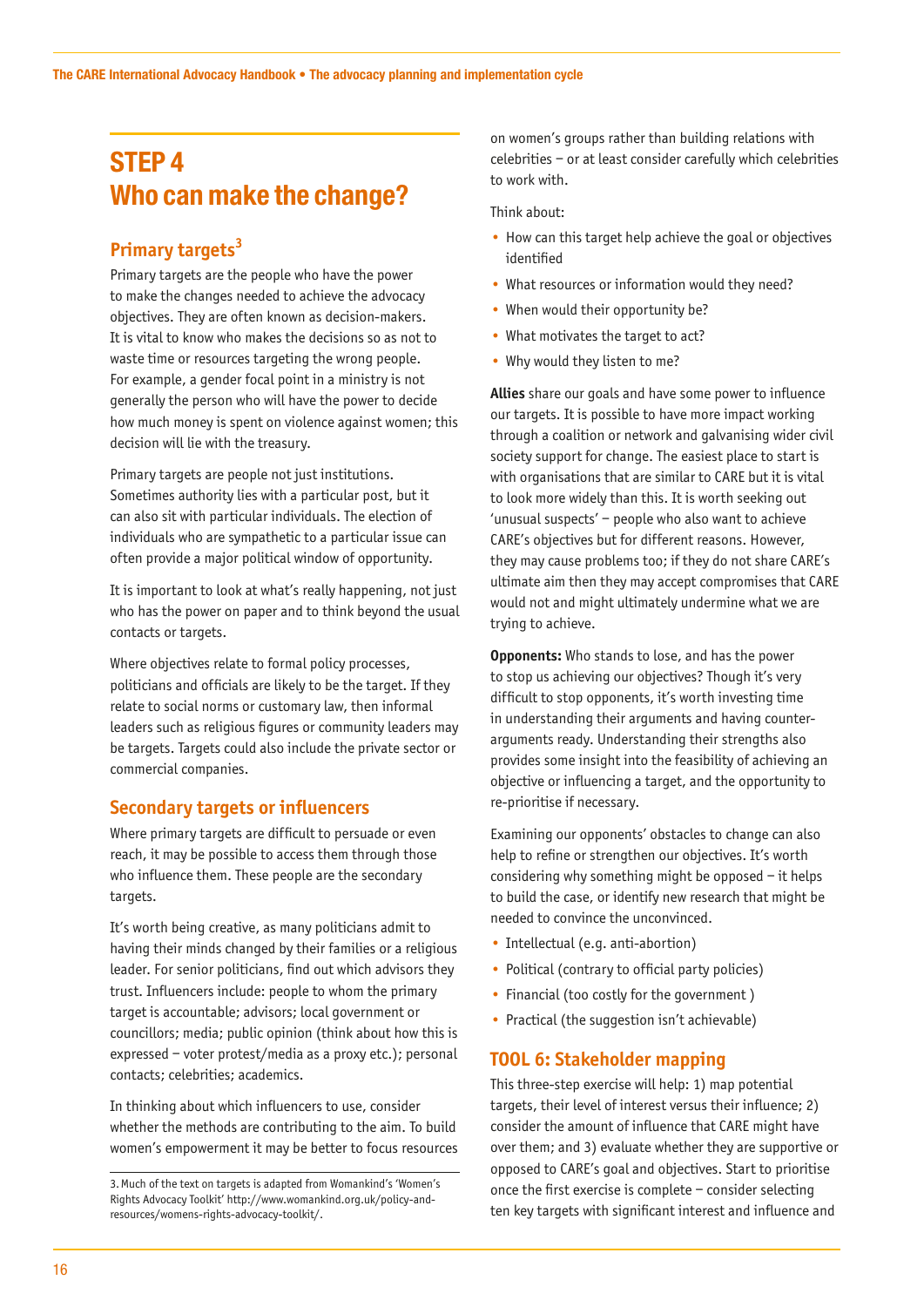<span id="page-22-0"></span>assess in more detail CARE's ability to influence them, and whether they might support or oppose. This will help to avoid long 'wish lists' of targets and instead to focus on how to actually reach them.

#### *CARE's role when engaging with stakeholders*

Depending on the context in which the advocacy strategy is being defined, CARE's role can vary from direct advocacy, which might involve directly lobbying government officials, to working with them to build their capacity, or joining a government delegation as a civil society representative. It might involve entering an already existing coalition, network or alliance, working through partners, or supporting national coalitions. CARE could play a more visible role (which might benefit our profile, or could carry security risks) or we could take a back seat and promote local organisations to lead the public advocacy. This can create trade-offs (e.g. less visibility might mean weaker relationships with potential donors and ministries in future). It is therefore essential for us to be clear about our added value and our role when considering 'who' we should engage with to achieve our goals and objectives.

## **Mapping decision-makers' opinions**

On a flip chart, write down the key opinions that the main decision-makers have about this issue. Different decisionmakers may have different positions. Their responses can usually be put into the following six categories:

- **Not a problem** There is no problem
- **Inappropriate** It's not appropriate for us to act on it – someone else (e.g. national government or donor) should act, or it is a family or personal matter
- **Unsolvable** Nothing can be done about it any solutions proposed will not work
- **Low priority** There are too many other important issues and we do not have enough resources to address this one
- **Against self-interests** I would not gain anything from acting on this – it might even damage my interests or lose support
- **Agreement** Yes I agree with you

In answering the above it may help to consider: how polarised is the debate? How flexible are people in their opinions? Where is our position on the current spectrum? Are there influential actors who can move the centre of the debate towards our position? Can we re-frame the debate to move away from deadlock?

*From Womankind*

#### **TOOL 6: Stakeholder Mapping**

*Who can make the change? Who can we work with? Who may be against us?*



support

*Against For*

*Low*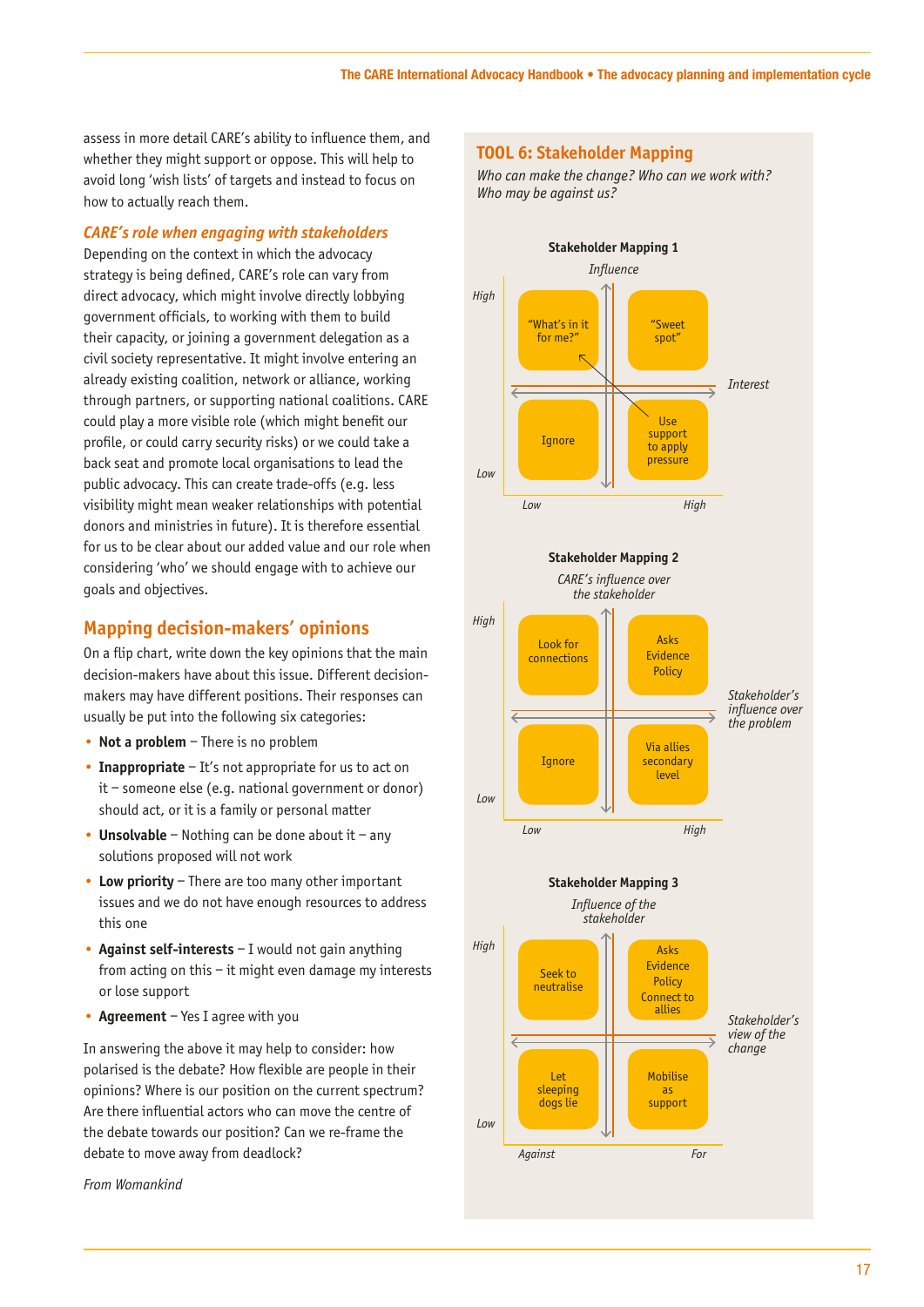## **Who can make the change: different approaches that CARE has used**

## **CASE STUDY 10**

# **National to Global Advocacy in Afghanistan**

Building on a long-term relationship in-country, CARE Germany facilitated the visit of three members of the Afghan Women's Network to the Bonn Conference on the future of Afghanistan in 2011. The visit enabled the activists to speak directly to a number of key political actors including Hillary Clinton, arguing that women's rights should not be traded away in the search for peace. The visit provided a fantastic networking and learning experience for our partners and their messages had a great impact on foreign ministers because they were able to hear about the issues directly.

#### **CASE STUDY 11 Working with secondary targets**

CIUK took a new young British Bangladeshi MP to see CARE's work in Bangladesh. The MP was the opposition spokesperson on international development and had an interest in the role of the private sector in development. CARE took her to see our work with garment factories and produced a short video, which CIUK used to help open doors with other companies with whom they wanted to engage. In addition CARE Bangladesh received significant coverage in the national press, given the young MP's high profile in the country.

#### **CASE STUDY 12**

#### **Advocacy in an insecure environment – taking a back seat**

CARE is committed to supporting and empowering the partners we work with, learning from them as well as sharing our knowledge and experience of working at all levels. Working with partners matters for reasons of effectiveness, legitimacy and sustainability. In Pakistan, CARE worked on an advocacy campaign with Rahnuma, a well-respected national family planning organisation. By working in coalition, we achieved a major breakthrough, with 16 parliamentarians from the four main provinces pledging their support for the inclusion of sexual and reproductive health (SRMH) needs in provincial policies. Working on SRMH can be highly sensitive (as it is sometimes perceived incorrectly as being an 'imposed' or 'western' agenda by some governments). It was therefore vital in this case, that public calls for change were led by a national family planning organisation. CARE kept a low public profile but provided resources, advice and captured the campaign learnings to share globally.

#### **CASE STUDY 13**

#### **Taking the lead: the Child Nutrition Initiative in Peru**

In Peru, CARE Peru played a lead role in creating and facilitating the Child Nutrition Initiative (CNI) to combat child malnutrition, which brought together 16 organisations including the Pan American Health Organization (PAHO), ADRA Peru, and USAID. The CNI played an integral role in advocating to make nutrition a central part of the government's fight against poverty, pooling technical and financial resources from different agencies, and acting as a cohesive body to evaluate government actions and secure political cooperation from elected officials. In particular, one of the greater successes of the CNI was securing a pledge from ten presidential candidates to reduce child nutrition in children under the age of five by five per cent in five years. Once President Garcia was elected, the CNI pushed for implementation of this pledge and the President even upped the targeted reduction to nine per cent with a priority for children under three. Thanks to the tireless efforts of the CNI and CARE Peru, malnutrition rates fell to 17.9 per cent between 2005 and 2010, and over 130,000 children under five are not chronically malnourished who would have been had rates not fallen.

#### **CASE STUDY 14: SWASH+ Taking the insider track**

In the case of SWASH+ in Kenya, initial stakeholder engagement and analysis included government representatives (from local to national levels) in key planning meetings. This slowly increased the credibility of the programme, for example through the presentation of learning results, and allowed SWASH+ partners to learn about the planned initiatives and the priorities of Kenyan government stakeholders. SWASH+ used a variety of tactics to collaborate with and influence government stakeholders, principally collaborative engagement with officials who needed quality information about what works in terms of student health and achievement. SWASH+ cultivated key champions in relevant ministries and in essence became a key 'advisor'.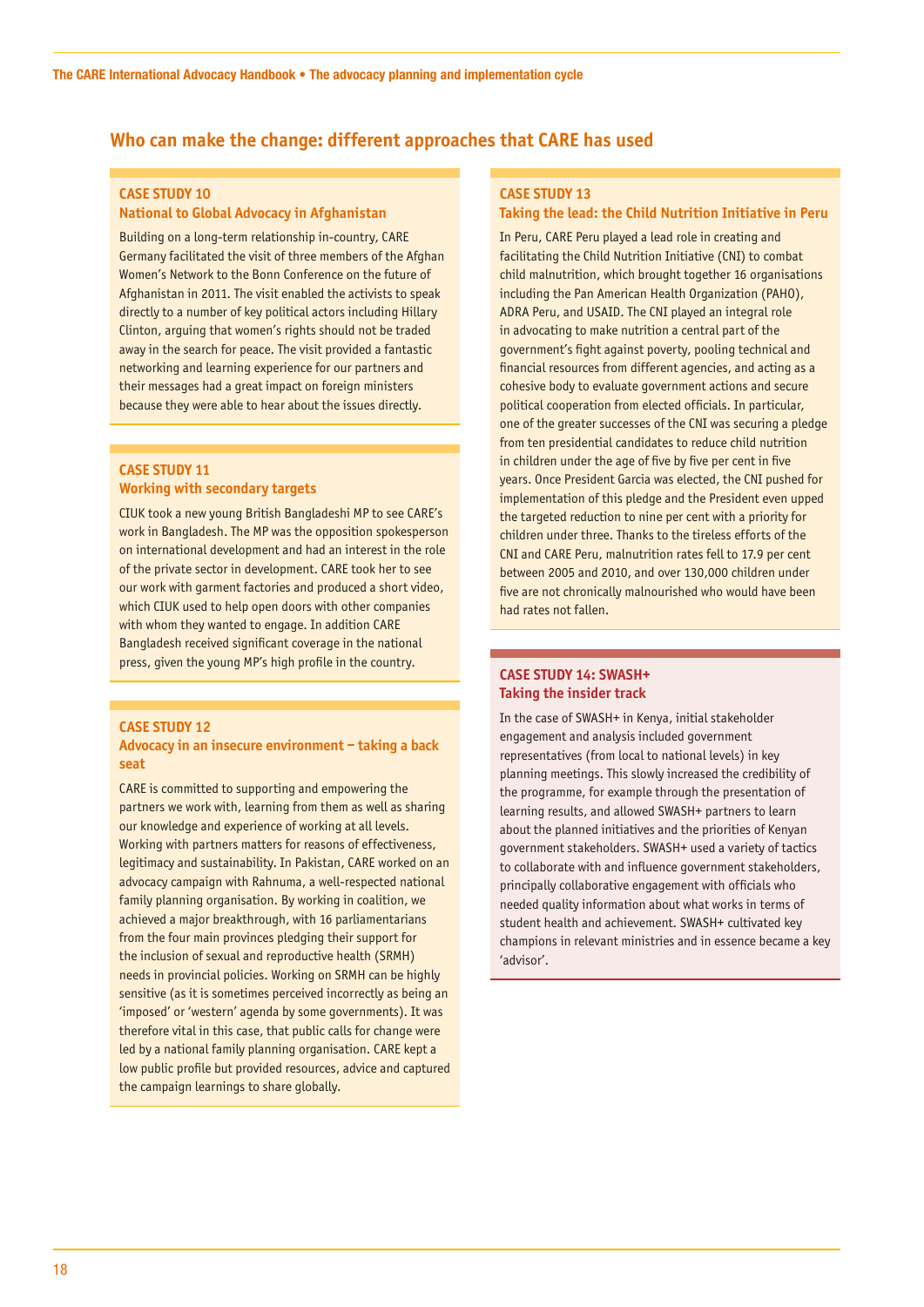# <span id="page-24-0"></span>**Different levels of influence: national, regional and global**

*"Domestic questions of distribution will increasingly determine whether, as countries become better off, their people do too. At the same time, the West remains home to many of the world's tax havens, the largest financial markets, and the large multinationals who control more wealth than many countries. And climate change, which will have a profound effect on living standards, respects no boundaries. So, to make a difference, NGOs will need to develop into influencing networks that are both nationally rooted and strongly connected internationally." [Ben Phillips, Oxfam](http://newint.org/blog/internationalists/2013/10/25/ngos-give-up-power-internationalism/#sthash.qQDXHMcj.dpuf)*

Arguably much of CARE's added value when it comes to advocacy is pushing for local and national-level changes in developing countries. This is because these changes are likely to have a more direct and immediate impact upon people living in poverty and because ultimately it is the state's responsibility to reduce poverty. However in a globalised world, there are few issues which do not have global implications. And as a networked organisation that is present in both North and South, we can and should make every effort to better link our national and international advocacy.

Regional and global institutions matter because they can galvanise action and set global targets (from human rights treaties to the MDGs). Global and regional targets then have to be implemented by national governments and can be a powerful tool when pressing for national progress. In 1966, for instance, an objective was set to

eliminate smallpox, a target that was achieved in 1977. In the 1990s, an estimated one billion people gained access to improved drinking water sources. The global use of ozone-depleting substances – such as CFCs – has been reduced to one-tenth of the 1990 level. These examples show that remarkable progress can be achieved within relatively short periods of time if countries decide to take collective action.

#### *INTERNAL TOOL: INTERNATIONAL ENGAGEMENT*

*There is a CARE International (CI) Secretariat Advocacy Unit that can help CARE staff engage with international processes. Representatives coordinate CARE's advocacy at the UN, EU and Geneva. The CI Secretariat coordinates CARE's global advocacy work including cross cutting priorities like the UN post 2015 development process. Also CI members lead agreed global advocacy priorities on behalf of CI (currently Climate Change, Sexual and Reproductive Health, Women, Peace and Security and Food Security). Please check the CI intranet, Minerva, for up-to-date information on people and goals.*

In this manual we have provided some introductory information on three international bodies. There are, of course, many more. We have chosen to cover the UN (because of its global membership and the range of roles it plays in tackling many of CARE's priorities) and the EU (given it is the world's largest aid donor, has a number of policy tools at its disposal to reduce poverty and increasingly has more decentralised power at a country office level through its 'Delegations'. We have selected the African Union as an example of a regional body partly because it has a specific mandate to address regional security and poverty (unlike some of the other emerging bodies in other regions).

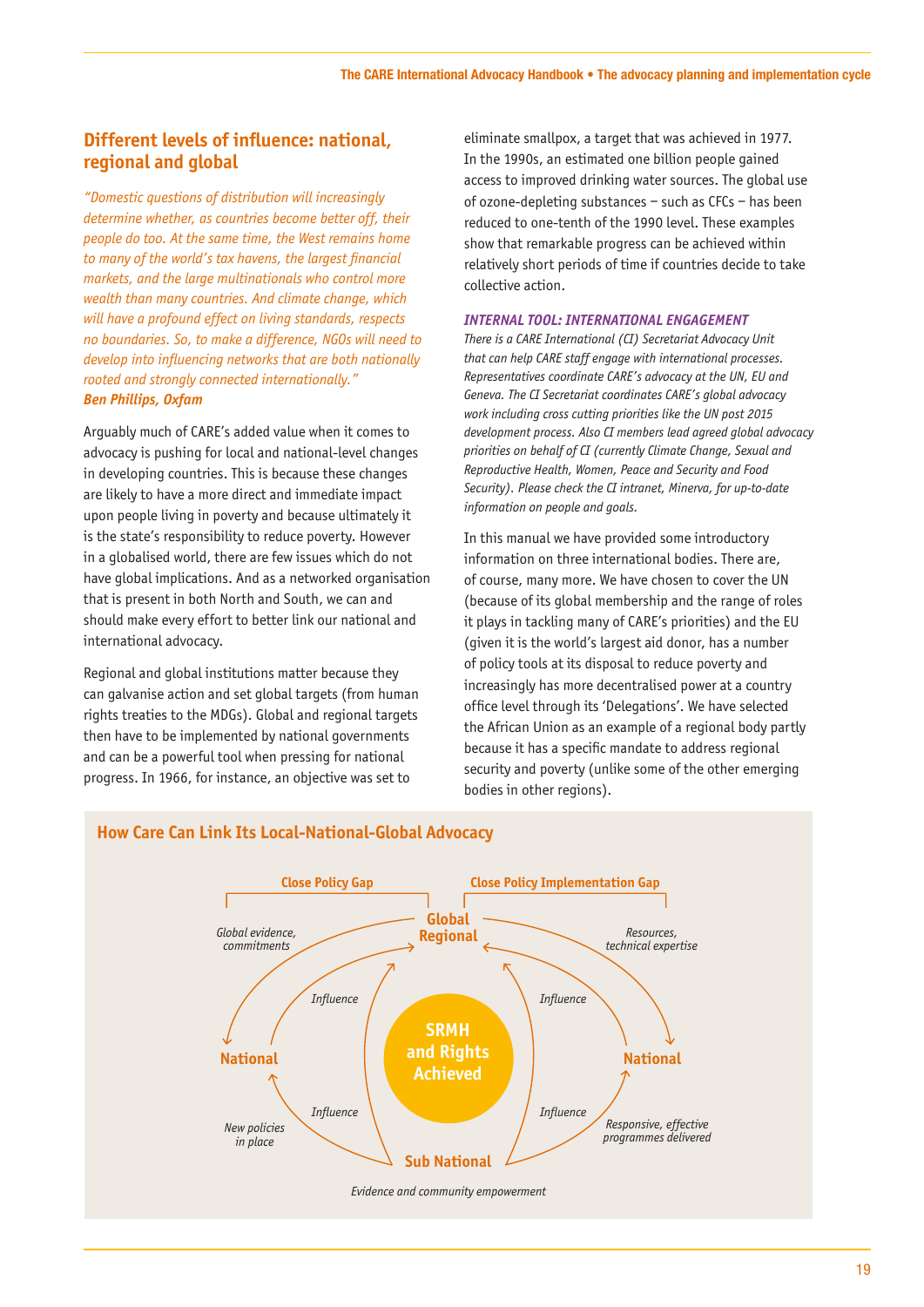#### *The UN*

The three main bodies of importance to CARE are the General Assembly, Security Council and Human Rights Council. They are intergovernmental fora, which means they are made up of member states – rather than being UN agencies. Much of the work is the same as for national lobbying – identifying key individuals, building relationships, knowing opponents – except the context is more complex, especially as styles, protocol and attitudes to NGOs will vary greatly.

Depending on the body, NGOs can influence through written statements, oral interventions, participating in debates, interactive dialogues, panel discussions and informal meetings; organising 'parallel events'; lobbing delegations, producing information for delegations, offering position papers. There are also human rights treaties and monitoring committees where NGOs can submit shadow reports and complaints on violations and engage with Special Procedures (independent experts etc). With the UN specialised agencies (the collective term for the various funds, programmes and agencies e.g. OCHA, UN Women, World Food Programme), it is valuable to build relationships both in the headquarters and incountry.

The UN CARE Advocacy lead can help build links with relevant officials at the right levels in the UN Secretariat. S/he can provide invaluable information on how and when best to input, for example into a consultation.

#### **Top tips for influencing the UN**

#### **Be clear about the goal and what can be achieved**

NGOs need to adopt a different approach when lobbying the UN. It is important to know that often UN decisions are made by consensus, so states will often seek to agree 'group positions' (e.g. Africa, Asia-Pacific, Eastern Europe, Latin America and Caribbean (GRULAC) and Western Europe and others group (WEOG) rather than act as individual member states. This can at times necessitate a creative approach to issues such as sexual and reproductive health where different regional groups often have opposing views. It becomes important to identify key states and regions that might be swayed to think differently.

It is also important to know the relevant mandates and voting processes of the different bodies – for example a Security Council Resolution is binding but a Human Rights Council Resolution isn't. However it might be easier to get some consensus on an issue in the Council because agreements are made by consensus not majority voting. And, in the UNSC members have the right to veto. When petitioning for referral to the International Criminal Court or referring to human rights treaty obligations, always check whether countries have ratified the relevant legislation and what reservations and interpretive statements exist.

#### **Finding the right people to work with**

Identify the right people in government, both in capitals and their respective missions in New York or Geneva. Identify the right people in the Secretariat. Decide who is the right staff member to represent CARE at different stages – for example, sometimes lobbying is needed, at other times legal expertise. Working in coalition with other NGOs is a good way to pool resources and ensure that CARE is always represented.

#### **Directing efforts at the right target**

Find out which governments are sitting on the fence, and which particular individuals within a government or delegation. What/who might sway them? Find out who is chairing a meeting, acting as friends of the chair, or hosting/facilitating. Relationships with UN correspondents also worthwhile as a source of insider information and lobbying.

#### **Finding out about the process**

- When is a text being drafted?
- What time is best for intervention? Think about contact with delegates (before and after meetings, special sessions, social events).
- What are the past positions of states? Past action or sticking points?

#### **Learn UN-ese**

Most decisions are in the form of resolutions (or 'decisions' in the UN Framework Convention on Climate Change (UNFCCC)). Learning to navigate them is vital. Watch out for language such as 'as appropriate', which can nullify a paragraph or document, or 'nationally determined' which can undermine globally agreed standards.

#### **Remember the value CARE can add**

Many delegations like working with NGOs, especially smaller states that might not have the resources to devote to getting to know a UN body or process. Work with countries that aren't represented on other fora and for whom the UN remains the primary tool of influence. Remember that CARE can say things and push for things that they might want to but can't.

#### **CASE STUDY 15**

#### **Shaping the next set of UN development goals**

The UN is working with the international community to craft the next development framework after the MDGs expire in 2015. CARE is advocating for the new framework to include a stand-alone goal on gender equality as well as mainstreaming gender empowerment issues into every goal of the framework. CARE is also calling for the next set of goals to explicitly integrate environmental sustainability and climate change. To achieve these ambitious goals and in recognition that CARE is not alone in its calls, CARE is working in coalition with a number of other NGOs. It has contributed to joint policy papers and produced its own refined messages which CARE members and country offices have been sharing their governments ahead of key meetings. Once final negotiations begin in 2014 CARE will have to map which states are for and which are against our recommendations and design an appropriate lobbying strategy.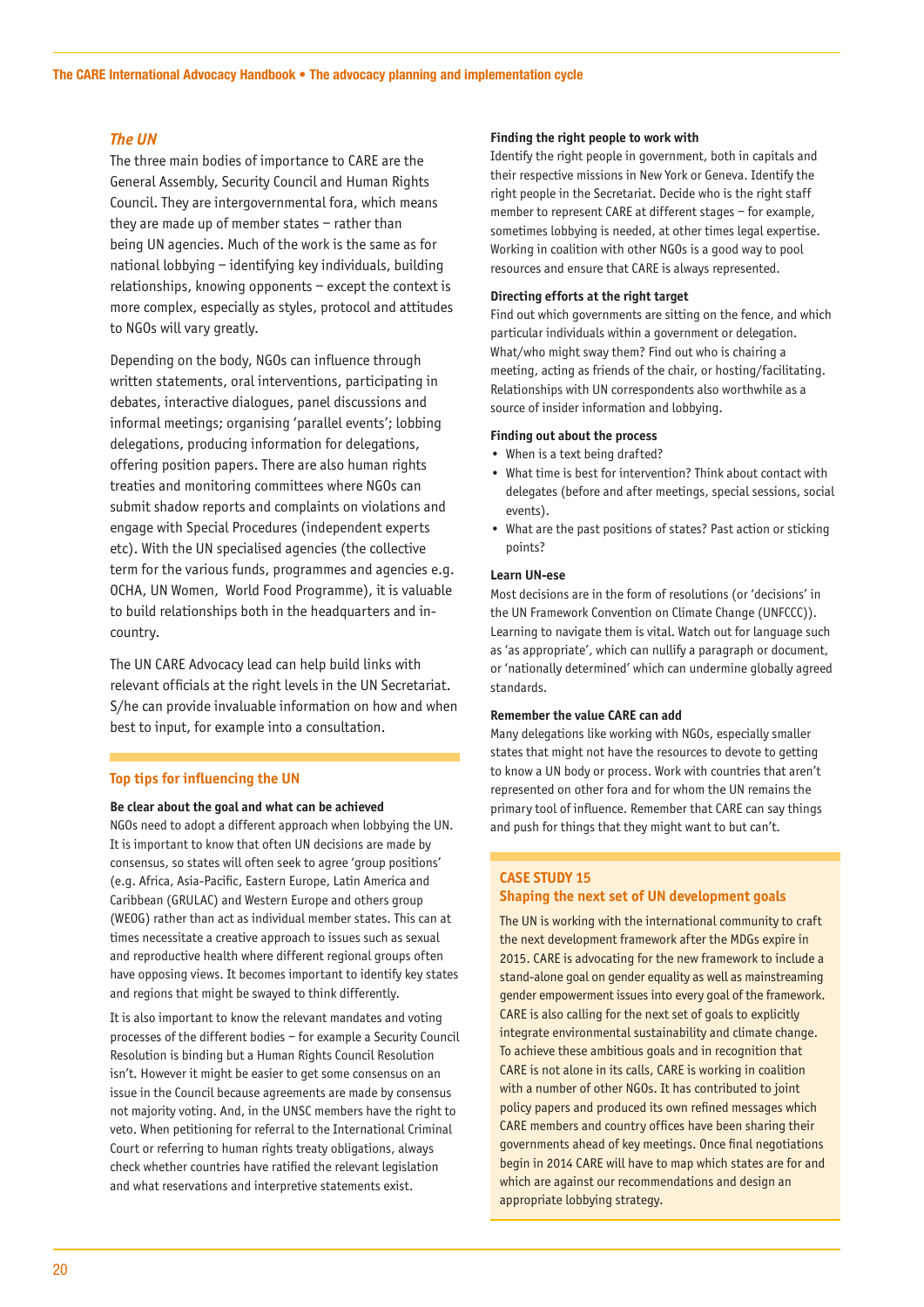#### **CASE STUDY 16 Shaping Climate Adaptation Funds**

A substantial share of international climate finance is channelled through multilateral climate funds, such as the UNFCCC Adaptation Fund. Influencing the policies of these funds is important both to ensure practical and effective delivery on the ground and because the standards they set are often also adopted by other organisations. For example, CARE staff from three countries (Costa Rica, Benin and Kenya) submitted reviews of governments' project proposals to the Adaptation Fund based on in-country expertise on adaptation projects, in areas such as food security and coastal protection. These insights were appreciated by the Adaptation Fund Secretariat and Board and CARE subsequently delivered a presentation to the Adaptation Fund Board based on the participatory monitoring, evaluation, reflection and learning (PMERL) tool that was developed by CARE and partners. This included suggestions on how to strengthen participatory monitoring aspects in projects funded by the Adaptation Fund, which are currently implemented in 30 developing countries at a cost of US\$200 million.

## *The EU*

The European Union is a complex arrangement of mechanisms that bind 28 member states together under the authority of common laws, a common parliament (European Parliament), common court (Court of Justice of the EU) and a common executive (European Commission). The overall political direction is given by the Council, where the sovereign interests of each member state are exposed and constrained by diplomacy and (where it applies) by qualified majority voting.

Within the European Commission, Development and Cooperation – EuropeAid is the Directorate-General (DG) responsible for formulating EU development policy and defining sectoral policies in the field of external aid, in order to reduce poverty in the world, to ensure sustainable development and to promote democracy, peace and security.

Collectively the EU – the 28 member states and the European Commission combined – provides more than half of global Official Development Assistance (ODA) (53 billion; 0.42% of Gross National Income (GNI) in 2011). It is the world's largest development cooperation and humanitarian aid donor and the main trading partner for most developing countries.

The EU, as the world's largest aid donor, also plays an important role in international fora and in agreeing the direction of development policy. In 2000 the EU played a leading role in forming the new global partnership around the MDGs. The EU is also helping to shape the post-2015 development agenda. Commissioner Andris Piebalgs, head of the Commission Directorate-General for Development and Cooperation (DG DEVCO – EuropeAid), was a member of the High Level Panel on the post-2015 development agenda. The EU also has an influential position due to its enhanced observer status at the UN and membership of the G8 and G20. In addition the European Commission negotiates on behalf of all member states at the World Trade Organisation (WTO).

#### **Top tips for influencing the EU**

Prioritise working with the following EU actors:

- **desk officers (A-grades)** in Development and Cooperation – EuropeAid, the Directorate-General of the European Commission responsible for designing EU development policies and delivering aid through programmes and projects across the world;
- **officials in the cabinet** of the Development Commissioner;
- **staff of EU Delegations and Offices**, part of the European External Action Service;
- **members of the European Parliament** (MEPs), especially the chair, vice-chairs, political group coordinators and relevant rapporteurs in the Development Committee, or other relevant committees (e.g. International Trade, Environment);
- **foreign and development ministers**/heads of states/prime ministers of the 28 member states of the EU.

#### **Influencing EU trade and aid policies**

Understanding what is within the power of organisations is important when considering the ask. Beyond providing funding, organisations like the EU have significant political and trade tools at their disposal. When CARE published a report about how donors could better support women's political participation in Egypt, Yemen, Morocco and the Occupied Palestinian Territories (OPT) after the Arab Spring, we recommended that the EU include 'benchmarks' or 'measures of progress' on women's rights as part of its 'More for More' trade agreements with the Middle East and North Africa (MENA) region.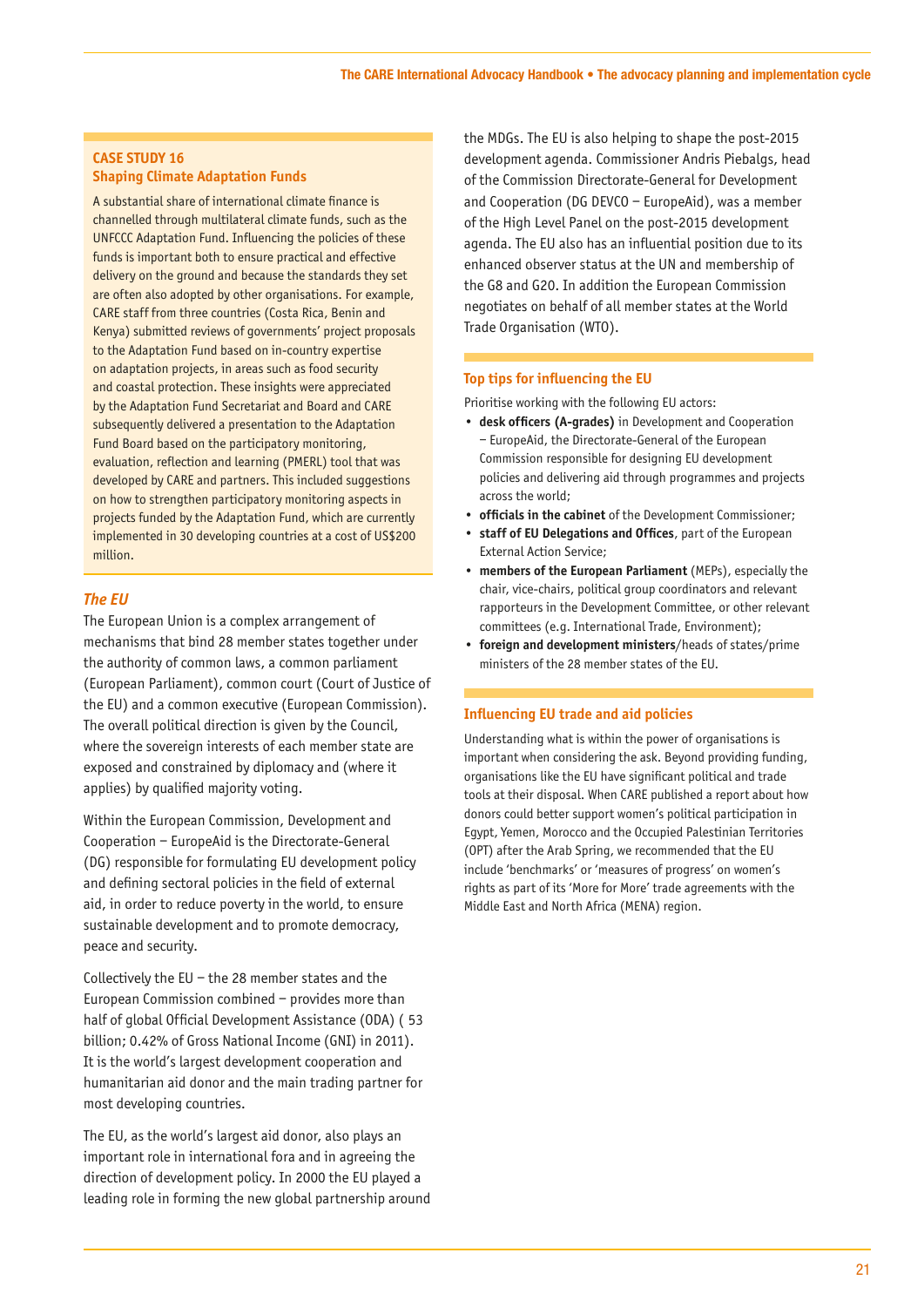#### **CASE STUDY 17: Influencing multilateral donor policy: ECHO Gender in Emergencies Policy Paper**

In October 2012, CARE's EU Representation Office in Brussels was invited by ECHO, the European Commission's Directorate-General for Humanitarian Aid and Civil Protection, to contribute to a consultation on the development of a policy position on gender in emergencies. As gender equality, gender-based violence and humanitarian policy are all priority issues for CARE advocacy at EU-level, we took the opportunity to put forward CARE asks through a variety of channels: meetings with ECHO, written input, and a letter to the Commissioner.

We developed our asks in a number of ways. On gender in emergencies, as with other priority advocacy areas, CARE had existing documentation from which we could draw. CARE also has a number of gender and gender in emergency experts on staff, who were able to provide their perspectives, often drawing from experience in the field. Once the consultation documentation was published, we identified gaps in the EU policy proposed. We then highlighted key issues for ECHO to consider in order to strengthen the policy document, including both recommendations on broader issues and detailed technical input – again based on CARE experience. On broader issues, CARE asks included:

- The policy should provide a more explicit focus on addressing the special and critical needs of women and girls in emergencies.
- The challenge is to achieve a fundamental shift in ECHO's thinking and perception; as per our own experience, implementing this policy means additional work and resources and ECHO should be prepared to invest accordingly.

More technical asks included:

- ECHO should invest in multi-sector, multi-level sexual and gender-based violence (SGBV) prevention and response in humanitarian work. Integrating prevention and response to SGBV should be compulsory in emergency actions.
- ECHO should ensure roll-out and better use of existing guidelines, in particular Inter-Agency Standing Committee (IASC) guidelines.
- In July 2013, the ECHO Staff Working Document on Gender in Emergencies was published. We found that most of our asks were incorporated in the final document. CARE's Brussels office and European members now plan to follow up on the document's implementation.
- Overall, this experience highlights the need to seek windows of opportunity to influence policies in areas where CARE positions already exist and CARE can provide added value (e.g. gender in emergencies). When working with multilateral institutions and governments, it is important to keep abreast of planned policy documents in order to participate in consultations and influence them sufficiently as they are being developed.
- It also demonstrates the importance of CARE's field experience/evidence from the ground in adding weight to our asks: CARE's wealth of knowledge of implementing humanitarian programmes and addressing the specific needs of women in emergencies in practice gave CARE's asks particular legitimacy.

#### *The African Union*

The African Union (AU) is increasingly being viewed as a critical focus of civil society advocacy because it is playing an unprecedented and proactive role in addressing Africa's crises and is exercising leadership in global negotiations. African civil society has also become increasingly convinced that, in addition to grassroots advocacy, engaging in policy advocacy at the highest decisionmaking level on the continent is the best way to have a real and sustainable impact on poverty and injustice in Africa.

The AU system consists of several important policymaking institutions – notably the Assembly; Executive Council; Permanent Representatives Committee; Specialised Technical Committees; Economic Social and Cultural Council; Pan-African Parliament; Peace and Security Council; and the African Court on Human and Peoples' Rights. The AU Commission constitutes the bureaucratic and technocratic engine of the AU, and is therefore a key focus for any organisation wishing to engage on continental issue. Also of importance in the African institutional landscape are the New Partnership for Africa's Development (NEPAD); the African Peer Review Mechanism (APRM); and the Regional Economic Communities (RECs). Another important structure is the revitalised Joint Secretariat, bringing together the AU, United Nations Economic Commission for Africa and African Development Bank.

Gender is one theme around which there has been effective collaboration between the AU and civil society organisations (CSOs). For example, the Protocol to the African Charter on Human and Peoples' Rights on the Rights of Women in Africa came into force because the Solidarity for African Women's Rights coalition (SOAWR) successfully lobbied for its ratification. The strategy, which combined creating a sense of outrage with constructive engagement, is widely viewed as a model for collective collaboration.

The main challenges to working with the AU are the existence of AU organs and initiatives and the gap between continental policy-making and national implementation. It is therefore key to be realistic about what is achievable and what is not.

As with the UN and the EU, CSOs collaborate with the AU through the AU bodies mentioned above, through lobby work with member states at national and Addis Ababa level and at the different fora (experts, ministerial and other capacity-building initiatives). NGOs should stay updated on activities of the AU by looking at the AU calendar of events and identifying lobbying opportunities;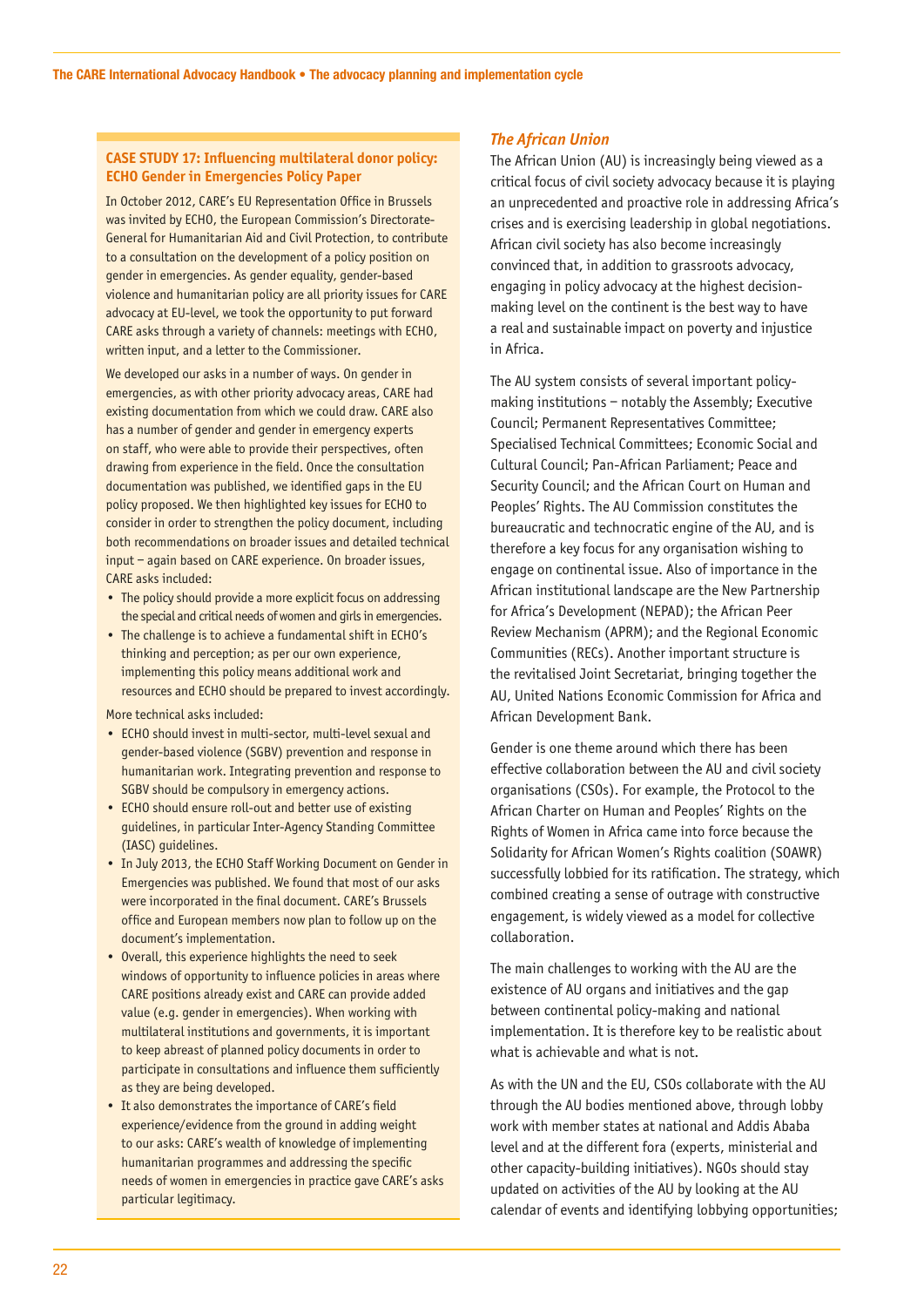analysing AU Summits and other decisions; knowing the countries that are influential and the countries that will be interested in the issues they propose to talk about (power analysis); identifying countries in the relevant committees so as to target advocacy etc.

#### **Main bodies to lobby**

- **The African Union Commission** (AUC) which gathers African heads of state twice a year (in January in Addis Ababa; in July elsewhere in Africa).It also convenes ministerial meetings on a regular basis (i.e. Ministers of Health and Foreign Affairs), shaping African input into global processes such as at the UN General Assembly (UNGA) and post-2015 deliberations; and also setting continental policy frameworks, which influence national policies. At the global level, the AUC is influential at the UNGA; and the language adopted at AU meetings makes its way (through the G77) into UN statements and outcome documents, such as the 'Outcome document of the special event to follow up efforts made towards achieving the Millennium Development Goals' as well as the post-2015 framework document. At the country level, policies are developed within AU policy frameworks. At the national level, NEPAD also reviews such commitments from AU leaders, and holds them accountable for their adoption at country level.
- **The AU organs**, for example the Pan-African Parliament, the Peace and Security Council, the Protocol on the Rights of Women.

*Adapted from the Oxfam African Union Compendium http:// www.oxfam.org/en/policy/african-union-compendium)*

#### **CASE STUDY 18 The International Conference of the Great Lakes Region (ICGLR)**

CARE has led a regional advocacy programme to tackle gender-based violence known as the Great Lakes Advocacy Initiative (GLAI). Working with grassroots civil society organisations and survivors in four countries, it seeks to address impunity for sexual violence using a range of tactics. In 2011 the International Conference of the Great Lakes Region (ICGLR) – a sub-regional inter-governmental body, made up of 12 countries – held a special session in Kampala to discuss sexual and gender based violence. GLAI countries had three months to influence the final outcome of the conference and sought to do so by ensuring that programme findings informed regional civil society positions and national level consultations. The Conference resulted in the agreement of a Declaration on 'Zero Tolerance for GBV' in the region and individual states committed to follow up, for example, with amendments to relevant national legislation. Eighty per cent of civil society proposals were captured by the 19 recommendations in the Declaration. The GLAI has subsequently tracked the commitments and is producing 'shadow reports' with civil society partners to hold states accountable. CARE learned that engaging in a regional advocacy opportunity:

- provided regional civil society organisations a shared agenda and a lever for lobbying national governments to fulfill their commitments to the Declaration.
- helped consolidate relationships with policy-makers and contributed to increased visibility for CARE and its partners.
- showed that grassroots advocacy can influence higherlevels of decision-making.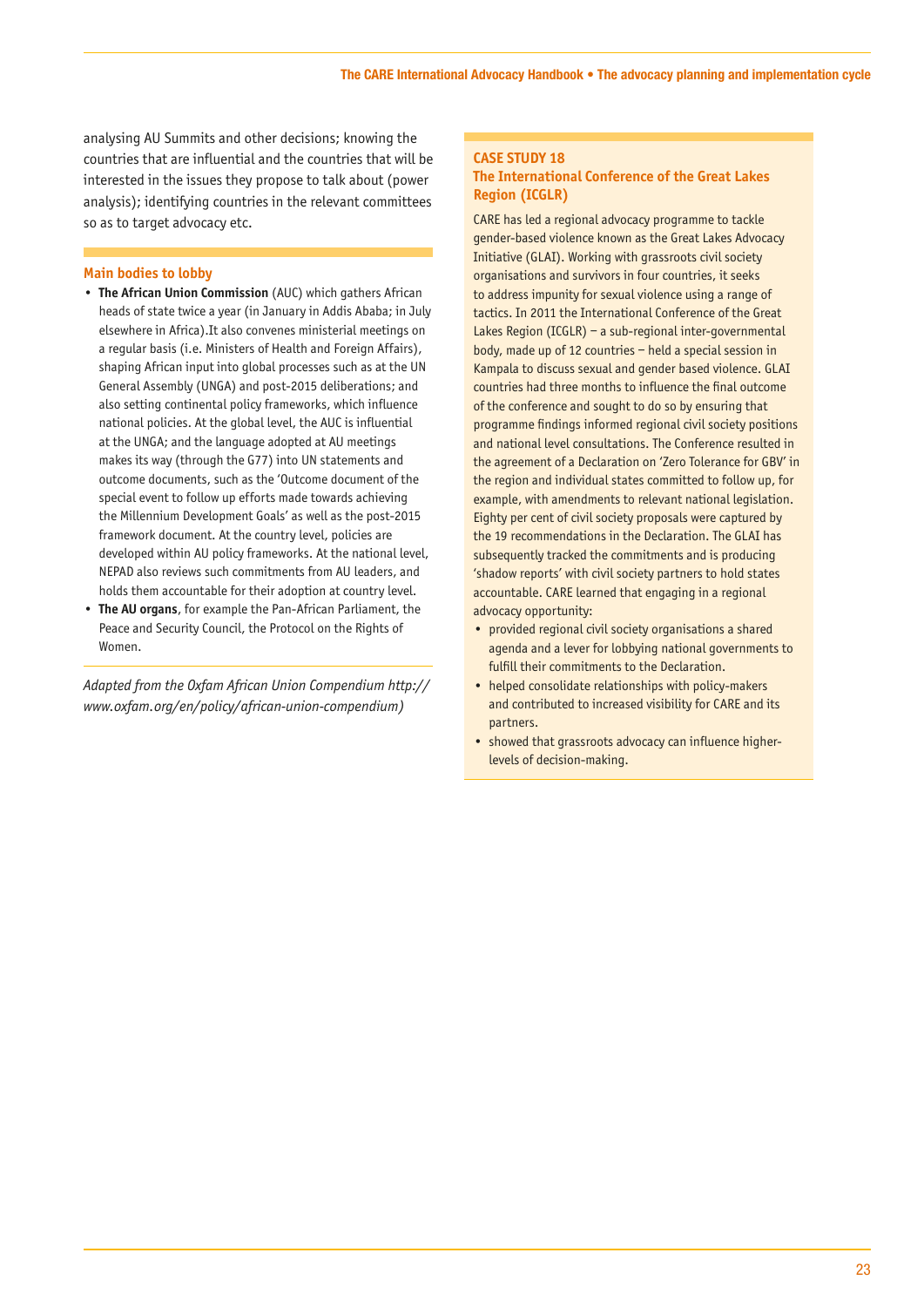# <span id="page-29-0"></span>**STEP 5 Policy asks and core messages**

Crafting a good policy ask is possibly the most important, retailing a good policy ask is possibly the most important,<br>
yet time-consuming and difficult stage of the cycle. It is dentified a global funding gap of s often neglected as activity planning and report writing take over. Governments and other power holders are often unable or unwilling to take action, so asks must be as solutions-focused as possible to capture their attention. Policy asks are the specific, real-world actions that we want targets to take, in order to achieve our goals. They must be specific, measurable, achievable, realistic and time-bound.

When designing a policy ask, it's important to consider what is within the power of the target. For example there is no point only asking UN Women to increase the number of peace-keeping operations that protect women and girls because this is the responsibility of the Department for Peacekeeping Operations and the UN Security Council.

Similarly there is no point in having vague policy asks, such as 'donors must take a holistic approach to family planning programming'. This makes it too easy for targets .<br>to avoid taking action and it suggests CARE is not really clear about what we want to change or that we have not properly researched what is possible. Rather, if integrated programming is the goal, then the ask might be that the most neglected aspect – perhaps free contraception – is more effectively funded.

Statistics or targets are important when thinking about policy asks. Figures and perception survey results stick in people's minds. During the G8 IF campaign, UK NGOs identified a global funding gap of \$425million per year for investment in small scale agriculture, which enabled campaigners to urge governments attending the summit to make financial pledges to fill the funding shortfall.

It's important to think about budgets (setting them or shaping them); windows of political opportunity, such as setting targets in political party manifestos; changes to legislation; developing strong oversight bodies to improve implementation; whether new positions in ministries will further an issue; putting an economic value on something to convince treasuries that change is a good investment.

# **Communicating policy asks or messages**

Communicating policy asks of incessages<br>Sometimes an ask might be very technical – because it is a specific, time-bound action that officials might be able to specific, the bound action that officials imgite be able to take – but it will not necessarily capture the imagination take but it with not necessarity capture the magmation of the media or wider public, whom it might be important to mobilise in order to put pressure on the officials. For this reason it's important to think about messaging asks for different audiences. Officials might need a very specific detailed position paper, for example detailing



# **TOOL 7: Communicating For Influence**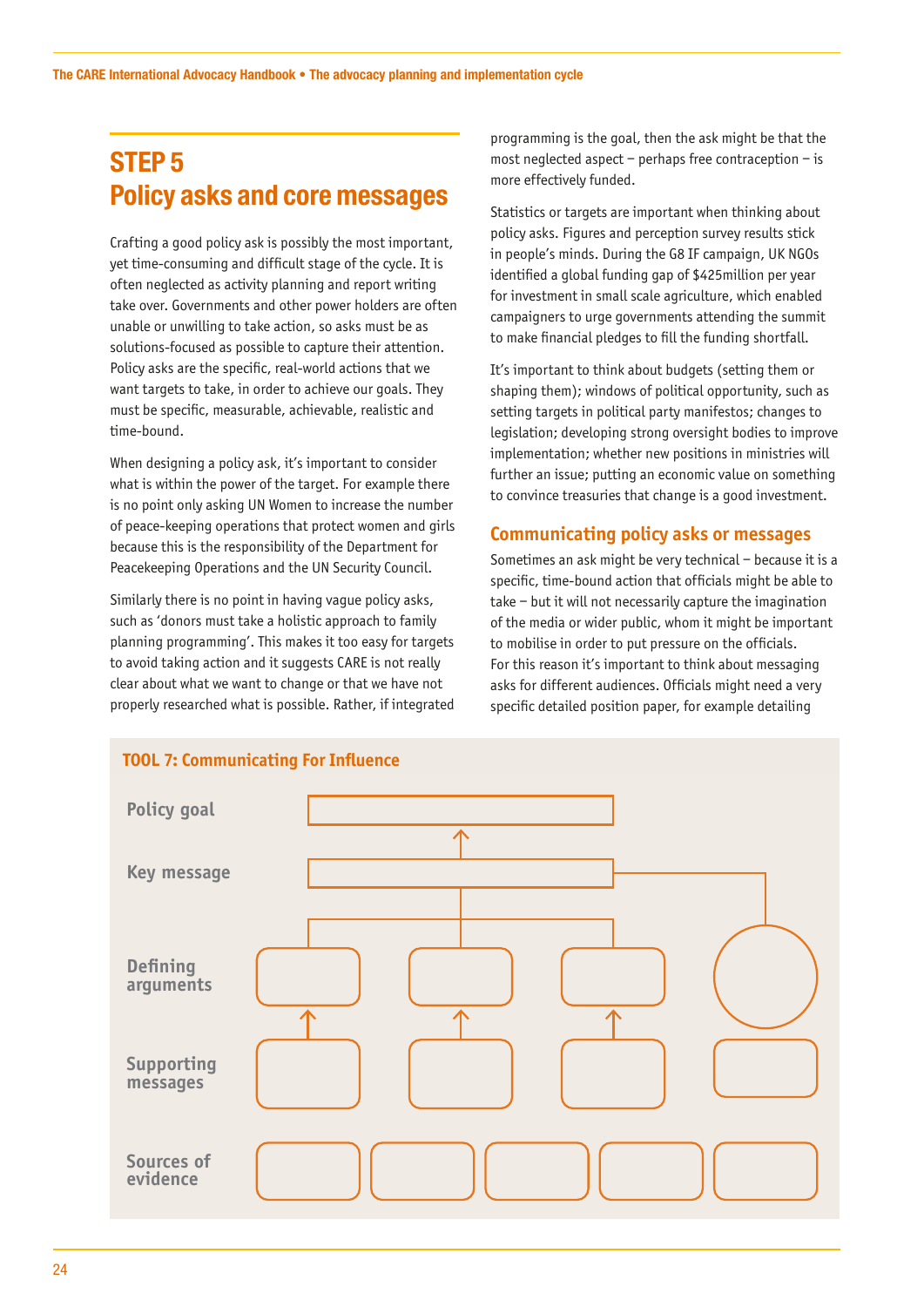| <b>Type of killer fact</b>                                                                                                     | <b>Example (please click on the link for sources)</b>                                                                                                                                                                                                                                           |
|--------------------------------------------------------------------------------------------------------------------------------|-------------------------------------------------------------------------------------------------------------------------------------------------------------------------------------------------------------------------------------------------------------------------------------------------|
| Big number: the single statistic showing<br>the size of the problem                                                            | • Armed conflict costs Africa \$18 billion a year<br>• A Eurozone breakup could cost the poorest countries \$30 billion in lost trade and<br>foreign investment<br>• Remittances from overseas workers to developing countries are worth \$372 billion<br>a year, 3 times the global aid budget |
| Juxtaposition to highlight injustice and<br>double standards                                                                   | • It would cost \$66 billion to get everyone on the planet out of extreme poverty $-$<br>4% of global military spending<br>• A woman's risk of dying from pregnancy-related causes ranges from 1 in 18 in<br>Nigeria to 1 in 8,700 in Canada.                                                   |
| And absurdity can make a juxtaposition<br>much more memorable                                                                  | • It is easier to trade in guns than bananas bananas are subject to more<br>regulations under EC rules than sales of AK47s Every EU cow receives over \$2 per<br>day in subsidies, more than the income of half the world's people                                                              |
| <b>Surprising stats</b>                                                                                                        | • More people die of road traffic accidents in developing countries than die of<br>malaria<br>• Mexico is the second most obese country after the US                                                                                                                                            |
| Humanising abstract issues                                                                                                     | • 12 million more children will go hungry by 2050 because of climate change                                                                                                                                                                                                                     |
| Human scale: statistics can be so big that<br>we can't comprehend what they mean; re-<br>scale them to a size we can relate to | • A child dies every four seconds from preventable causes.<br>• There are two bullets for every person on the planet                                                                                                                                                                            |

how a new gender marker applied during proposal writing stages could help improve NGOs' ability to deliver gender sensitive programmes in emergencies. But to attract the attention of the media (to make sure the officials take action), the message needs to be punchier, for example: 'Pitiful spending on gender in emergencies puts women at risk', to show what the lack of funding is and why it's a problem.

It's also important to think carefully about having counter arguments ready in order to justify CARE's position, and to consider who is best placed to deliver the message. Often governments are persuaded by unusual suspects: for example, when NGOs worked for an International Arms Trade Treaty they secured the support of the Defence Manufacturers Association – who also wanted a more level playing field. Working with a trade body meant that the government immediately sat up and listened.

## **TOOL 7: Communicating for Influence**

When developing plans it's worth remembering that it is much easier to engage and influence stakeholders if they have an on-going relationship with CARE rather than on a one-off interaction. Effective messaging also takes into account different audiences, purpose and therefore format and style of communication. The Communicating for Influence Tool can help shape the message. Start with the advocacy goal, then the key ask or message, then the arguments and evidence.

Consider using 'killer facts' in supporter communications. Oxfam's Duncan Green describes killer facts as: 'those punchy, memorable, headline-grabbing statistics that cut through the technicalities to fire people up about changing the world. They are picked up and repeated endlessly by the media and politicians. They are known as "killer" facts because if they are really effective, they "kill off" the opposition's arguments. The right killer fact or graphic can have more impact than the whole of a well-researched report. See examples of killer facts from Duncan Green's *[blog](http://oxfamblogs.org/fp2p/?s=killer+fact)* above.

# **CASE STUDY 19**

## **CARE counts the cost of violence against women in Bangladesh**

Many governments are unable or unwilling to address issues on moral grounds alone. As a member of a national coalition to tackle violence against women and girls (VAWG), CARE Bangladesh undertook a piece of research to quantify the cost of VAWG to the national economy and so help build the case for new legislation. The study found that when all quantifiable costs were considered, the total cost of domestic violence in Bangladesh in 2010 equated to over 143 billion taka (over US\$1.8 billion at current exchange rates). This amounted to 2.05 per cent of GDP, or the equivalent of 12.65 per cent of government spending that year – close to the total government expenditure for the health and nutrition sector in Bangladesh for that year. It helped convince the authorities to improve legislation on violence against women.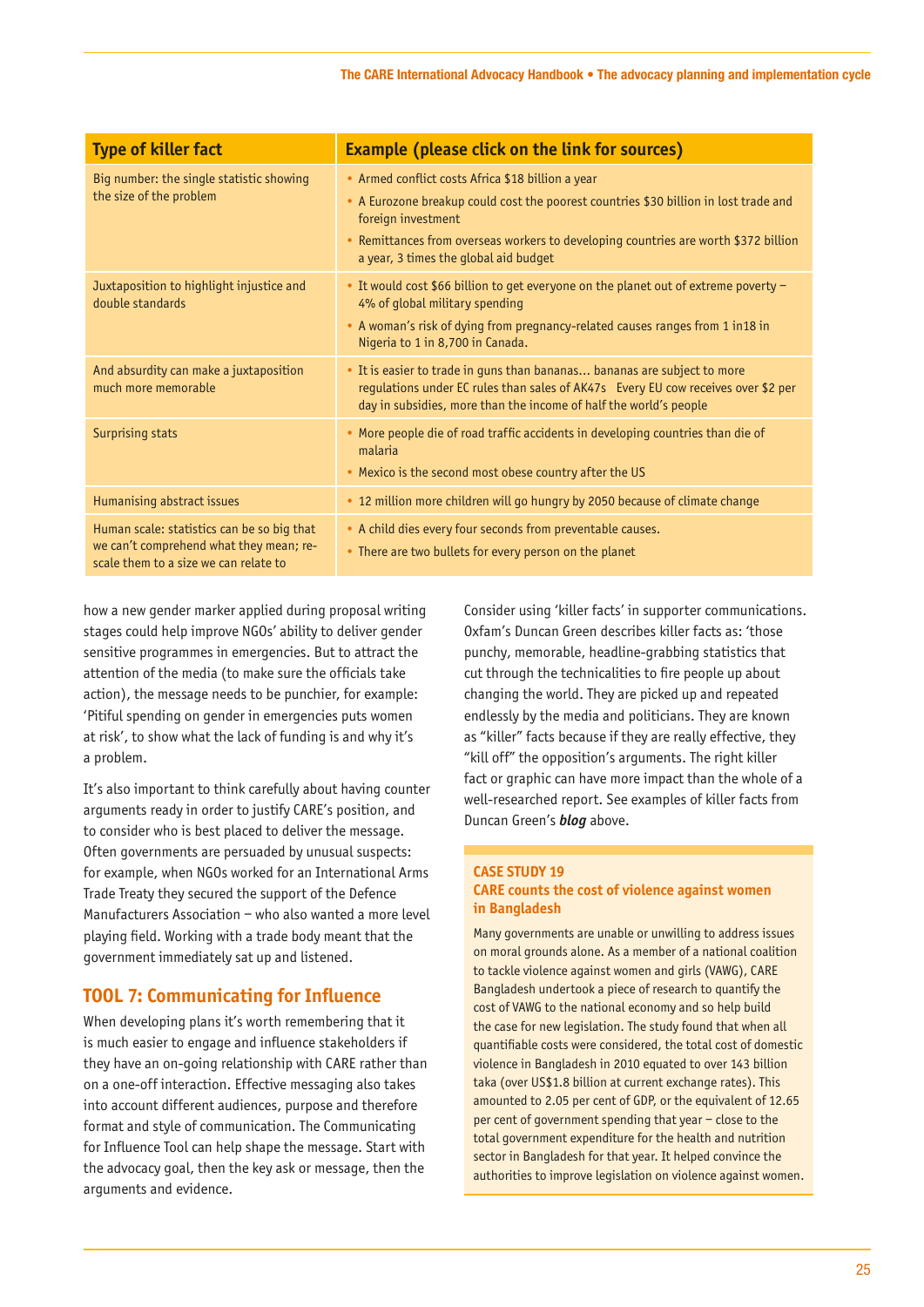#### **CASE STUDY 20**

#### **Establishing new banking principles with the private sector**

Building on the success of a partnership that aims to link 5000 savings groups to Barclays bank accounts, we began thinking about how best to leverage the power of a global bank to scale up our work. CARE, Plan and Barclays agreed to launch a Charter to expand responsible banking for poor savers. The Charter, which sets out CARE's linkage principles, seeks to win support from 100 leading organisations and aims to ensure that at least five other banks provide new products and services for those living on \$1–2 a day by 2015.

#### **CASE STUDY 21: SWASH+ How policy objectives led to concrete change**

SWASH+ identified three broad policy objectives. From these a number of specific policy changes happened:

1. Identify, develop, and test innovative approaches to school – and community-based water, sanitation, and hygiene interventions that promote sustainability and scalability.

As a result the Ministry of Public Health and Sanitation developed a sustainability charter on WASH in schools to enhance monitoring and accountability by all stakeholders in different schools.

2. Provide and test an integrated safe water, sanitation, and hygiene-promotion programme in schools and communities that maximises impact, equity, sustainability and costeffectiveness.

The Ministry of Education has adopted a WASH curriculum and materials for in-service teacher training.

3. Positively influence Kenyan government investments in school water, sanitation and hygiene by leveraging learning on sustainable, scalable, and effective approaches.

The government of Kenya has allocated \$3.4 million for sanitary pads for school girls in 2011 and funding for school WASH has doubled to \$840,000/year.

# **STEP 6 Resources**

Before developing a budget and action plan for advocacy work, it is essential to make a realistic assessment of existing capacities, resources and gaps, and of potential sources of funding to support the work. This should include consideration of CARE's potential power to influence, which is critical to the success of any advocacy initiative. In addition, it is helpful at this stage to identify possible donors and/or funding opportunities to finance the project. Together, these activities will help to assess whether the overall strategy is realistic and achievable.

#### **Analysing capacities and resources**

The Nine Key Questions advocacy planning tool developed by Jim Schultz of the Democracy Centre (see Step 7 for link) suggests that: "an effective advocacy effort takes careful stock of the advocacy resources that are already there and upon which you can build. In short, you don't start from scratch, you start from building on what you've got."

Our resources can be both tangible such as physical and financial resources, and intangible, such as technological resources, contacts, reputation, and human resources including knowledge, skills, and motivation. A good way to identify both existing resources and potential gaps in capacity is to map out all existing resources, relationships, power and influence; and then analyse what can be used from the list to help achieve the advocacy objective, and what additional resources may be needed to ensure the initiative is a success.

The following questions, developed by WomanKind, are helpful for thinking through the types of power to influence that CARE might already possess:

- Could CARE create public embarrassment for the target?
- Does CARE have information and evidence that could be useful to them?
- Can we bring political support with us?
- Can we explain new concepts and make them look relevant?
- Could we help them comply with donors' wishes?

WomanKind has also developed a list of questions to consider when thinking about current resources and potential gaps before beginning to plan or budget for a particular activity. Here is a sample of their questions (a link to their full tool is provided below):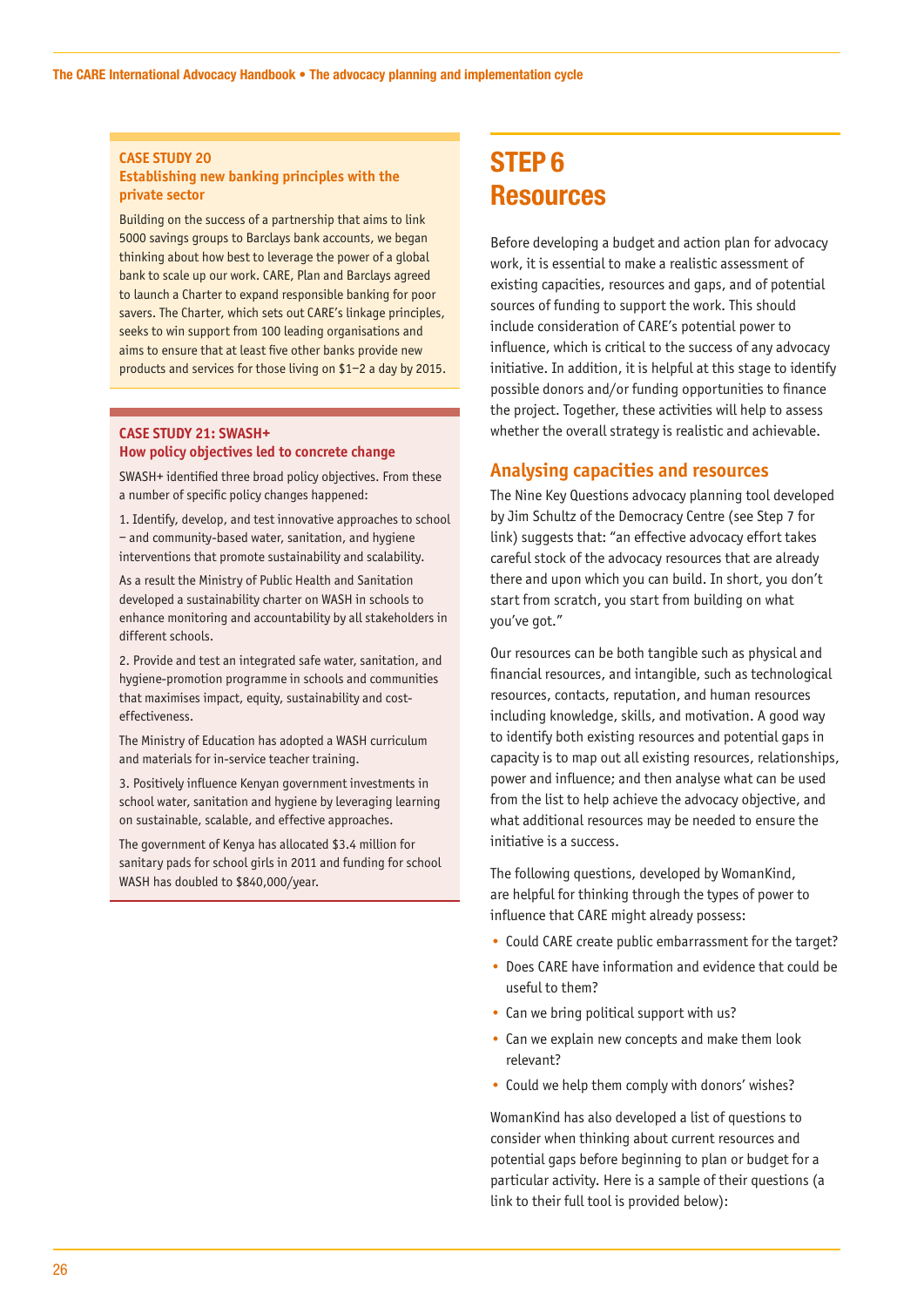#### • **Human Resources**

- Who will be available to work on the different aspects of the project?
- Do the key people have the right skills and experience? If not, can you train them or get other people involved?
- Do you have access to other people who can help? Do you have volunteers to distribute leaflets, campaign supporters to write letters, community members to attend meetings?

#### • **Partners**

– What could potential partners deliver?

#### • **Information and Knowledge**

– Have you been able to do enough research and analysis on the issue, on your objectives and solutions, and to identify your targets?

#### • **Relationships**

- What relationships do you, your staff, volunteers and partners have which you will be able to use?
- These may be among target audiences, influencers or in practical areas such as materials design or the media

#### • **Reputation**

- Do you or your partners have a strong reputation among the target audiences, with the public or the media? If not, have you developed strategies and tactics to get around this?
- Can you recruit influential spokespeople or celebrities to speak on your behalf?

#### • **Time**

- Do you have enough time to implement your project efficiently?
- Are there particular deadlines that you have to meet?
- Are there external events that you wish to use, such as elections, national or local political meetings, government planning cycles or international summits?
- **Money**
	- What money do you have available for this advocacy project?
	- Where is the money coming from: your organisation, partners, other funders?
	- Roughly how much do you think you will need to implement the activities you are considering?

## **Analysing funding opportunities**

It is important to research what donor resources and internal funds are available for advocacy, as opposed to other kinds of interventions. Some trends seem to indicate an increase in donor funding for advocacy and civil society strengthening efforts. However, often the best way to fund advocacy work is to include it as a component of a wider programme. As with many other organisations, advocacy work at CARE is largely (though not solely) funded through unrestricted resources. While we need to look to our existing resources as a starting point for funding advocacy work, we should deliberately develop more holistic programming that includes advocacy and proactively reach out to donors who fund advocacy, in order to cover the costs of advocacy activities and staff salaries.

To gain an overall understanding of funding needs and opportunities, it is important to consider (1) available internal funds: opportunities to fund the initiative within existing, funded programmes or from unrestricted resources; (2) the possibility of integrating the advocacy work into new proposals for larger programmes; (3) whether a new, stand-alone project proposal for a specific advocacy initiative needs to be developed.

The questions below provide practical guidance to help to identify the funding opportunities available:

- Are there already internal funds available to support the initiative? What existing programmes might already include and/or fund an advocacy component? Is there already funding to cover the salaries of key staff?
- What other programmes with similar themes are other colleagues currently developing for submission to donors? Could this advocacy initiative enhance a programme proposal by adding an element of longerterm, potentially sustainable impact?
- Would it be possible to integrate this advocacy initiative into the wider programme's donor proposal? Could advocacy staff time and other resources be included in the wider programme budget?
- If new funding needs to be identified, which donors have funded advocacy initiatives as part of relief and development programmes in this country/region? Besides multi – and bilateral aid, are there any individuals, private businesses, foundations, or any other groups interested in advocacy? It can be helpful to look into how other NGOs involved in advocacy have funded their work.
- What are the priorities for donors that have funded advocacy? Are they interested in particular issues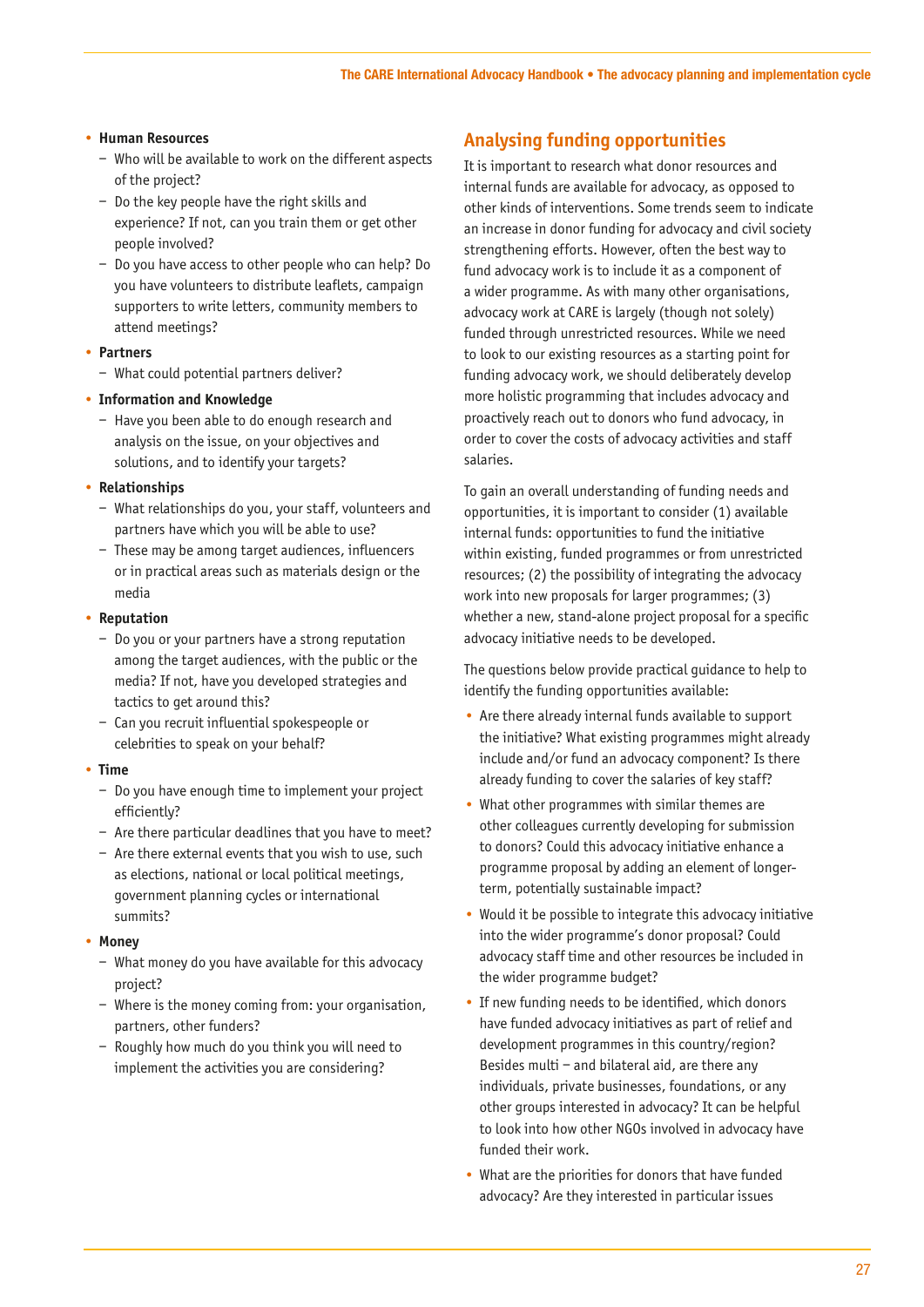<span id="page-33-0"></span>(i.e. education policy reform)? Are they interested in specific groups of the population (i.e. policies that affect women-headed households or policies that affect ethnic minorities)? Do they have a geographical focus?

- What type of advocacy initiatives have they recently funded? What amounts were provided to those initiatives?
- Is it possible to find out more about a donor? Who at CARE knows them and can help? Are there any other contacts that may facilitate access to a donor?

#### **CASE STUDY 22**

#### **GLAI – fundraising for a regional initiative**

Since 2009, CARE has been implementing the Great Lakes Advocacy Initiative (GLAI) in Burundi, Rwanda, Uganda and DRC (the latter from 2012), a programme which aims to hold states accountable for commitments to reduce sexual violence. Through continuous contact with the Norwegian Ministry of Foreign Affairs and the Norwegian Agency for Development Cooperation (Norad) as well as the Norwegian Embassy in Kampala, GLAI was funded on a year-to-year basis. Originally the initiative was to last for three years but CARE was able to convince Norad to extend the programme by aligning it to their broader focus on Women Empowerment Programmes. The donor was eager to build upon the earlier work CARE had done to develop national advocacy on sexual violence to achieve their wider ambitions for a new five-year Gender Equality and Women's Empowerment Programme.

#### **CASE STUDY 23**

#### **Seeking national government funds in Bangladesh**

CARE partnered with the Bangladeshi Government to implement the SHOUHARDO programme: a food security programme that used a wide range of interventions including providing maternal and child health services, sanitation, income generation, village savings and loans groups, as well as climate change adaptation. The Government of Bangladesh provided a portion of funding and technical support, ultimately enhancing the sustainability, effectiveness and reach of the programme (http://www.care.org/work/health/ children/shouhardo).

#### *OTHER EXTERNAL TOOLS*

*The full WomanKind tool from their Women's rights and advocacy toolkit, section 5: Strategy and Planning (pp. 55-6) is useful for thinking about existing resources and any gaps before developing a budget and action plan.*

*National NGO platforms can be a helpful source of information on funding opportunities available to NGOs for different types of programming, including advocacy; for example [BOND \(British](http://www.bond.org.uk/resources/funding)  [Overseas NGOs for Development\)](http://www.bond.org.uk/resources/funding) in the UK. Many countries have an NGO platform offering similar services.*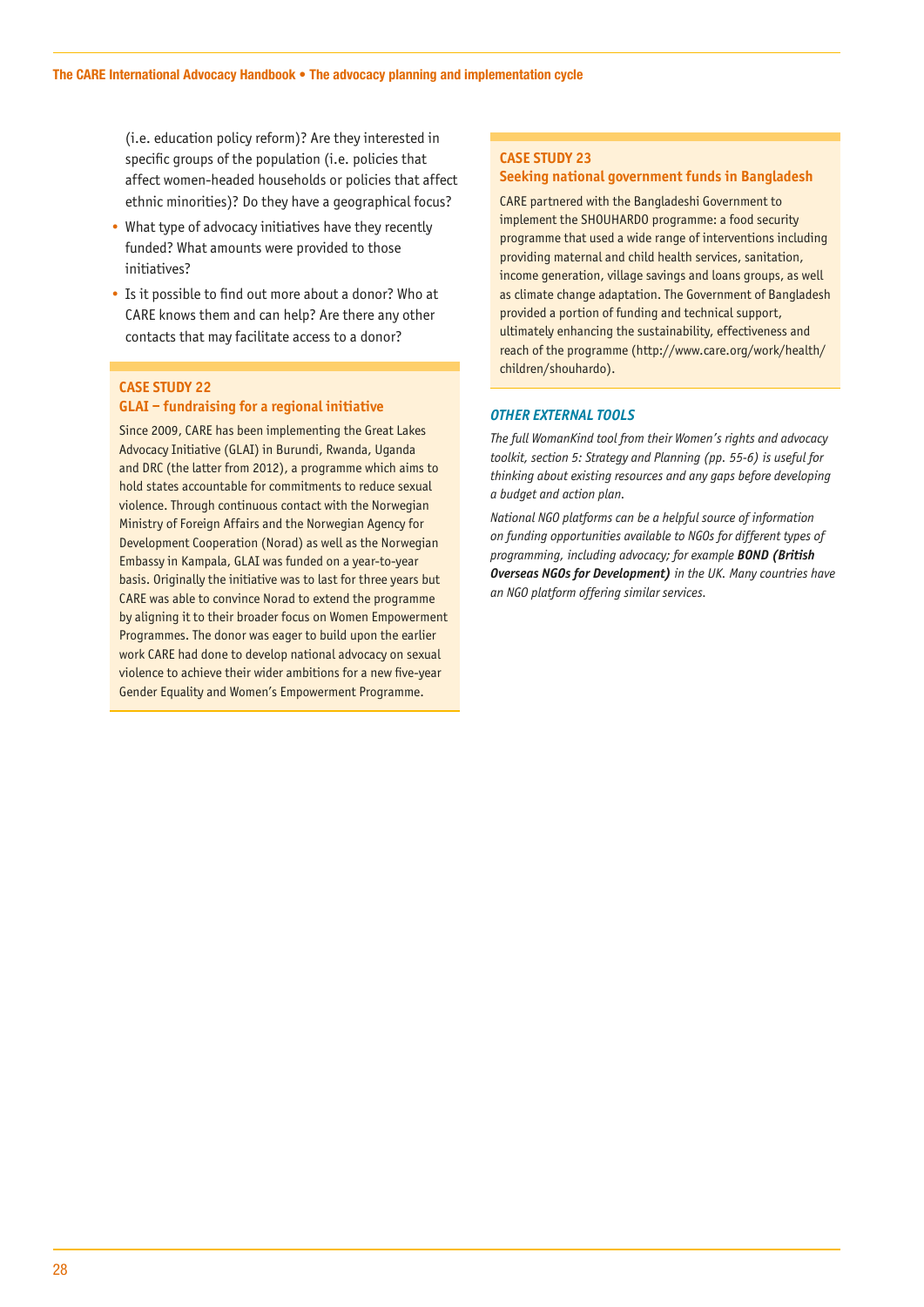# **STEP 7 Action plan and implementation**

Now that the problem and its causes have been identified, and the context, targets and resources assessed, it is time to start planning activities.

# **1. Identify outcomes and activities**

The first stage of designing an action plan is to identify the outcomes and indicators for the advocacy goals that were specified in the previous steps. **Outcomes are the tangible changes that result from a set of activities, and contribute to the achievement of an objective.** They may be changes in the behaviour of people, organisations or partners. **An indicator is a piece of evidence against which progress can be measured** (VSO Participatory Advocacy p42).

At this planning stage, a great deal of information for developing a logic model or log frame is usually available. Log frames help users visualise the relationship between the goals of an advocacy initiative, and the proposed activities for achieving those goals.

#### **CASE STUDY 24**

#### **Women, peace and security advocacy strategy: outcomes and activities**

Women's participation and women's rights are often neglected in peace-making, peace- building, post-conflict governance and wider recovery and reconstruction processes, and drawing from the UN Security Council Resolution 1325, CI drafted a strategy on Women, Peace and Security. The aim was to involve the CARE members (CIMs) and country offices COs (starting with three priority countries, Uganda, Nepal and Afghanistan) in ensuring that governments change their policies in terms of the protection and participation of women in conflict and post-conflict settings. The strategy identified objectives and outcomes both for protection and participation. Taking the participation objective of the strategy as an example, one of the outcomes identified was to ensure that by 2014, bilateral and multilateral donor aid policy and wider political engagement strengthens and safeguards women's political participation in the Middle East region. In order to achieve this, one of the main activities was the launch of the Arab Spring Report on women's participation in the uprisings and follow up meetings with key donors and other actors at national, regional and international levels who could influence women's participation in the MENA region.

#### **CASE STUDY 25**

#### **Sexual, Reproductive and Maternal Health (SRMH) advocacy strategy: outcomes and activities**

The CI SRMH advocacy strategy focuses on accountability; Objective 2 is that international policies and funding (in the context of two to three global strategic processes) enable and support effective SRMH policies and practices that are comprehensive and community-based, reflect a human rights-based approach and include a strong focus on women's empowerment /gender equality by 2015. In the action plan to implement the strategy, one of the outcomes identified under this objective is that governments and donors increase investment in scaling up successful and innovative approaches to SRMH, in line with CARE priorities and approaches. The main activity for this outcome was for CI members and country offices to meet and influence key decision-makers for increased funding and prioritisation of effective SRMH policies and practices, with a special focus on the Family Planning Summit that took place in July 2012. As a result of influencing this summit CARE now sits on an international advisory body on social accountability for sexual health services and is also hoping to secure significant funding for further work.

## **CASE STUDY 26 Syria advocacy strategy**

The Syria regional advocacy strategy has set out five main thematic goals: (1) that the basic needs of women and girls be met; (2) that urban and camp refugees enjoy a higher standards of living during exile; (3) that greater and safer access is granted to humanitarian actors to provide needed relief supplies in Syria; (4) that adequate, timely and coordinated assistance is provided to the largest number of people affected by the crisis; (5) that the protection of civilians is prioritised both as a legal obligation and programmatic priority. These objectives seek to balance CARE's humanitarian imperatives, our capacity to influence on the ground and CARE's programmatic and advocacy priorities with a focus on women and girls.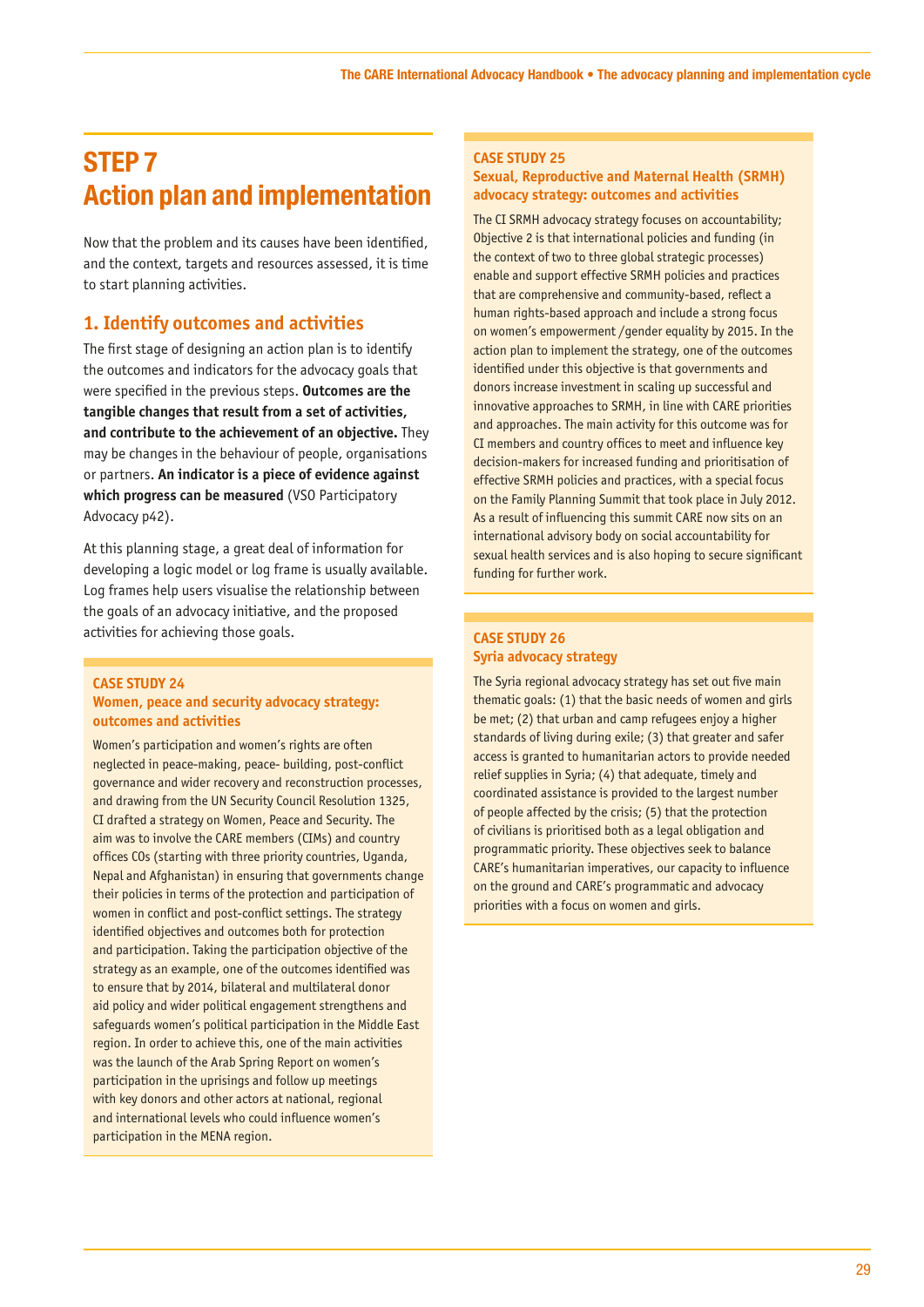# <span id="page-35-0"></span>**TOOL 8: Planning Effective Research For Advocacy And Campaigning**

This useful tool was developed by Oxfam to help produce good advocacy reports.



49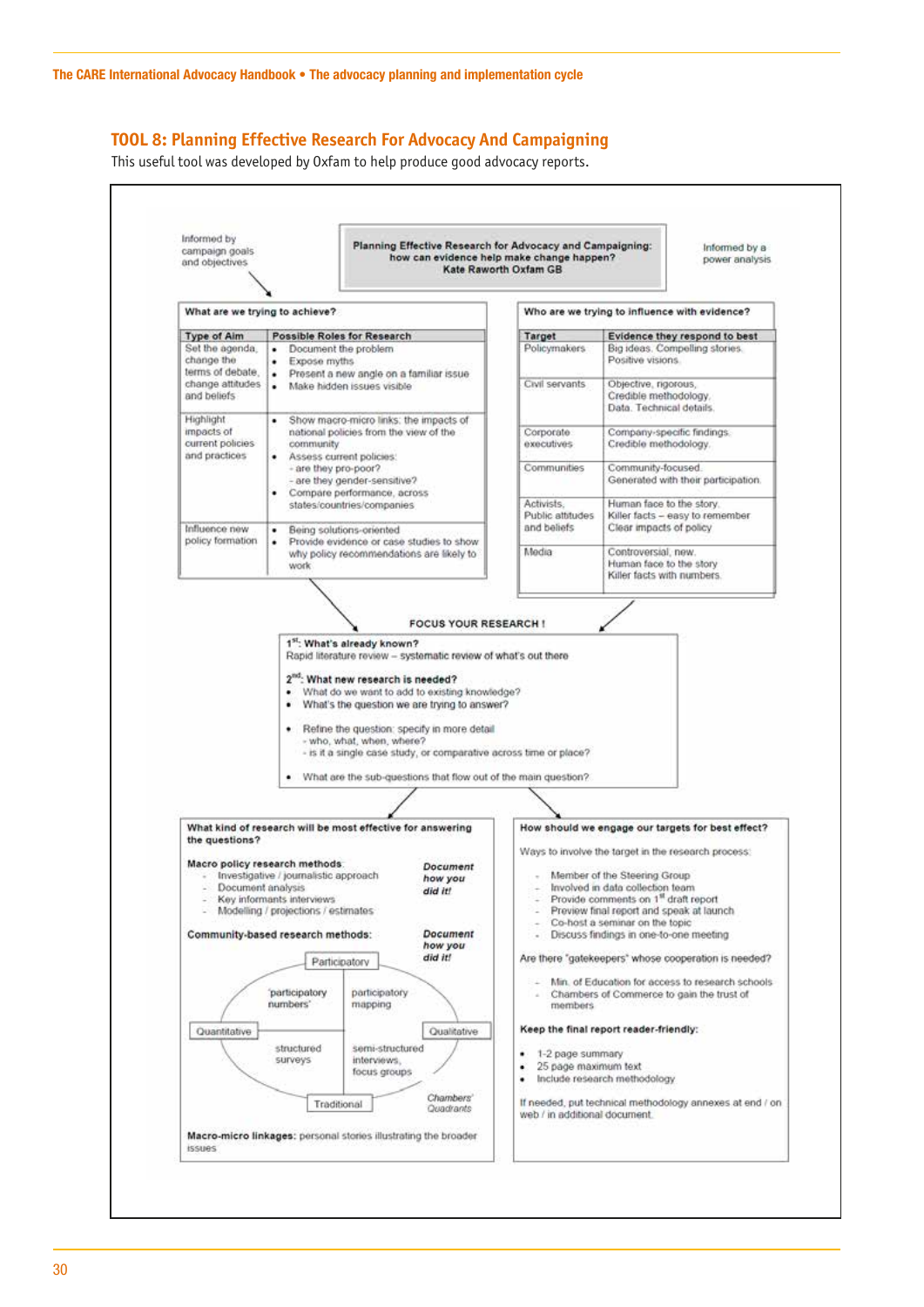# **2. Choose the right advocacy methods and tactics**

Though methods or activities may need to be changed once the advocacy initiative is implemented, defining them at the planning state helps to make sure the necessary resources are in place.

In advocacy, people often refer to certain categories of activities as tactics. Tactics are types of activities that support the strategy. Advocacy tactics are often chosen based on their level of risk, their cost, and their chances of success in the existing political environment. Advocacy strategies usually have to be adapted over time, so while it is important to have a sense of the range of activities to be undertaken, it's also important to keep a flexible activity schedule. Innovating and seizing opportunities that may emerge are critical for successful advocacy, even if it means changing the original plan.

Here are some specific advocacy tactics to consider:

#### *a) Analysis and research to provide evidence*

Having solid evidence is critical to support policy asks and to provide arguments to influence and convince the target audience. As an operational organisation with extensive programming experience, CARE is very well placed to document and explain the problem that we are trying to solve, to show what works and what solutions we have tested to address it, or what is the impact of a particular course of action that could be brought to scale.

Doing effective and useful research for advocacy requires careful thinking and planning early in the process. An effective research paper should:

- Be timely in addressing an issue is the research agenda forward-looking?
- Provide new evidence and new solutions to addressing problems.
- Simplify complex issues/challenges. Bad papers are overly complex in both concepts and prose, good papers make the complex simple.
- Involve stakeholders from the beginning. Engage with targets/partners from the beginning. If they have buyin at the start, they'll listen at the end.
- Be supported by a well-planned launch event and media plan.

#### **CASE STUDY 27**

#### **Generating evidence from CARE Bangladesh's SHOUHARDO programme**

SHOUHARDO, a comprehensive food security programme in Bangladesh, used evidence-based data to reveal a dramatic reduction in child stunting – over twice the global USAID average for non-emergency food security programmes – thanks largely to the gender empowerment components of the programme. This information was used to prove that gender empowerment was the single biggest contributor to a reduction in child stunting. The programme used this evidence to make the claim for the need to build genderinclusive development policies at the local, national, and international level. CARE USA also used the research to help advocate for a continuation of the USAID budget.

#### **CASE STUDY 28 Using social accountability to build evidence in Peru**

In Peru, CARE has trained indigenous women to be 'social monitors' who observe health facilities and discuss with women their experience of the care they are receiving. Findings are shared with an Ombudsman, civil society groups and healthcare providers, and action plans are developed to address concerns raised. Evaluations have shown increased knowledge of women's rights; greater satisfaction with services; increased acceptance of cultural traditions; and a one-third increase in the number of births carried out in clinics after one year. This success contributed to citizen monitoring being institutionalised as national policy in Peru and has been shared with the UN Human Rights Council as an example of a rights-based approach to maternal health.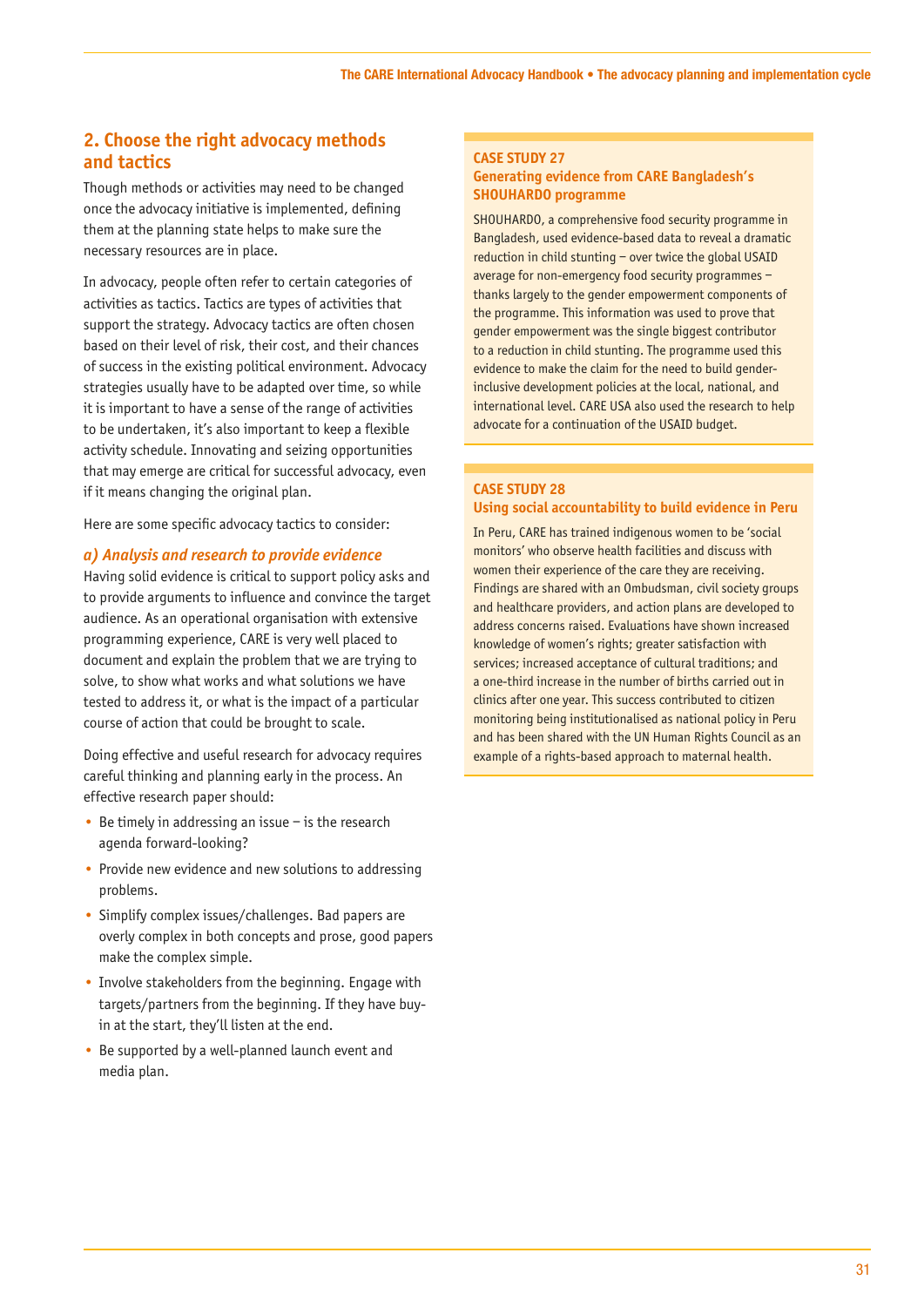#### **CASE STUDY 29**

#### **GLAI: using data to change how rape is reported in Uganda**

In Uganda, data gathered as part of CARE's GLAI helped to convince the government to change the way that evidence of sexual assault was recorded in the country.

The amendment of the Police Form 3 (PF3), which used to register legal cases for survivors of rape, was an important step towards enabling increased access to justice for survivors in Uganda. Completion of the PF3, without which a survivor cannot proceed to court, originally required a police surgeon to carry out a medical examination of the survivor and sign off on the form. However, there were only four police surgeons in the country.

CARE was able to provide data about the levels of sexual assault in Uganda, using the information it was gathering for the UN GBV Information Service as evidence of the scale of the problem and the need for more health professionals to be able to examine those that had experienced sexual assault.

CARE's efforts contributed to the national advocacy campaign calling for an amendment of the form – to allow other qualified medical professionals to undertake the medical examination of a sexual assault. The campaign successfully resulted in an amendment to the form.

#### **CASE STUDY 30 Securing a climate change loss and damage mechanism**

As the scale and pace of climate change grows, people living in poverty are already feeling the impact of rising sea levels, melting glaciers and more frequent and extreme weather events. Although some of the effects of climate change can be adapted to, people living in poverty are finding it increasingly difficult to cope with ever-more intense and severe climate-related crises. Highly destructive storms, like Typhoon Haiyan in the Philippines, can cause widespread loss and damage to lives, sources of income and assets. Drawing on this and other evidence of loss and damage, CARE has repeatedly called for an international mechanism to deal with loss and damage from climate impacts under the UN Framework Convention on Climate Change, the only global forum that exists to tackle climate change. A combination of tactics were utilised ahead of the COP (Conference of the Parties) 19 climate change talks in Warsaw. These included the launch of a series of technical reports written jointly with WWF and Action Aid in the run up to the conference as well as high-profile media coverage and targeted advocacy by way of a letter from 100 like-minded national and international civil society organisations to key environment ministers. These actions combined with a conducive context (states were at a deadlock on other climate negotiations and saw the loss and damage mechanism as a potentially different avenue to explore) helped convince governments to act and create a loss and damage mechanism at the COP19.

#### *b) Lobbying decision-makers*

Lobbying is the main activity used to persuade the target audience to take a particular course of action. This can be done through direct approaches, for example face-to-face meetings with those that hold decision-making power (e.g. local authorities, ministers, heads of multilateral institutions, party leaders), or more informal contact (e.g. during a reception, in the corridor outside a negotiation room). It is also possible to participate in working groups or influencing bodies, such as parliamentary committees, UN working groups.

More indirect approaches can also be effective, such as reaching those who can influence the target (e.g. heads of relevant unions, corporate leaders, employers and even family connections). It is important to prepare for lobbying meetings, including being clear about the ask, agreeing an agenda for the meeting and doing any necessary follow-up.

Typically, policy briefings or letters should clearly state the messages and supporting arguments. They should be sent before lobbying meetings or made available during meetings or at other relevant events, or posted on CARE's website. A good policy paper should:

- Define and detail an urgent policy issue within the current policy framework which needs to be addressed.
- Provide clear policy options/recommendations that will address the diagnosis the paper has made.
- Give an account of the probable outcomes of the policy options set out.
- Indicate a preferred recommendation(s) and provide a strong argument to establish why this is the best possible action.

Blogs are increasingly being used to support asks, to keep them alive for a longer period of time than position papers and letters, and to reach a broader audience. A wellwritten blog should:

- Compete against the white noise by being forceful in argument.
- Be regularly updated with interesting content.
- Contain quality output so choose your interventions well.
- Establish a legitimate voice in the field by sharing research/evidence.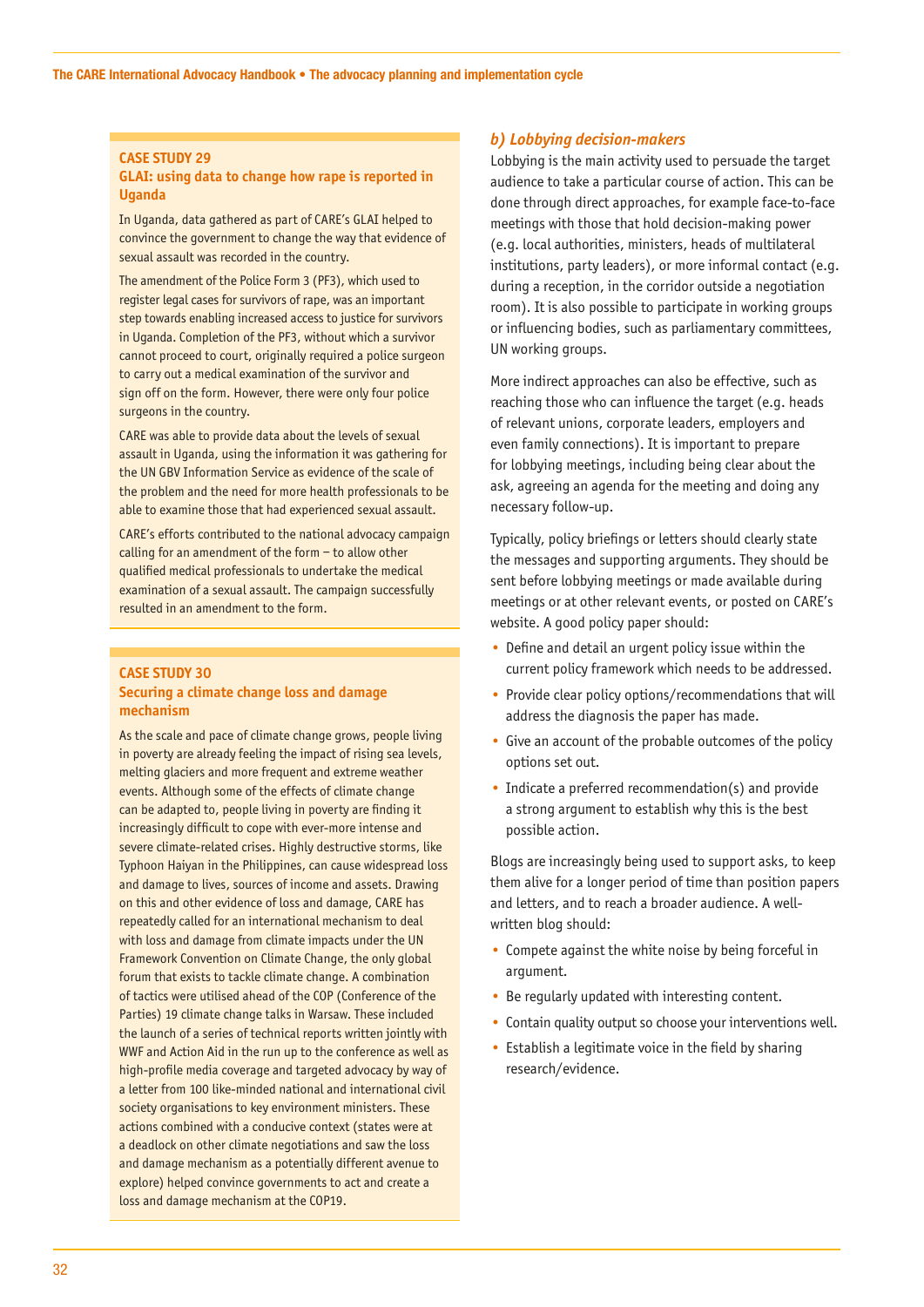#### *c) High-level visits to CARE projects*

Given the high quality of our programming, showing our work to key decision-makers can be very effective in influencing them to take the action we are calling for.

#### **CASE STUDY 31 High-profile visits to CARE programmes**

These visits can help to create a more in-depth understanding of the issues and build strong relationships. CIUK helped to facilitate a visit of the UK Foreign Secretary Hague and UNHCR ambassador Angelina Jolie to the CARE-run Lac Vert refugee camp in the DRC. The visit was part of their work on the G8 Declaration on Preventing Sexual Violence in Conflict, which was originally solely focused on addressing impunity. The visit helped Hague and Jolie to understand that the needs of survivors are paramount and must be addressed if the international community is to secure any subsequent convictions. The visit also helped build strong relationships between CIUK and the UK Foreign and Commonwealth Office (FCO), and the media publicity generated was used by many CARE members. The country office was also in a strong position to approach the UK's Department for International Development (DFID) and the FCO for subsequent funding.

#### *d) Campaigning*

Promoting activism by supporters and the public is another useful way to influence the target audience. Public campaigns can help to create political will and put pressure on decision-makers. Activism includes supporting the establishment of activist groups (such as CARE Action Networks), writing letters and petitions, using technology to engage citizen actions, and organising demonstrations. Bear in mind that organising peaceful demonstrations requires extensive risk management and planning including liaison with authorities (e.g. police agreement is often required for a march or demonstration taking place in a public space). Using this approach requires careful planning, including developing asks and evidence, identifying which groups to mobilise, deciding on the most appropriate means such as web-based or telephone technology, creating support for the campaign, building alliances and managing the process.

#### **CASE STUDY 32 CARE USA's CARE Action Network (CAN)**

CARE USA's CAN mobilises over 200,000 volunteer advocates from across the United States to advance CARE 's advocacy agenda and influence their members of Congress to support legislation that combats global poverty and promotes gender empowerment. Members of CAN participate in educational and awareness-raising events, contribute to media publications, lobby their members of Congress, and learn more about CARE's work through organised national conference calls, trainings, events, and the annual CARE National Conference on International Women's Day in Washington DC. CAN advocates have successfully contributed to the US Government's efforts to reform food aid, address child marriage, maternal health and gender-based violence, respond to emergencies and humanitarian needs and continue to provide a robust budget for international affairs and foreign aid.

#### **CASE STUDY 33 Supporting other CAREs to build their supporter networks**

CARE France and CARE USA engaged in an instrumental exchange and capacity-building partnership to help CARE France launch their own citizen advocacy network. CARE France staff and volunteer advocates attended CARE USA's annual National Conference and International Women's Day Celebration in Washington DC in March 2013 where they participated in lobby meetings with US members of Congress and met with key US policy-makers and advocates. In exchange, CARE USA staff and advocates spent a week with CARE France in Paris learning about the French political system, sharing best practices, meeting with French MPs and participating in key discussions with partnering organisations and colleagues.

CIUK has recently provided funding to CARE Peru to help them start to establish their own CARE Action Network of activists, and eventually, long-term supporters.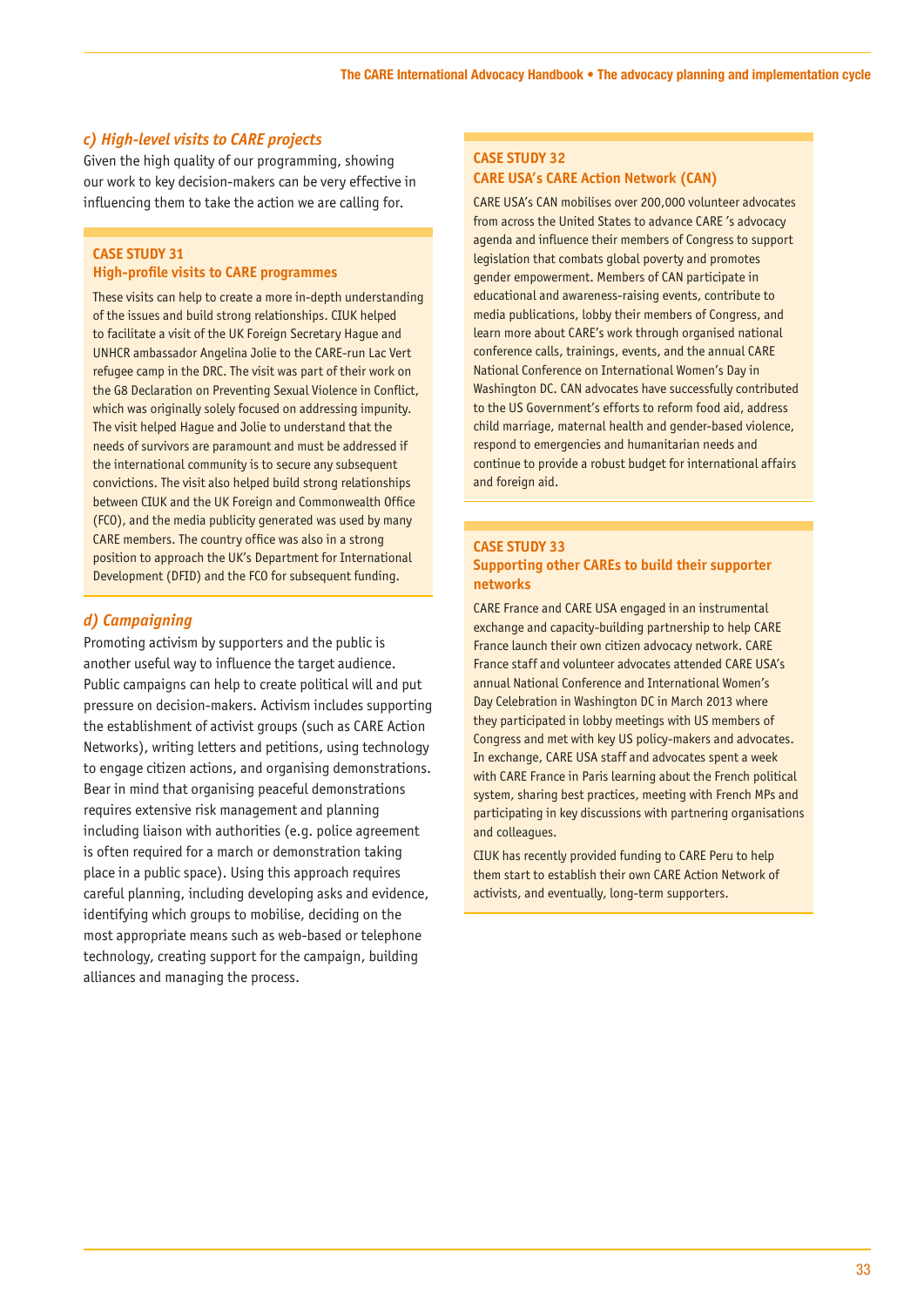## <span id="page-39-0"></span>*e) Building capacity and empowering others to take action*

This approach is particularly powerful and relevant to CARE, given our extensive work with partners as well as our approach to empowering and giving voice to our beneficiaries and stakeholders. CARE has many experiences, for example, of building the capacity of the communities and activists with whom we work, and of bringing their representatives to major policy events.

#### **CASE STUDY 34**

# **Supporting Southern voices for climate change**

The CARE-supported 'Southern Voices on Climate Change' programme works with national, regional and thematic civil society networks around the world to help advocate for climate policies that benefit people living in poverty and those who are vulnerable. A key objective is to build capacity for advocacy activities by linking up organisations and networks in selected developing countries through South-South and South-North alliances. Members of the Southern Voices programme are particularly active at their national government levels and at the annual UNFCCC COP meetings, where they advocate at the highest level for improved policies and programmes that promote environmental integrity and sustainable development in Latin America, Africa, Asia and the Pacific.

#### *f) Using communications and the media*

Using communications and the media is a powerful way to support CARE's advocacy work and influence the target. It can help bring public attention to the problem and get support for our recommendations. To be effective, the communications and media strategy needs to be an integral part of advocacy planning; having communications experts on the planning team will help to ensure this happens. Tools and tactics include developing press releases, reaching out and engaging with journalists, giving interviews, writing op-eds and using social media. This requires careful planning and clear strategies. Every choice of word, metaphor, visual or statistic conveys meaning, affecting what our target audiences will think and do.

You can find detailed advice, templates and examples in the CARE communication handbook For detail on developing CARE messaging and CARE's communications principles, please see the CARE International Brand Standards.

#### *g) Using social media*

Social media is now an essential part of advocacy. It can help to build up information and research on issues, create networks of allies and can be used to reach policy-makers directly. Twitter in particular is becoming increasingly influential and is an ideal tool for raising awareness, sharing information, participating in discussions and influencing decision-making. Policymakers have dramatically increased their use of social media including Twitter and Facebook as well as mobile technology. This underscores the importance of social media and the internet in educating policy-makers and galvanising them to support a policy or a policy change. CARE must therefore be tactical in sharing information on social media to ensure that our key messages reach decision-makers.

Communicating through social media on behalf of CARE is the primary responsibility of communications staff, but it is clear that other staff can add value and further our goals by providing timely, valuable information for advocacy purposes. For example, other CARE staff could use social media to deliver key messages for an event (e.g. the UN Commission on the Status of Women) or on one specific advocacy issue (e.g. women's participation in peace negotiations). This could also lead to media/ fundraising opportunities or media interviews. CI Communications can support interested staff to engage in the use of social media, especially Twitter. For practical information, and a step-by-step guide on how to engage on Twitter, please refer to: *[CARE Twitter Training Module](http://minerva.care.ca/Livelink1/livelink.exe?func=ll&objaction=overview&objid=2851038)  [for Emergency and CO Staff](http://minerva.care.ca/Livelink1/livelink.exe?func=ll&objaction=overview&objid=2851038)*.

The CI Secretariat has developed a social media policy to ensure that staff understand how to use social media on behalf of CARE; it is the responsibility of the Lead Member or CI Advocacy and Communications to inform staff about it. The new CI Secretariat Social Media Policy can be used as a guide for CARE offices looking to develop their own policy; the CI Secretariat policy applies to all CI Secretariat staff, including any staff deployed on behalf of the CARE Emergencies group (CEG).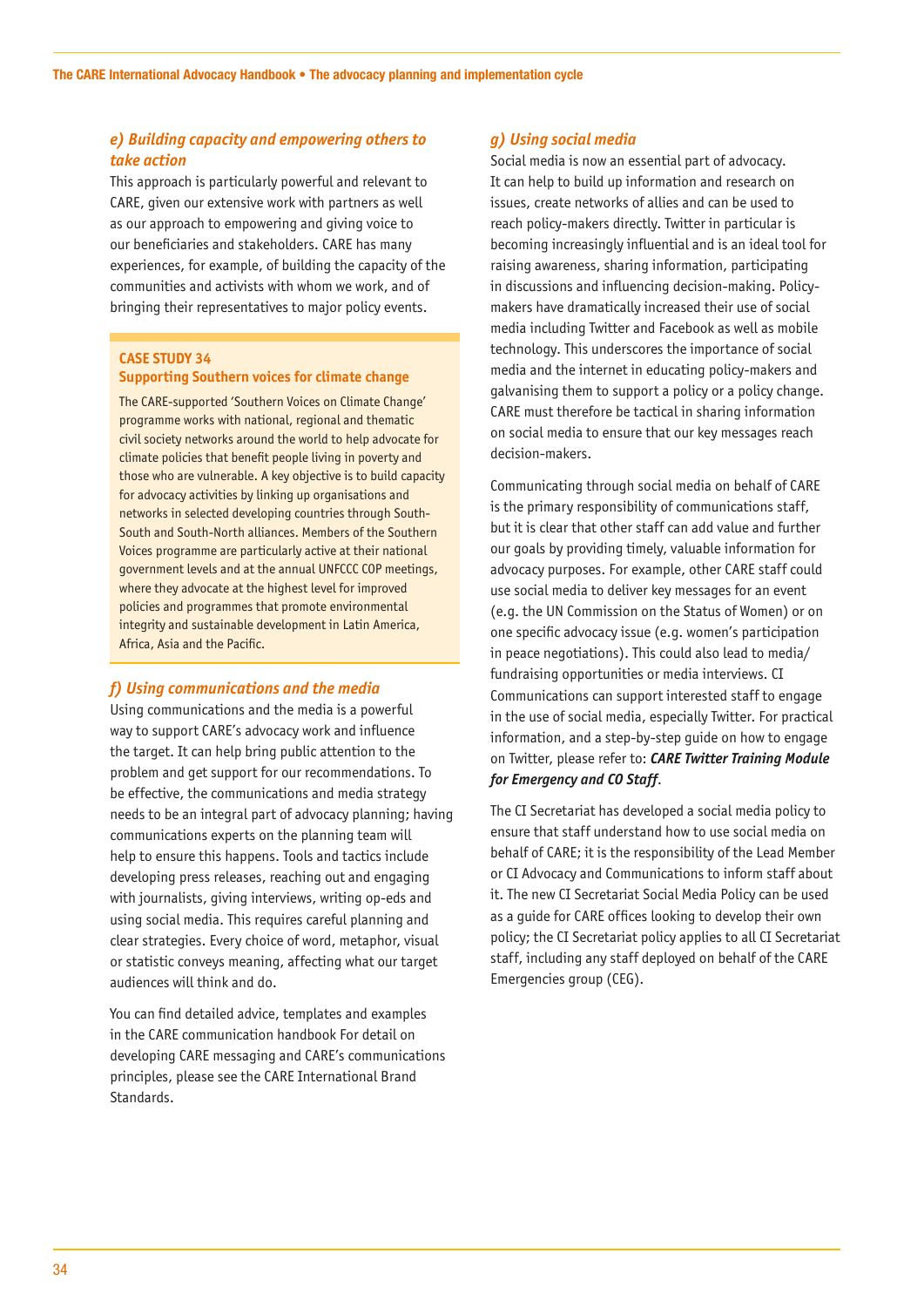#### **CASE STUDY 35 Social Media – campaigning to end child marriage**

In the run-up to the International Day of the Girl on October 11, 2012, CARE USA and the Girls Not Brides Coalition launched a social media and advocacy campaign targeting members of Congress and former Secretary of State Hillary Clinton, encouraging her to make political and financial commitments to address the issue of child marriage. On September 12, 2012 CARE USA launched its own month-long campaign, including a new web page to raise awareness of child marriage and offer advocates and supporters across the country various opportunities to demonstrate their support for this issue and to call on Secretary Clinton to take action. As a result, supporters sent 11,000 emails to Secretary Clinton, and over 1,000 tweets to the State Department. There were nearly 100 million social media impressions, almost 400,000 tweets using the International Day of the Girl or child marriage hashtags, and 270 Facebook users downloaded CARE's 'Child Marriage Social Badge' (http:// twibbon.com/support/end-child-marriage). CARE Action Network (CAN) advocates submitted opinion pieces to five local and national newspapers and hosted events in 16 states to complement the existing social media efforts. As a result, Hillary Clinton agreed to include child marriage indicators in the State Department's annual Human Rights Report and, in the spring of 2013, Congress adopted the Violence Against Women Act (VAWA) with language that ensures the US will prioritise efforts to combat child marriage globally.

## **3. Prepare a budget**

The budget should be based on the advocacy strategy and activities (such as lobbying, media work, working with coalitions, and/or mobilising constituencies). Always include a line for unexpected expenses. Planning for such contingencies will allow for a flexible activity schedule and for changes, if required.

#### **Budget categories**

A budget for an advocacy initiative should include some, if not all, of the following categories:

- Salaries and benefits for staff
- Supplies
- Activities and events (conferences, briefings, lunches, meetings, press conferences, etc.)
- Printing and distribution (brochures, reports, fact sheets, press releases, promotional items, briefing materials, etc.)
- Communications (telephone calls, modem, postage, etc.)
- Office space
- Consulting services (policy research, public relations services, private lobbying, legal services)
- Training
- Travel
- Dues and fees
- Contingencies (unexpected expenses) and other overheads

# **STEP 8 Monitoring and evaluation**

#### *"What get's measured, gets noticed." Hillary Clinton*

Monitoring and evaluation help keep an advocacy initiative on track, and assess the change it has achieved against its stated goals. Effective monitoring and evaluation require careful planning and are an integral part of designing an advocacy initiative. It is vital to establish what information is necessary for tracking progress, and how it can be obtained, before the strategy is implemented.

The advocacy indicators discussed in the previous step need to be **SMART: specific, measurable, achievable, realistic and time-bound**. These indicators can be used for monitoring and evaluation.

As discussed earlier, advocacy activities often need to be adjusted, revised, and re-directed. Such changes, however, should only be made on the basis of good monitoring data. For example, what new information has come to light through public events, meetings, newspapers and online media? Have political conditions changed since the initiative was first planned? Have the target audiences changed their opinions?

As with other CARE projects, **monitoring should focus on tracking outputs, activities and inputs**. For advocacy, **outputs** are usually changes in the knowledge, awareness and/or opinion of target audiences. They should be updated to include changes in your target audience's position, interest, opinion and knowledge about the policy issue.

It is also important to monitor **activities** and **inputs**. The more people there are who make up the target audience, the more important this becomes. It is important to keep a record of CARE's activities, and the learning from each activity that can make CARE more effective as an advocate. For example, it may be worth tracking new information about the target audience that will affect the message, or tracking activities that are successful against those that have struggled to hit the mark.

Monitoring the advocacy initiative may also contribute to the policy change itself. When a wide range of stakeholders, even policy-makers, are involved in monitoring an advocacy initiative, change might happen more quickly. Monitoring data offers an opportunity to discuss the status of policy changes with participants from the government, community, business and other sectors,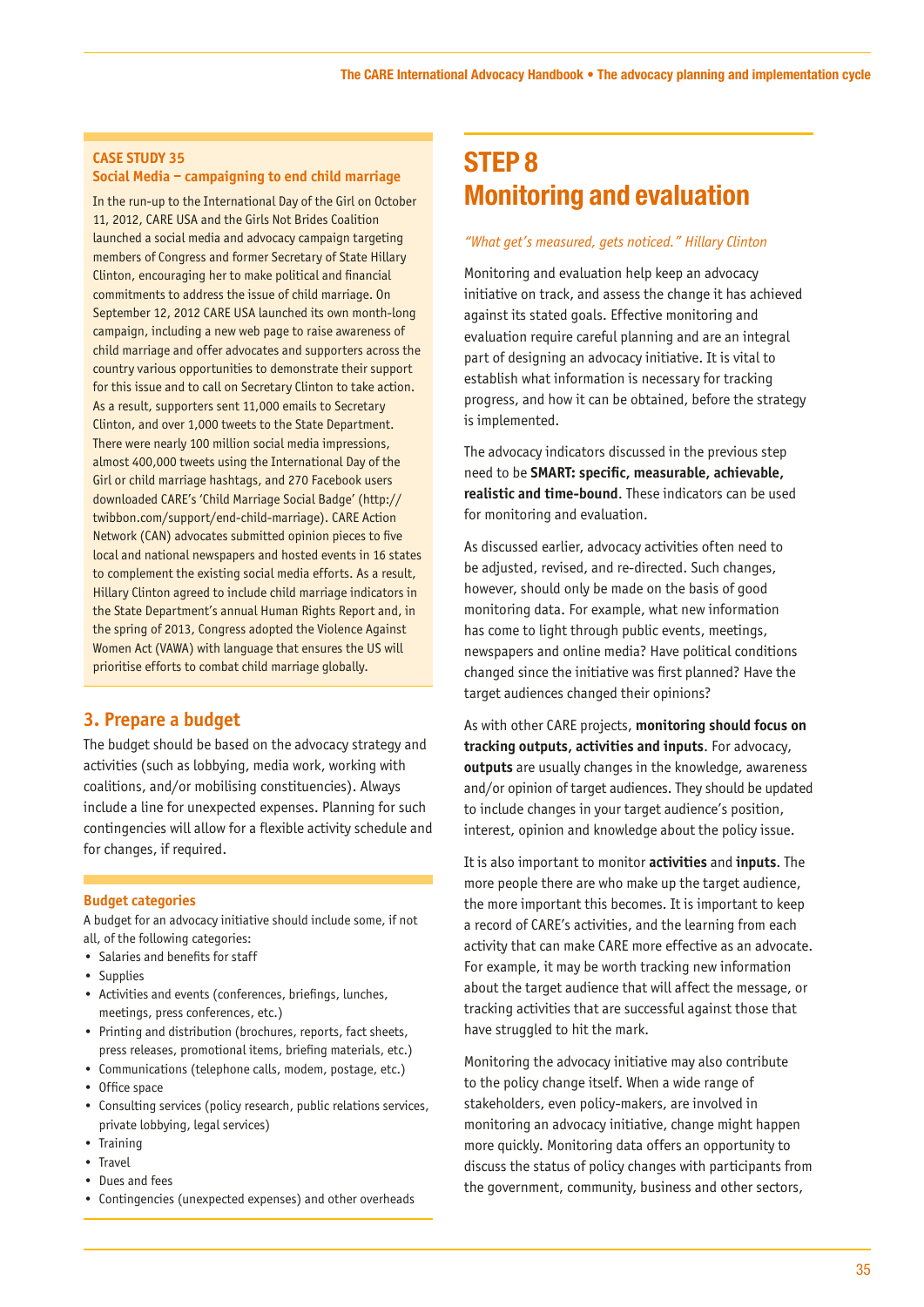and that process may increase the support to the policy change you are trying to achieve.

The CI advocacy M&E and advocacy framework offers useful guidance (see Tool 9 below).

As with other projects, **evaluation** of advocacy focuses on **impact** and **effects**. Evaluations assess the extent to which the policy goals have been achieved, as well as the ultimate impact of these changes on the well-being of households and individuals. As with any other CARE project, advocacy initiatives need to demonstrate that they have had a positive impact on people's lives. For this, baseline information is needed on quality of life before a policy change, as well as evaluation data on the extent to which lives have improved after a policy change.

There are a few important considerations for evaluating an advocacy initiative:

- The unique characteristics of advocacy make it necessary to think in new ways about how evaluations should be carried out. While policy-makers may approve new and favourable policies, or revise and change old ones, these **changes may take a long time to yield results that can be measured at the household level**  (impact changes). This may have consequences for the timing of evaluations. Impact may need to be measured in a post-evaluation, after a certain period of time has passed rather than in a final evaluation of an advocacy initiative.
- Unlike our traditional programmes, policy reform often happens in a place far removed from where the

impact is sought. It is therefore difficult to attribute improvements in people's well-being to CARE's advocacy initiatives. As with other projects, it is better to acknowledge that many factors and actors contribute to improvements in people's lives, and not just one. **Measuring impact rather than attribution should be the focus of any CARE project, including an advocacy initiative.**

• **Measuring policy implementation faces some particular challenges.** While it is easier to assess if a new policy has been created, or an old one changed, making sure that a policy is being implemented can be difficult to measure. Often, policy implementation depends on many actors carrying out policies at the national, regional and local levels.

# *Examples of key questions for evaluating an advocacy initiative*

Evaluating impact:

- Have policy changes resulted in improvements in people's quality of life? Why/why not? Is there data to support these findings?
- Have policy changes contributed to protecting, promoting or expanding people's rights?

Evaluating effects:

- Has the policy change occurred, or are the prospects better than they were before?
- Have new policies been approved, or outdated/adverse policies changed? Are policies enacted at the national, regional and/or local levels? Why/why not?



## **TOOL 9: CI Advocacy Monitoring And Evaluation Framework**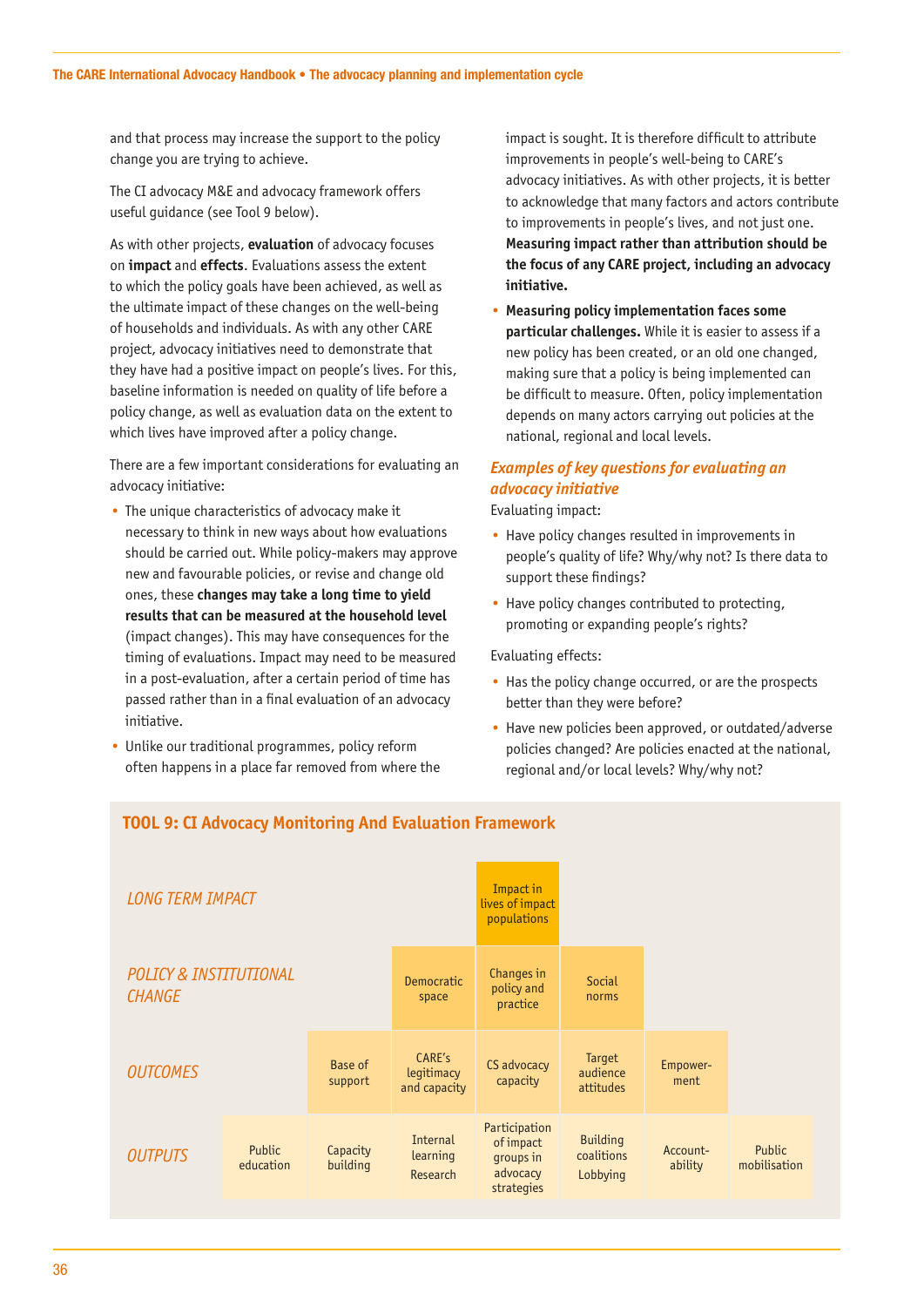- What factors enabled/hindered the success of policy change, that is, the creation, reform or enactment of policies?
- Were bills or proposals formally introduced in the legislature or other government body or were informal decisions made?
- Who made final decisions that enabled/hindered the policy change?

Evaluating your strategy:

- Were appropriate primary and secondary audiences selected? Were the advocacy targets changed along the way? Why/why not?
- Did the advocacy messages change the target audiences' opinions on or knowledge of the policy issue? Which messages were most successful, and which failed to convey the point?
- Did the advocacy initiative have an appropriate role? Could other roles be more effective?
- Did CARE advocate in coalition? What were the benefits/ drawbacks for advocating in coalition?
- Were the voices of those most impacted by the problem included/considered?

#### **CASE STUDY 36: SWASH+ How SWASH+ used flexible learning to aid M&E**

The initial SWASH+ project design focused on testing the safe water system in 180 primary schools. In year 3 of the project, partners realised that this narrow focus would not yield adequate information about how well the national government's methodology for giving central grants to a limited number of primary schools in each district would work. The partners added a trial of tracking the government methodology closely in 18 primary schools. Results revealed that districts did not have capacity to review or follow up on individual school planning and that schools themselves require significant support in planning for WASH improvements.



# **TOOL 10: CARE USA Learning Tours: Revisited Advocacy Logic Model**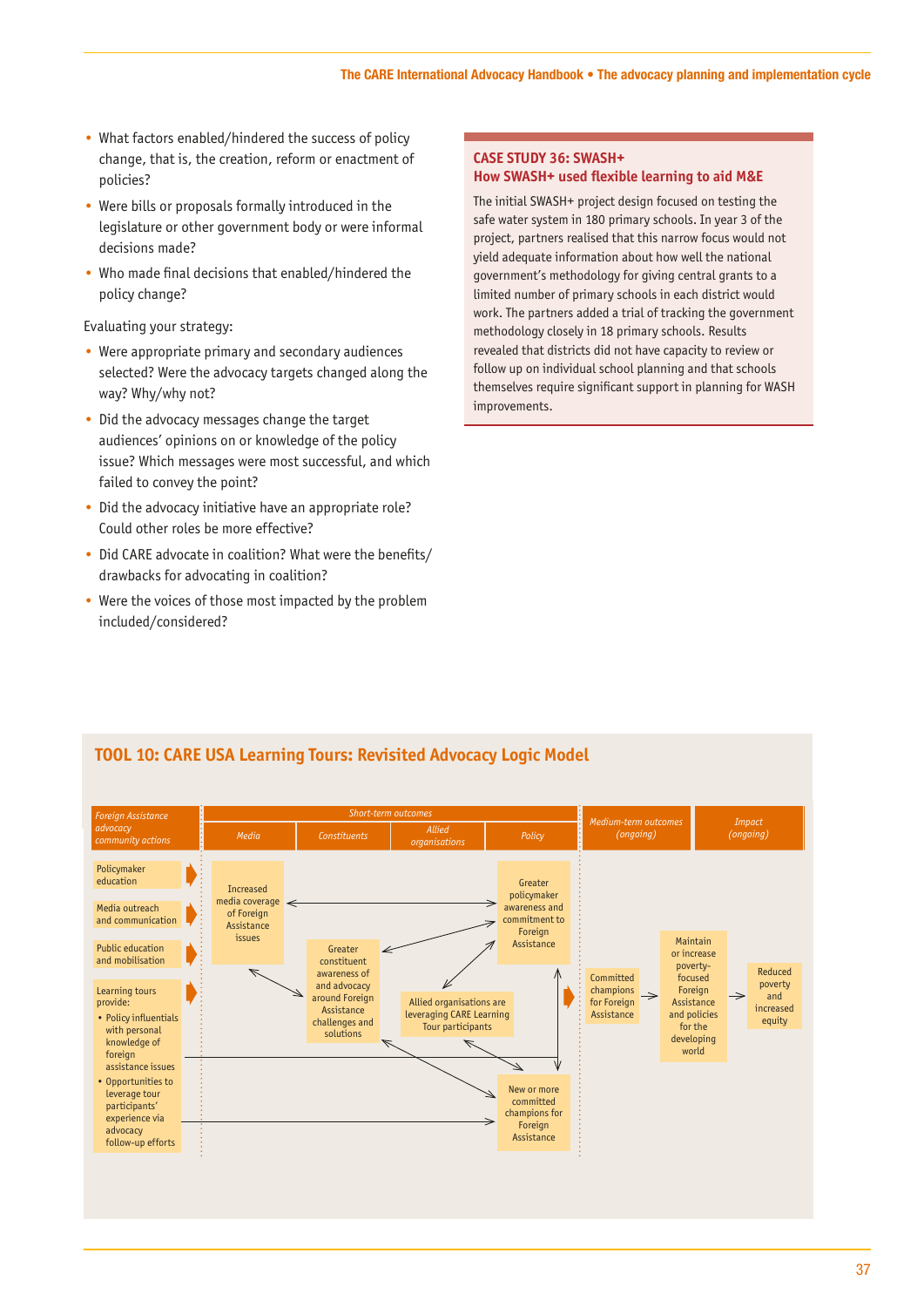#### **CASE STUDY 37 The learning tour scorecard**

Monitoring and evaluating the impact of advocacy can be a challenge given that many outcomes of advocacy initiatives aren't always tangible. CARE USA has created a scorecard for measuring the impact of various advocacy tactics, in an effort to build champions within US Congress for CARE's policy agenda. CARE USA has been monitoring the activity of policymakers who have travelled on Learning Tours and worked to evaluate whether CARE's interventions (either the trip itself, the in-district events afterwards, the op-ed placement, or other tactics) contributed to policy-makers' levels of activity around the issues on CARE's agenda. The scorecard allows CARE USA to quantify what is otherwise a qualitative analysis – CARE's contribution to creating champions in the US government for pro-poor policies. Below is an example of this work.

#### **CASE STUDY 38 Peru scorecards**

CARE has been using the community scorecard process – an approach where community members and healthcare providers independently define what they consider quality services; come together to develop a combined list of indicators; rate the current quality; and develop and monitor action plans to address deficiencies. Through this participatory governance approach, CARE has witnessed the power of communities to sustainably improve the performance and responsiveness of their health systems, and to hold governments accountable for implementing policies and providing appropriate services.



#### **Lynn Woolsey's Champion-Ness Over Time**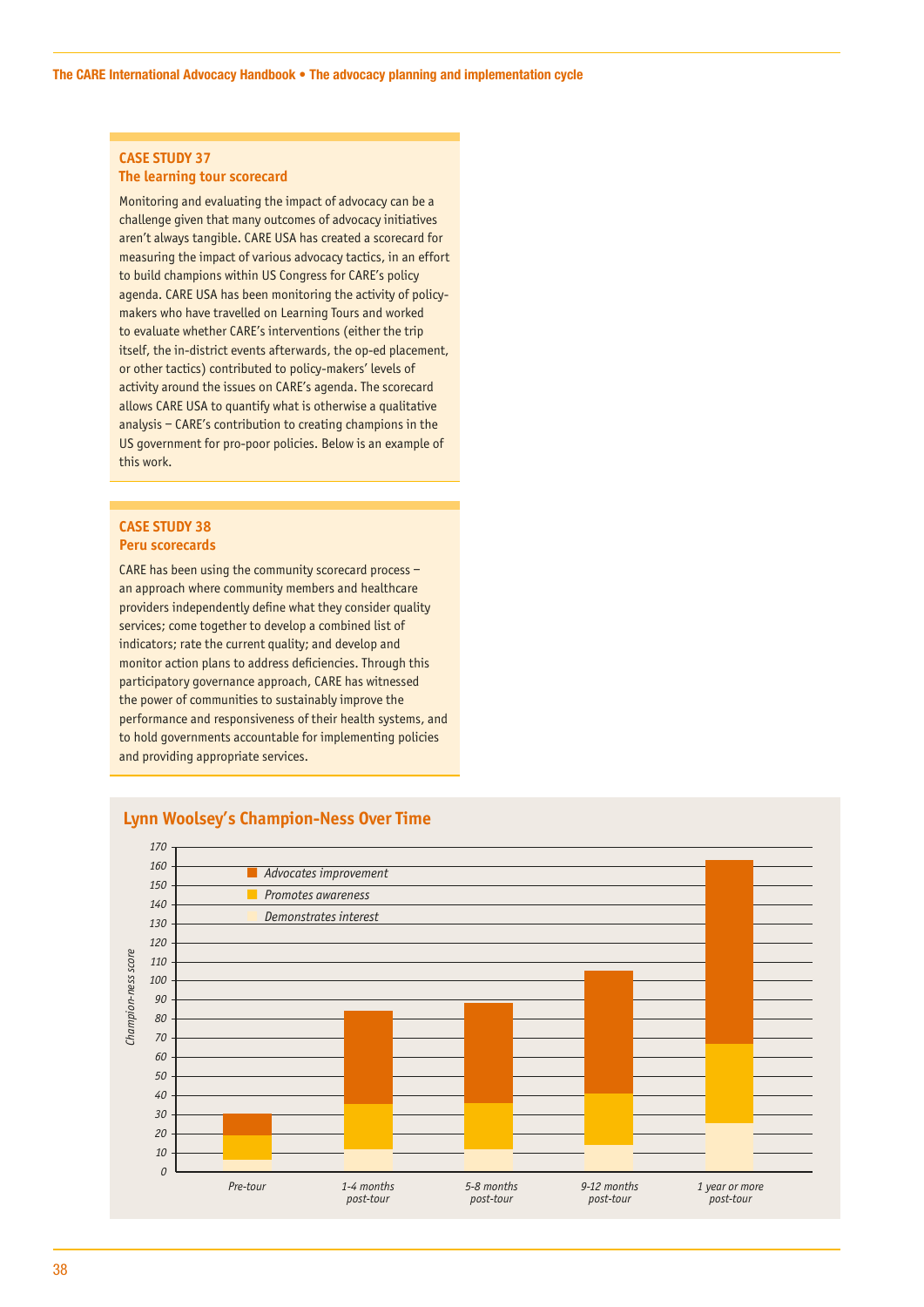# **3. Managing risk, ensuring efficiency**

Given CARE's complexity and the sensitivity of many of the issues we deal with, it is important to ensure that our advocacy doesn't put at risk our staff or our programming and that we speak with one coherent voice in all our interventions, from local to global levels. To achieve this, CARE has developed policies and procedures, including sign-offs. They are not meant to constrain communications or advocacy work, but to help create relevant, responsible, consistent messaging throughout the CARE confederation. The procedures and sign-offs approved by the CI Board in 2009 are available on *[Minerva: Advocacy Procedures and Sign-Offs in CARE](http://minerva.care.ca/Livelink1/livelink.exe?func=ll&objaction=overview&objid=1879025)  [International](http://minerva.care.ca/Livelink1/livelink.exe?func=ll&objaction=overview&objid=1879025)*.

In addition CARE has developed many tools to ensure that we fully understand and mitigate any unintended negative impacts on the people we work with. Two key ones to bear in mind (and already referenced in this manual) include the CARE gender Analysis Tool and the Do No Harm, or conflict sensitivity tools used by CARE in insecure environments.

#### *INTERNAL TOOLS: GENDER/DO NO HARM*

*See CARE International's Gender Analysis [toolkit](http://gendertoolkit.care.org/Pages/core.aspx) and also the [Good Practices on Gender Analysis](http://gendertoolkit.care.org/Pages/core.aspx). Visit the CARE Conflict wikispace for more information on [conflict](http://conflict.care2share.wikispaces.net/Conflict+Sensitivity)  [sensitivity](http://conflict.care2share.wikispaces.net/Conflict+Sensitivity) or Do No Harm.*

## **1. Sensitive or controversial issues**

Sensitive or controversial issues for CARE can vary from country to country and depend on the context, but in general they include anything that could have a negative impact on staff safety, programmes, beneficiaries, government, partner or donor relations, or CARE's global reputation. CARE generally handles sensitive/controversial issues through private advocacy or joint messaging with other agencies. CARE can and does engage in advocacy and communications on controversial or sensitive issues, but this must only be done after following a process of due diligence and adhering to the guidance below. This also applies to joint messaging with other agencies.

#### *Identifying sensitive issues and countries*

The following list is not exhaustive and can change quickly, but includes issues and countries that CARE considers particularly sensitive. For an explanation on why the below issues/countries are sensitive and existing CARE approaches and public messaging, see Annex 1: Explanation and potential risks regarding messaging around sensitive issues/countries.

Examples of sensitive issues:

- Social/cultural
	- Abortion
	- Gender-based violence, rape
	- Harmful practices such as Female Genital Cutting or early marriage
	- Sexual orientation
	- Death penalty
- Conflict or war
	- Civil-military relations
	- Military leaders, coups or actions
	- Terrorist acts or groups
- Security
	- Kidnappings or security incidents
	- National staff names
	- Sexual exploitation or abuse
- Political
	- Elections or political events
	- Government actions, political leaders
	- Proposals for suing other governments (climate compensation debates)
- Negative statements regarding UN, governments, donors, NGOs
- Official declarations
	- Cholera or epidemics
	- Famine
	- Genocide, human rights abuses, war crimes

Examples of countries (where CARE is or has worked in insecure environments):

- High risk
	- Afghanistan
	- Iraq
	- Myanmar
	- Pakistan
	- Somalia
	- South Sudan
	- Sri Lanka
	- Sudan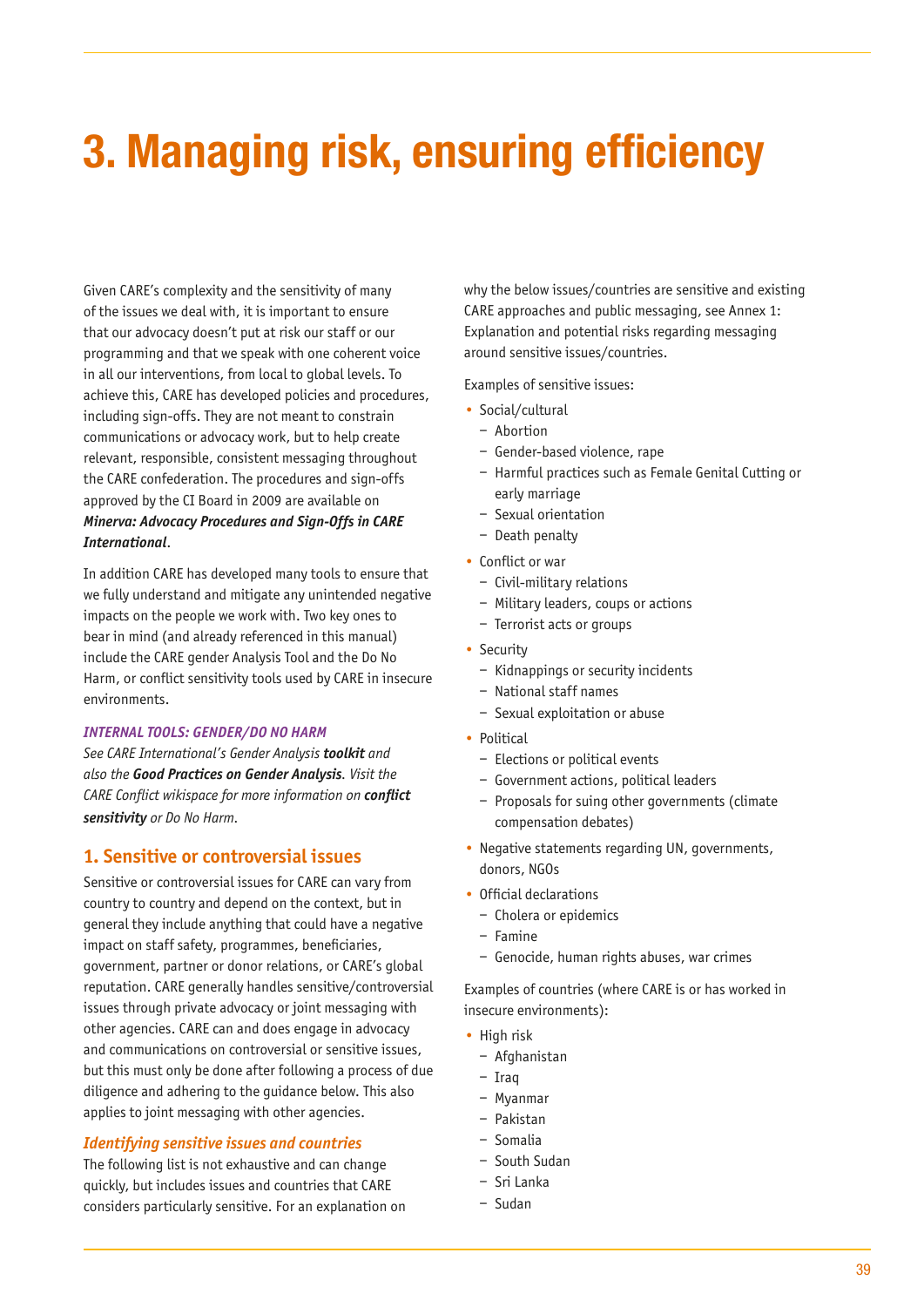- Syria crisis (including Jordan, Lebanon and countries affected)
- West Bank and Gaza
- Yemen
- Zimbabwe

Additional questions to ask to identify a sensitive issue:

- Could this impact on staff safety or programmes in the country or other countries?
- Could this affect donor relations or relations with governments?
- Does this violate CARE's position of being independent, non-partisan and non-sectarian?
- Does this represent a new policy position for CARE?
- Are there conflicting views within the membership on the issue?

*If you answer yes to any of the above, you are dealing with a sensitive issue.*

## **2. Approval processes**

All advocacy and communications – whether conducted locally, nationally or internationally – have the potential to affect other parts of the organisation. It is therefore important for all advocacy and communications to adhere to the following approval procedures. This applies to both public and private messaging; although the risks associated with private messaging are lower, it can be assumed that private messaging could become public. Communications and advocacy materials/positions require approval in order to:

- ensure they are factually correct and are of the highest quality and relevance;
- ensure they protect CARE's name, the integrity of our programme and the safety of our staff;
- ensure they are in line with CARE's values, mission and brand and the CI Code of Conduct;
- ensure they take into account sensitivities of individual CI members and COs;
- allow us to manage legal and reputational risks;
- ensure they serve their purpose.

While approval processes are important, timing is also crucial, especially for media releases. Material to be approved should be provided in writing if possible; quick translations into English can be done using online translation tools such as Google Translate.

There are different categories of communications and advocacy that require different levels of scrutiny and approvals.

#### **Category 1: not requiring further approval:**

- national issues not related to another CI member or country office (CO) (e.g. a CIM press release commenting on its own national government policy or a new donation);
- material that has been previously approved and clearly is not out of date.

#### **Category 2: requiring further approval or consultation:**

- issues related to another CI member or CO (e.g. position paper about a CO, a press release quoting a CO staff or about another CIM government policy);
- sensitive or controversial issues outlined above;
- anything issued in the name of CI;
- issues related to a country in which CARE has no presence;
- advocacy or communications targeted at a multilateral institution or partner (UN, EU, World Bank etc.);
- emergency response;
- material that was previously approved but may be out of date;
- advocacy or communications work related to global events or issues that CI has agreed to address through coordinated advocacy or that are related to the acknowledged specialisation of another CIM.
- quotes from a CARE member of staff, beneficiary or other person.

#### *Sharing information with CI*

Communications or advocacy materials released by a CARE office may be picked up by media or seen by stakeholders around the world. Once communications or advocacy positions/materials are approved, it is important to alert the rest of CI and provide any necessary guidance (e.g. talking points, key messages, and/or Q&As if appropriate) on how to handle enquiries from stakeholders or any additional action required. Please see Section 1.3 of the CI Communications Handbook for how to share information using CARE internal e-mail distribution lists.

#### *Follow up*

It is important that the office that issued the advocacy or communications initiative monitor the global response (e.g. media coverage; reaction from stakeholders such as beneficiaries, government, donors). A CO, Lead Member or other CI Member may issue subsequent statements to keep CARE's point of view clearly understood or to build on the work already done. Follow-up initiatives should respect the above procedures.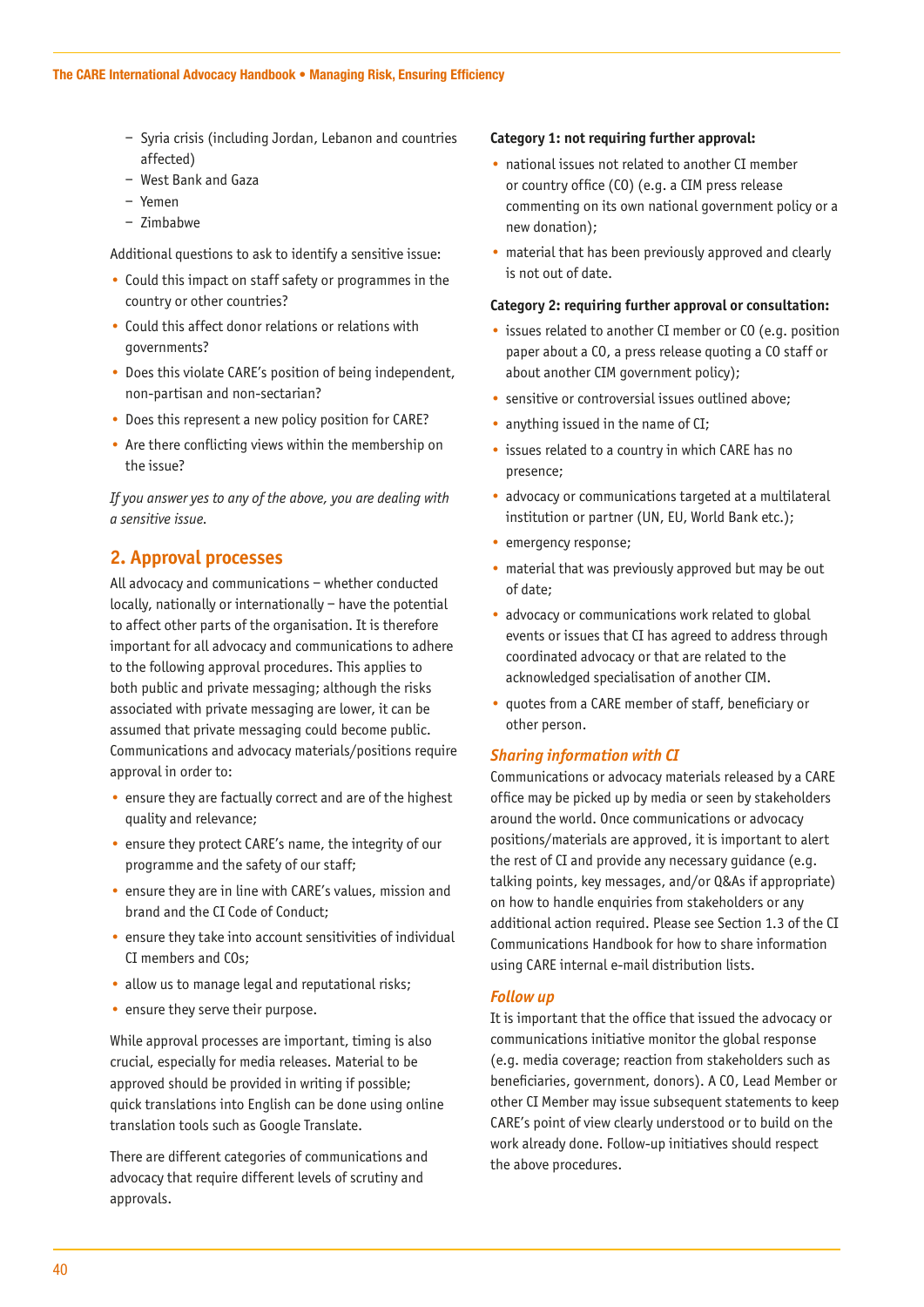| Are you                                                                                                                                                                                                                                                          | Then you need to involve <sup>1</sup> |                                     |                             |                                                                                         |
|------------------------------------------------------------------------------------------------------------------------------------------------------------------------------------------------------------------------------------------------------------------|---------------------------------------|-------------------------------------|-----------------------------|-----------------------------------------------------------------------------------------|
| (check all that apply)                                                                                                                                                                                                                                           | <b>Country Director</b>               | Lead member <sup>2</sup>            | CI Secretariat <sup>3</sup> | CIM NDs <sup>4</sup>                                                                    |
| $\Box$ Talking about a CO, but it's not<br>sensitive?<br>i.e. announcement of a new project,<br>press release quoting a CO staff, CO<br>factsheet, advoacy around an event in a<br>CO.                                                                           | Get approval                          | Get approval (for<br>advocacy work) |                             |                                                                                         |
| $\Box$ Talking about a CO, and it is sensitive?                                                                                                                                                                                                                  | Get approval                          | Get approval                        | Inform                      | Consult if needed<br>(CI Secretariat will<br>do it)                                     |
| $\Box$ Talking about an issue that is<br>potentially controversial for all of CI?<br>i.e. human rights law, genocide, WBG                                                                                                                                        |                                       |                                     | Get approval                | Consult if needed<br>(CI Secretariat will<br>do it)                                     |
| $\Box$ Signing on to something in the name of<br><b>CARE International?</b><br>i.e. signing on to a policy position or a<br>joint press release/report as CARE<br>International, not just as your CI member                                                      |                                       |                                     | Get approval                | Consult if needed<br>(CI Secretariat will<br>do it)                                     |
| $\Box$ Talking about a country where CARE<br>doesn't work?                                                                                                                                                                                                       |                                       |                                     | Get approval                | Consult<br>(CI Secretariat will<br>do it)                                               |
| $\Box$ Talking about a CI member or its<br>national operating government?<br>i.e. press release or meeting about a CI<br>member's government/policy or a<br>company from a CI member country                                                                     |                                       |                                     |                             | Get approval from<br>the relevant CI<br>member.                                         |
| $\Box$ Talking about an issue addressed by CI<br>through a coordinated global advocacy<br>initiative, or that is the area of a Centre<br>of Expertise?<br>i.e. Climate Change Centre of Expertise,<br>Maternal Health global advocacy<br>initiative <sup>5</sup> |                                       |                                     |                             | Consult the CIM<br>leading the<br>campaign or Centre<br>of Expertise.                   |
| $\Box$ Targeting a multilateral institution or<br>process like the UN, EU or World Bank?<br>i.e. position paper for UNFCC, letter to<br>members of the UNSC, meeting with your<br>government about EU policy <sup>6</sup>                                        |                                       |                                     | Get approval                |                                                                                         |
| $\Box$ Targeting the EU on a sensitive/<br>controversial issue?                                                                                                                                                                                                  |                                       | -                                   | Get approval                | Approval needed<br>from majority of<br>EU CIM<br>(CI Secretariat will<br>$\frac{d}{dt}$ |

1. In all communications and advocacy materials, all quotes must be approved by any person who is named.

2. Lead member point people are Media/Communications Manager for communications materials; Advocacy or Line Manager for advocacy positions and associated communications. It is their responsibility to coonsult with/obtain approval from the relevant Lead Meber senior staff, such as Head of Program, Securrity Director, Legal Adviser etc and regional offices where these exist.

3. CI Secretariat point people are CI Media and Communications Coordinator for communications; CI Head, Global Advocacy for advocacy. It is their responsibility to consult with/obtain approval from relevant staff in the CI Secretariat if necessary.

4. For additional details, please see the CI Advocacy Procedures and Sign-Offs 2009.

5. Issues addressed by CI as global advocacy initiatives and leads can be found at: [link to 2-year CI Global Adv. Strength. Strat.]

6. Usually, communications related to multilateral institutions should be part of an advocacy initiative.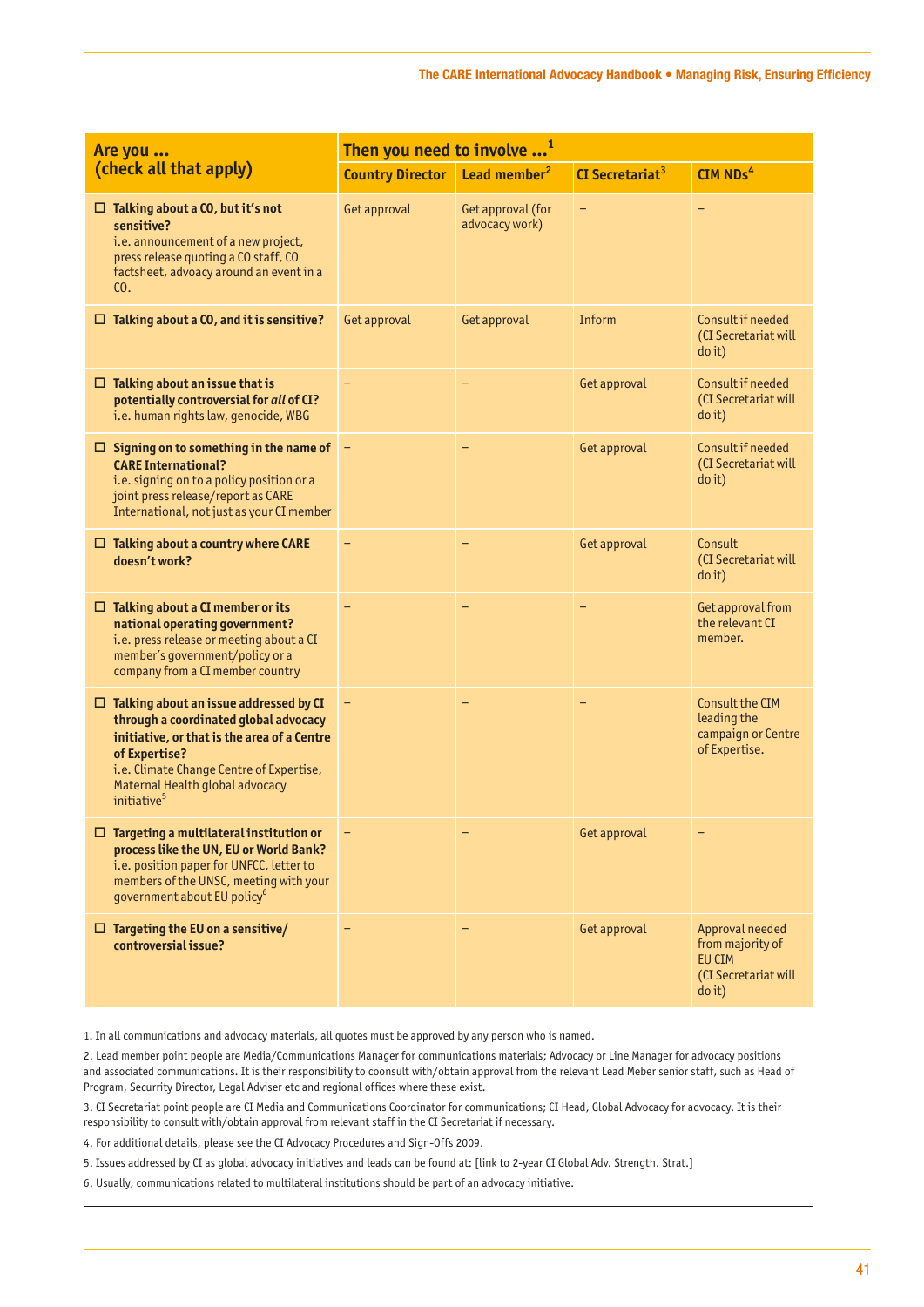| <b>Steps you can take</b>                        | <b>Managing Risk</b>                                                                                                                                                                                                                                                                                                                                                                                 |
|--------------------------------------------------|------------------------------------------------------------------------------------------------------------------------------------------------------------------------------------------------------------------------------------------------------------------------------------------------------------------------------------------------------------------------------------------------------|
| Learn about Do No Harm<br>Approaches.            | . Have you read Do No Harm, or other literature by Mary Anderson? Have you visited the CARE<br>Conflict wikispace for information on conflict sensitivity and Do no Harm?<br>• Have you read the CARE Safety and Security Handbook?                                                                                                                                                                  |
| Make informed judgements.                        | • Have you avoided risks of political violence?<br>• Will you appear partisan or biased?<br>• Have you chosen tactics that are respectful of your opponents?                                                                                                                                                                                                                                         |
| Carefully plan your initiative.                  | During Steps 2, 3, 4 and 5 have you consulted many people and considered:<br>• Whether others involved are dangerous?<br>• Whether there has been retaliation against others raising your concerns?<br>• Whether you have allies who can help manage risks?<br>During Step 8 on implementation did you think about:<br>• Public versus private approaches?<br>• Low versus high risk advocacy roles? |
| Choosing allies you trust.                       | When planning your advocacy communications did you:<br>• Learn as much as possible about your target audience?<br>· Tailor your message for different audiences?<br>. Ensure that you are consistent and transparent, especially when dealing with parties in conflict?                                                                                                                              |
| Be prepared for trouble.                         | • Are you in touch with relevant political events?<br>• Have you anticipated things that can go wrong?<br>• Have you decided in advance on unacceptable risks?<br>• Do you have a backup plan?<br>• Are you prepared to stop if unacceptable dangers arise?                                                                                                                                          |
| Pay attention to lessons<br>learned within CARE. | Have you<br>• Considered special risks to national staff?<br>• Been as even-handed as possible?<br>• Avoided the impression of inciting violence?<br>• Designated a media spokesperson?<br>• Avoided any impression that aid will be used as a tactic to manipulate conflict?<br>• Used neutral language?<br>• Focused on the consequences of problems when negotiating, rather than blame?          |